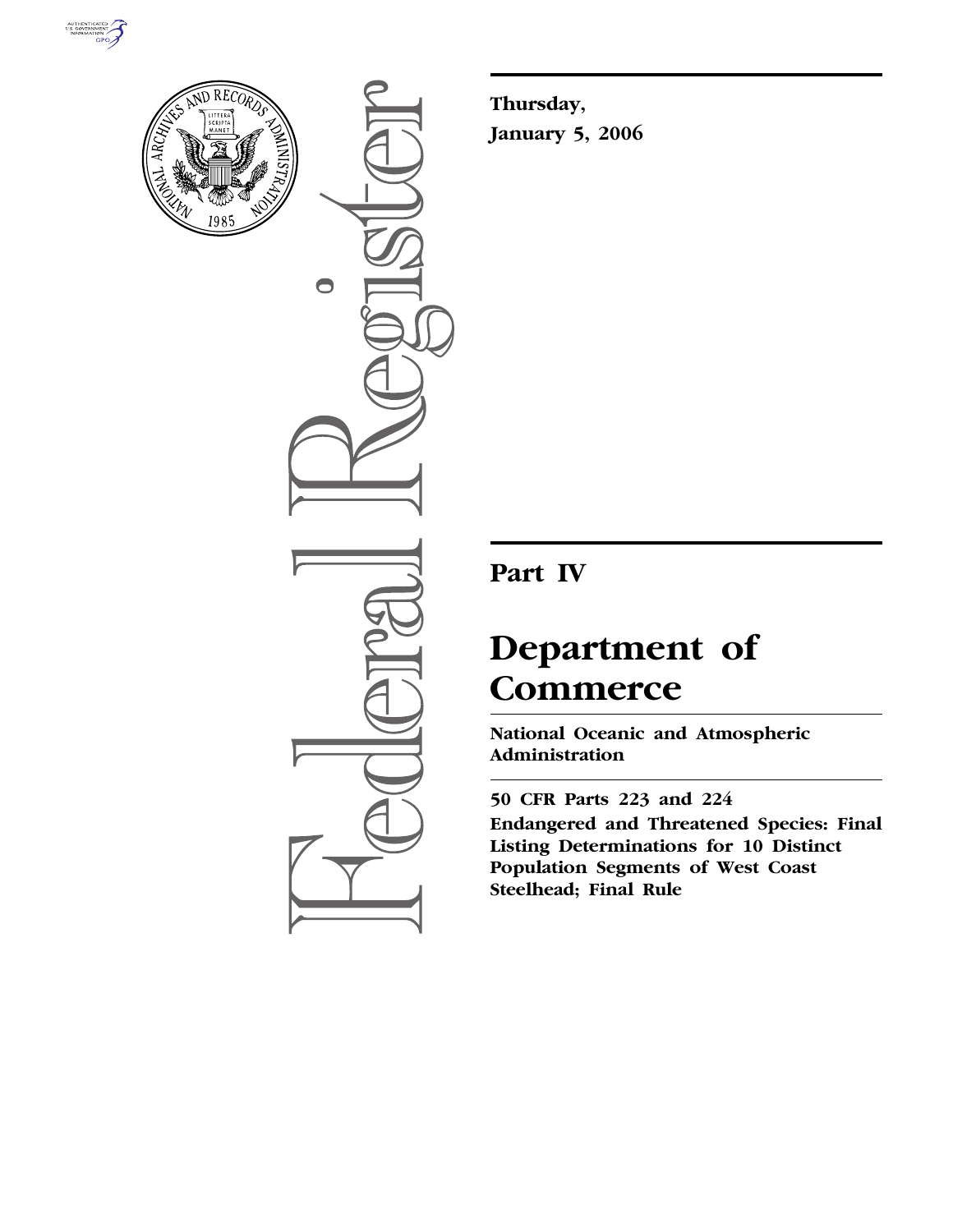## **DEPARTMENT OF COMMERCE**

## **National Oceanic and Atmospheric Administration**

#### **50 CFR Parts 223 and 224**

**[Docket No. 051216341–5341–01; I.D. No. 052104F]** 

#### **RIN 0648–AR93**

## **Endangered and Threatened Species: Final Listing Determinations for 10 Distinct Population Segments of West Coast Steelhead**

**AGENCY:** National Marine Fisheries Service (NMFS), National Oceanic and Atmospheric Administration (NOAA), Commerce.

## **ACTION:** Final rule.

**SUMMARY:** We, NOAA's National Marine Fisheries Service (NMFS), are issuing final determinations to list 10 Distinct Population Segments (DPSs) of West Coast steelhead (*Oncorhynchus mykiss*) under the Endangered Species Act (ESA) of 1973, as amended. We are listing one steelhead DPS in California as endangered (the Southern California steelhead DPS), and nine steelhead DPSs in California, Oregon, Washington, and Idaho as threatened (the South-Central California Coast, Central California Coast, California Central Valley, Northern California, Lower Columbia River, Upper Willamette River, Middle Columbia River, Upper Columbia River, and Snake River Basin steelhead DPSs). All 10 of these DPSs were previously listed as threatened or endangered species. The Upper Columbia River steelhead DPS, formerly listed as an endangered species, is now being listed as threatened.

**DATES:** The effective date of this rule is February 6, 2006.

**ADDRESSES:** NMFS, Protected Resources Division, 1201 NE Lloyd Boulevard, Suite 1100, Portland, Oregon 97232.

**FOR FURTHER INFORMATION CONTACT:**  Craig Wingert, NMFS, Southwest Region, at (562) 980–4021, Dr. Scott Rumsey, NMFS, Northwest Region, Protected Resources Division, at (503) 872–2791, and Marta Nammack, NMFS, Office of Protected Resources, at (301) 713–1401. Reference materials regarding these determinations are available upon request or on the Internet at *http:// www.nwr.noaa.gov.* 

## **SUPPLEMENTARY INFORMATION:**

#### **Background**

## *Policies for Delineating Species under the ESA*

Section 3 of the ESA defines ''species'' as including ''any subspecies

of fish or wildlife or plants, and any distinct population segment of any species of vertebrate fish or wildlife which interbreeds when mature.'' The term ''distinct population segment'' is not recognized in the scientific literature. In 1991 we issued a policy for delineating distinct population segments of Pacific salmon (56 FR 58612; November 20, 1991). Under this policy a group of Pacific salmon populations is considered an ''evolutionarily significant unit'' (ESU) if it is substantially reproductively isolated from other conspecific populations, and it represents an important component in the evolutionary legacy of the biological species. Further, an ESU is considered to be a ''distinct population segment'' (and thus a ''species'') under the ESA. In 1996, we and FWS adopted a joint policy for recognizing DPSs under the ESA (DPS Policy; 61 FR 4722; February 7, 1996). The DPS Policy adopts criteria similar to, but somewhat different from, those in the ESU Policy for determining when a group of vertebrates constitutes a DPS: The group must be discrete from other populations, and it must be significant to its taxon. A group of organisms is discrete if it is ''markedly separated from other populations of the same taxon as a consequence of physical, physiological, ecological, and behavioral factors.'' Significance is measured with respect to the taxon (species or subspecies) as opposed to the full species. Although the ESU Policy did not by its terms apply to steelhead, the DPS Policy states that NMFS will continue to implement the ESU Policy with respect to ''Pacific salmonids'' (which include *O. mykiss*). FWS, however, does not use our ESU policy in any of its ESA listing decisions. In a previous instance of shared jurisdiction over a species (Atlantic salmon), we and FWS used the DPS policy in our determination to list the Gulf of Maine DPS of Atlantic salmon as endangered (65 FR 69459; November 17, 2000). Given our shared jurisdiction over *O. mykiss,* and consistent with our approach for Atlantic salmon, we believe application of the joint DPS policy here is logical, reasonable, and appropriate for identifying DPSs of *O. mykiss.*  Moreover, use of the ESU policy originally intended for Pacific salmon should not continue to be extended to *O. mykiss,* a type of salmonid with characteristics not typically exhibited by Pacific salmon. NMFS and FWS also intend to continue to evaluate application of the statutory term ''distinct population segment'' in a

process outside the context of a speciesspecific listing.

*Previous Federal ESA Actions Related to West Coast Steelhead* 

In 1996, we completed a comprehensive status review of West Coast steelhead (Busby *et al.*, 1996) that resulted in proposed listing determinations for 10 steelhead ESUs, five as endangered and five as threatened species (61 FR 41541; August 9, 1996). On August 18, 1997, we listed five of the ESUs, two as endangered (the Southern California and Upper Columbia River steelhead ESUs) and three as threatened (the South-Central California Coast, Central California Coast, and Snake River Basin steelhead ESUs) (62 FR 43937). On March 19, 1998, we listed the California Central Valley and Lower Columbia River steelhead ESUs as threatened. On March 25, 1999, we listed as threatened the Upper Willamette River and Middle Columbia River steelhead ESUs (64 FR 14517). We listed the Northern California steelhead ESU as threatened on June 7, 2000 (65 FR 36074). As a result of these listing determinations, there are currently 10 listed steelhead ESUs, two endangered (Southern California and Upper Columbia River) and eight threatened (South-Central California, Central California Coast, California Central Valley, Northern California, Upper Willamette River, Lower Columbia River, Middle Columbia River, and Snake River Basin).

In our August 18, 1997, steelhead listing determinations, we noted uncertainties about the relationship of resident and anadromous *O. mykiss,* yet concluded that the two forms are part of a single ESU where the resident and anadromous *O. mykiss* have the opportunity to interbreed (62 FR 43937, at 43941). FWS, the agency with ESA jurisdiction over resident *O. mykiss,*  disagreed that resident fish should be included in the steelhead ESUs and advised that the resident fish not be listed (FWS, 1997; and 62 FR 43937, at 43941). Accordingly, we listed only the anadromous *O. mykiss* (steelhead) at that time (62 FR 43937, at 43951). That decision was followed in each of the subsequent steelhead listings described in the preceding paragraph.

In 2001, the U.S. District Court in Eugene, Oregon, set aside the 1998 threatened listing of the Oregon Coast coho ESU (*Alsea Valley Alliance* v. *Evans,* 161 F. Supp. 2d 1154 (D. Or. 2001)) (Alsea). In the Oregon Coast coho listing (63 FR 42587; August 10, 1998), we did not include 10 hatchery stocks determined to be part of the Oregon Coast coho ESU. The court upheld our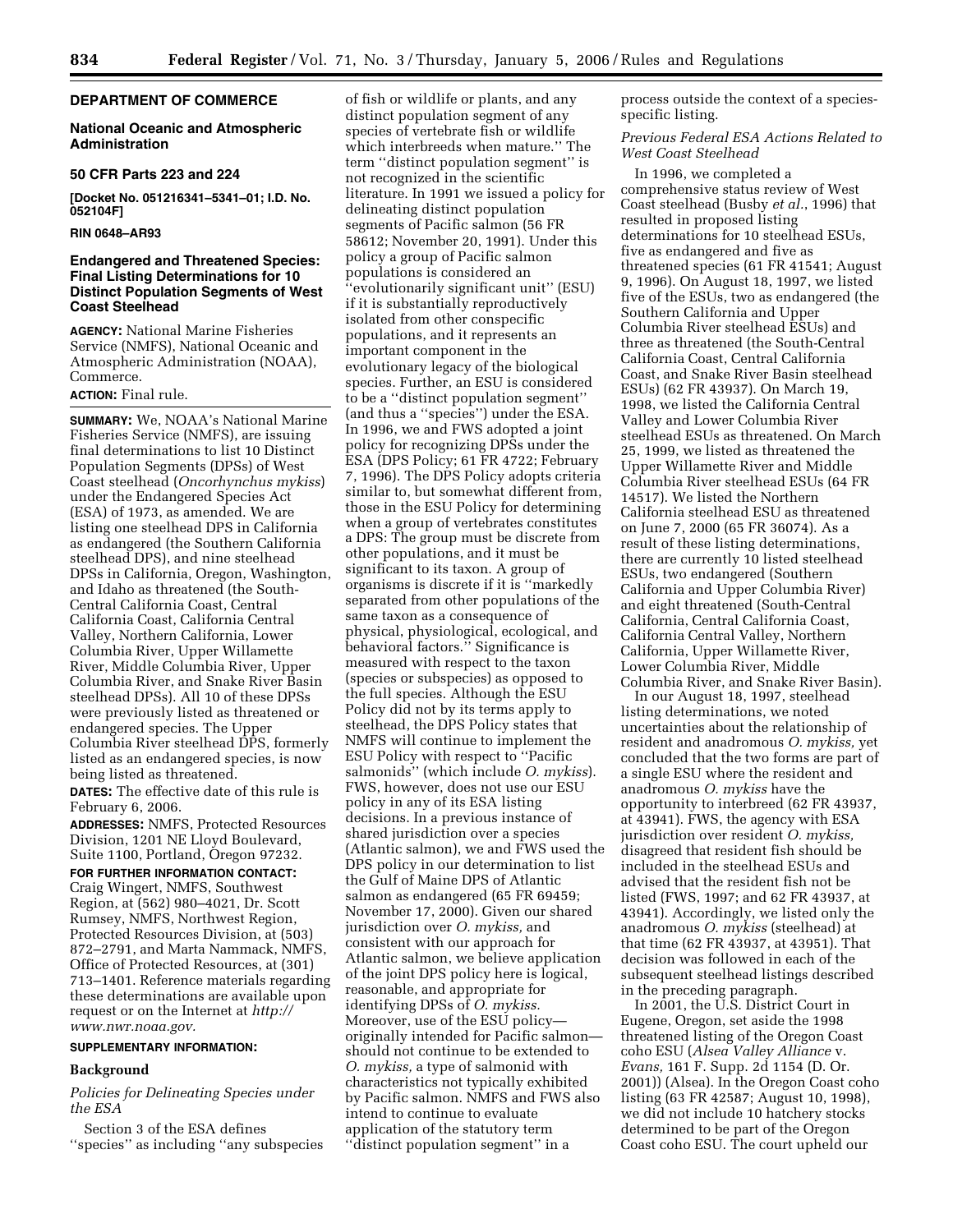policy of considering an ESU to be a DPS, but ruled that once we had delineated a DPS, the ESA did not allow listing only a subset of that DPS. In response to the *Alsea* decision and several listing and delisting petitions, we announced we would conduct an updated status review of 27 West Coast salmonid ESUs, including the 10 listed steelhead ESUs (67 FR 6215, February 11, 2002; 67 FR 48601, July 25, 2002; 67 FR 79898, December 31, 2002).

On June 14, 2004, we proposed to continue applying our ESU Policy to the delineation of DPSs of *O. mykiss*, and to list the 10 *O. mykiss* ESUs including the resident fish that co-occur with the anadromous form (69 FR 33102). We proposed to list one ESU in California as endangered (Southern California), and nine ESUs in California, Oregon, Washington, and Idaho as threatened (South-Central California, Central California Coast, California Central Valley, Northern California, Upper Willamette River, Lower Columbia River, Middle Columbia River, Snake River Basin, and Upper Columbia). In the proposed rule, we noted that the *Alsea* decision required listing of an entire DPS (ESU), in contrast to our prior steelhead-only listings, and stated the scientific principles and working assumptions that we used to determine whether particular resident groups were part of an *O. mykiss* ESU that included anadromous steelhead (69 FR 33102, at 33113). We proposed that where resident (rainbow trout) and anadromous (steelhead) *O. mykiss* occur in the same stream, they are not ''substantially reproductively isolated'' from one another and are therefore part of the same ESU.

Following an initial public comment period of 90 days, we twice extended the public comment period for an additional 36 and 22 days (69 FR 53031, August 31, 2004; 69 FR 61348, October 18, 2004), respectively. During the comment period, we received numerous comments disagreeing with our proposal to include resident populations in the *O. mykiss* ESUs (in general and for specific resident populations) and criticizing how we considered resident *O. mykiss* in evaluating the risk to the continued existence of the whole ESU.

On June 7, 2005, FWS wrote to NMFS (FWS, 2005), stating its concerns about the factual and legal bases for our proposed listing determinations for 10 *O. mykiss* ESUs, specifying issues of substantial disagreement regarding the relationship between anadromous and resident *O. mykiss*. On June 28, 2005, we published a notice in the **Federal Register** announcing a 6-month

extension of the final listing determinations for the subject *O. mykiss*  ESUs to resolve the substantial disagreement regarding the sufficiency or accuracy of the available data relevant to the determinations (70 FR 37219). As a result of the comments received, we re-opened the comment period on November 4, 2005, to receive comments on a proposed alternative approach to delineating ''species'' of West Coast *O. mykiss* (70 FR 67130). We proposed to depart from our past practice of applying the ESU Policy to *O. mykiss* stocks, and instead proposed to apply the DPS Policy in determining ''species'' of *O. mykiss* for listing consideration. We noted that within a discrete group of *O. mykiss* populations, the resident and anadromous life forms of *O. mykiss* remain ''markedly separated'' as a consequence of physical, physiological, ecological, and behavioral factors, and may therefore warrant delineation as separate DPSs. We solicited comment on whether our final listing determinations should delineate 10 steelhead-only DPSs, list one DPS in California as endangered (Southern California), and list the remaining nine DPSs in California, Oregon, Washington, and Idaho as threatened (South-Central California, Central California Coast, California Central Valley, Northern California, Upper Willamette River, Lower Columbia River, Middle Columbia River, Snake River Basin, and Upper Columbia). The public comment period on this proposed alternative approach closed on December 5, 2005.

## *Statutory Framework for ESA Listing Determinations*

The ESA defines an endangered species as one that is in danger of extinction throughout all or a significant portion of its range, and a threatened species as one that is likely to become endangered in the foreseeable future throughout all or a significant portion of its range (sections 3(6) and 3(20), respectively). The statute requires us to determine whether any species is endangered or threatened because of any of the following five factors: the present or threatened destruction, modification or curtailment of its habitat or range; overutilization for commercial, recreational, scientific, or educational purposes; disease or predation; the inadequacy of existing regulatory mechanisms; or other natural or manmade factors affecting its continued existence (Section 4(a)(1)(A)– (E)). We are to make this determination based solely on the best available scientific information after conducting a review of the status of the species and

taking into account any efforts being made by states or foreign governments to protect the species. The focus of our evaluation of the five statutory factors is to evaluate whether and to what extent a given factor represents a threat to the future survival of the species. The focus of our consideration of protective efforts is to evaluate whether and to what extent they address the identified threats and so ameliorate a species' risk of extinction. In making our listing determination, we must consider all factors that may affect the future viability of the species, including whether regulatory and conservation programs are inadequate and allow threats to the species to persist or worsen, or whether these programs are likely to mitigate threats to the species and reduce its extinction risk. The steps we follow in implementing this statutory scheme are to: (1) Delineate the species under consideration; (2) review the status of the species; (3) identify threats facing the species; (4) assess whether certain protective efforts mitigate these threats; and (5) predict the species' future persistence.

As noted above, as part of our listing determinations we must consider efforts being made to protect a species, and whether these efforts ameliorate the threats facing the species and reduce risks to its survival. Some protective efforts may be fully implemented, and empirical information may be available demonstrating their level of effectiveness in conserving the species. Other protective efforts are new, not yet implemented, or have not demonstrated effectiveness. We evaluate such unproven efforts using the criteria outlined in the Policy for Evaluating Conservation Efforts (''PECE'' 68 FR 15100; March 28, 2003) to determine their certainties of implementation and effectiveness.

#### **Summary of Comments Received**

We solicited public comment on the proposed listing determinations for West Coast *O. mykiss* for a total of 238 days (69 FR 33102, June 14, 2004; 69 FR 53031, August 31, 2004; 69 FR 61348, October 18, 2004; 70 FR 6840, February 9, 2005; 70 FR 37219, June 28, 2005; 70 FR 67130, November 4, 2005). In addition, we held eight public hearings in the Pacific Northwest, and six public hearings in California concerning the June 2004 West Coast salmon and steelhead proposed listing determinations (69 FR 53031, August 31, 2004; 69 FR 54647, September 9, 2004; 69 FR 61348, October 18, 2004). We solicited public comment again for 30 days on our proposed alternative approach to delineating DPSs of *O.*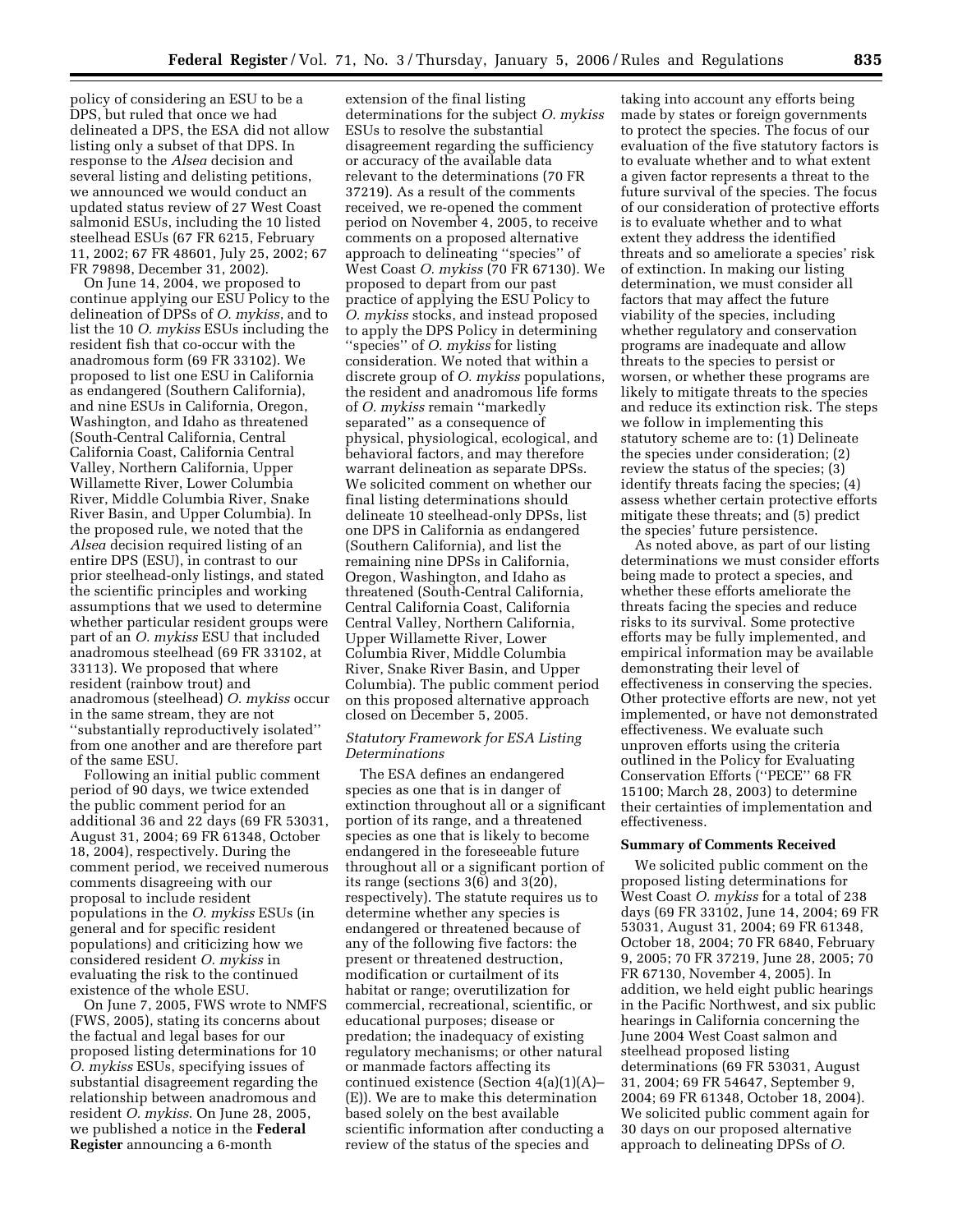*mykiss* (70 FR 67130; November 4, 2005).

A joint NMFS/FWS policy requires us to solicit independent expert review from at least three qualified specialists, concurrent with the public comment period (59 FR 34270; July 1, 1994). We solicited technical review of the scientific information underlying the June 2004 proposed listing determinations, including the proposed determinations for West Coast *O. mykiss*, from over 50 independent experts selected from the academic and scientific community, Native American tribal groups, Federal and state agencies, and the private sector.

In December 2004 the Office of Management and Budget (OMB) issued a Final Information Quality Bulletin for Peer Review (Peer Review Bulletin) establishing minimum peer review standards, a transparent process for public disclosure, and opportunities for public input. The OMB Peer Review Bulletin, implemented under the Information Quality Act (Public Law 106–554), is intended to ensure the quality of agency information, analyses, and regulatory activities and provide for a more transparent peer review process. We consider the scientific information used by the agency in developing the subject listing determinations for West Coast steelhead to be ''influential scientific information'' in the context of the OMB Peer Review Bulletin.

We believe the independent expert review under the joint NMFS/FWS peer review policy, and the comments received from several academic societies and expert advisory panels, collectively satisfy the Peer Review Bulletin's requirements for ''adequate [prior] peer review.'' We solicited technical review of the proposed hatchery listing policy and salmon and steelhead listing determinations from over 50 independent experts selected from the academic and scientific community, Native American tribal groups, Federal and state agencies, and the private sector. The individuals from whom we solicited review of the proposals and the underlying science were selected because of their demonstrated expertise in a variety of disciplines including: artificial propagation; salmonid biology, taxonomy, and ecology; genetic and molecular techniques and analyses; population demography; quantitative methods of assessing extinction risk; fisheries management; local and regional habitat conditions and processes; and conducting scientific analyses in support of ESA listing determinations. The individuals solicited represent a broad spectrum of perspectives and expertise and include

those who have been critical of past agency actions in implementing the ESA for West Coast salmon and steelhead, as well as those who have been supportive of these actions. These individuals were not involved in producing the scientific information for our determinations and were not employed by the agency producing the documents. In addition to these solicited reviews, several independent scientific panels and academic societies provided technical review of the hatchery listing policy and proposed listing determinations, and the supporting documentation. Many of the members of these panels were individuals from whom we had solicited review. We thoroughly considered, and, as appropriate, incorporated the review comments into these final listing determinations.

In response to the requests for information and comments on the June 2004 proposed listing determinations, we received over 28,250 comments by fax, standard mail, and e-mail. The majority of the comments received were from interested individuals who submitted form letters or form e-mails and addressed general issues not specific to a particular ESU. Comments were also submitted by state and tribal natural resource agencies, fishing groups, environmental organizations, home builder associations, academic and professional societies, expert advisory panels, farming groups, irrigation groups, and individuals with expertise in Pacific salmonids. The majority of respondents focused on the consideration of hatchery-origin fish in ESA listing determinations, with only a few comments specifically addressing the *O. mykiss* ESUs under review. We also received comments from four of the independent experts from whom we had requested technical review of the scientific information underlying the June 2004 proposed listing determinations. The peer reviewers' comments did not specifically address the proposed determinations for the 10 *O. mykiss* ESUs. We received 14 comments in response to the 6-month extension of the final listing determinations for the 10 *O. mykiss*  ESUs. The comments reflected a diversity of opinion and generally focused on whether resident populations should be included as part of *O. mykiss* ESUs, and the consideration of resident *O. mykiss* in assessing the extinction risk of ESUs including both resident and anadromous populations. We received 15 comments concerning our November 2005 proposed alternative approach to delineate and list 10 steelhead-only

DPSs of West Coast *O. mykiss*. The majority of the comments were opposed to the proposed alternative approach, though others were supportive. Copies of the full text of comments received are available upon request (see **ADDRESSES** and **FOR FURTHER INFORMATION CONTACT**, above).

Below we address the comments received that directly pertain to the listing determinations for West Coast *O. mykiss*. The reader is referred to our June 2005 final hatchery listing policy (70 FR 37204; June 28, 2005) for a summary and discussion of general issues concerning: the inclusion and listing of hatchery programs as part of salmon and steelhead ESUs; and the consideration of artificial propagation in evaluating the extinction risk of salmon and steelhead ESUs. The reader is referred to our June 2005 final listing determinations for 16 salmon ESUs (70 FR 37160; June 28, 2005) for a summary and discussion of general issues related to: the interpretation and application of the hatchery listing policy in our review of the species' status under review; the consideration of efforts being made to protect the species; and amended protective regulations for threatened salmonids. The following summary of issues raised and our responses are organized into six general categories: (1) General comments on the consideration of resident *O. mykiss* in the determination of ''species;'' (2) general comments on the consideration of resident *O. mykiss* in assessing extinction risk; (3) comments regarding a specific ESU or DPS on the determination of species; (4) comments regarding a specific ESU or DPS on the assessment of extinction risk; (5) comments on the consideration of protective efforts; and (6) comments regarding public notice and opportunities for comment.

## *General Comments on the Consideration of Resident O. mykiss: Determination of Species*

*Comment 1:* Several commenters felt that we lack sufficient site-specific information to justify our June 2004 proposed inclusion of resident rainbow trout as part of *O. mykiss* ESUs. These commenters felt that our proposal inappropriately extrapolated a few observations universally to all circumstances where resident and anadromous *O. mykiss* have overlapping distributions. Other commenters felt that rainbow trout and steelhead should be considered separate ESUs for biological reasons (differences in behavior, morphology, and ecology); or for policy or legal reasons (such as implementing the purposes of the ESA).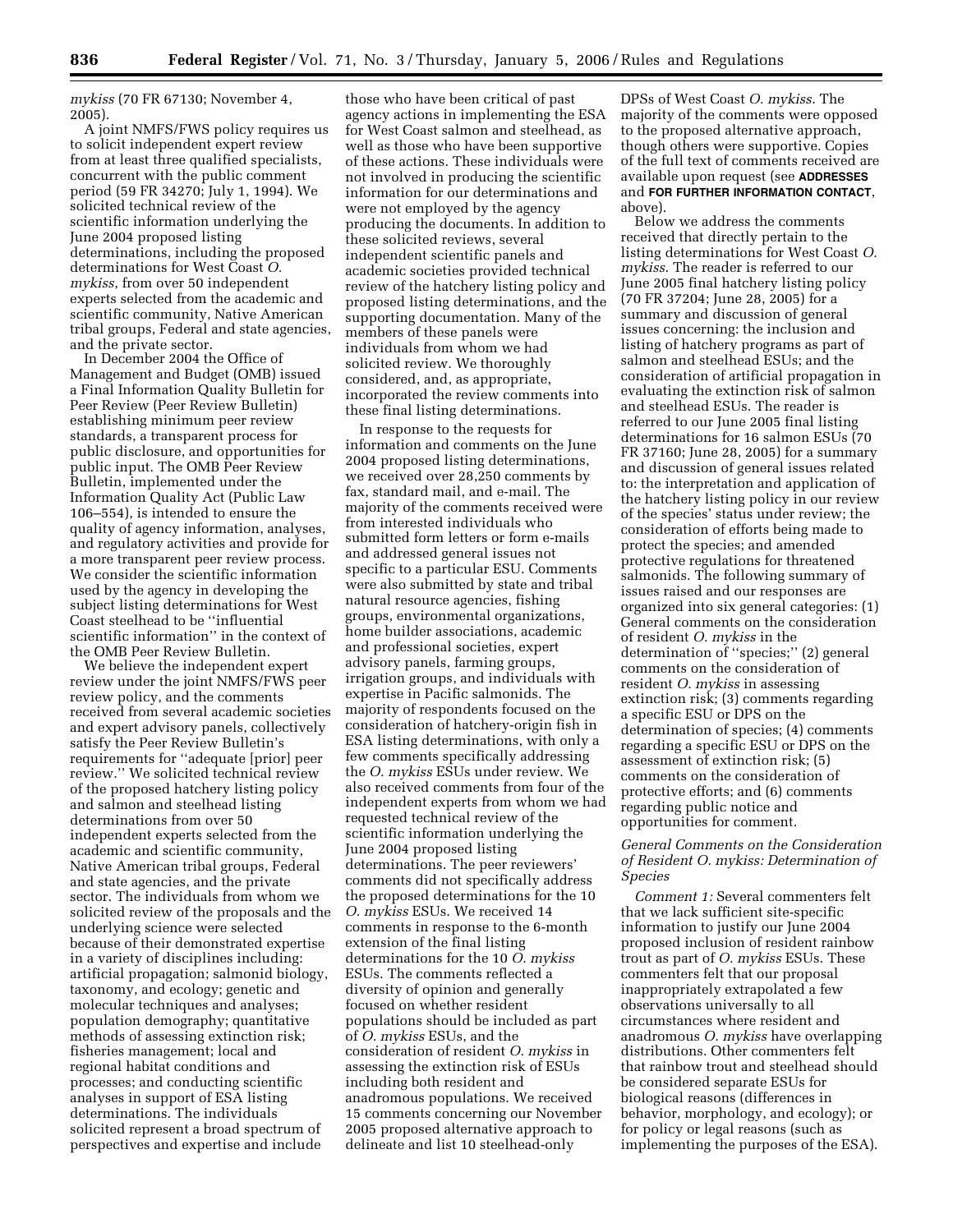*Response:* Those commenters who noted the lack of site-specific information are correct—we relied on information about the reproductive exchange of some specific co-occurring rainbow trout and steelhead to conclude generally that where the two life forms co-occur, they are sufficiently reproductively related to satisfy our ESU policy. We continue to conclude that the best available scientific information suggests that co-occurring steelhead and rainbow trout are part of the same ESU, as we defined that concept in our ESU policy. Some of the concerns raised by these commenters have persuaded us to alter our approach to delineating DPSs of *O. mykiss*, and rely on the DPS policy rather than the ESU policy. Because we have decided to alter our approach, we do not address these comments in further detail.

*Comment 2:* Several commenters felt we failed to provide a rationale for departing from our long-standing practice of applying the ESU policy. The commenters felt that the choice to use the DPS policy appeared to be based on an arbitrary jurisdictional division between NMFS and FWS, rather than new scientific information supporting an alternative approach. The commenters felt that it is not appropriate to base species delineations on arbitrary divisions between government agencies and the apparent desire to preserve jurisdictional authorities. These commenters stressed that such determinations must be made based on the best available scientific information.

Other commenters supported the use of the DPS policy in delineating species of *O. mykiss*. They felt that consistency between NMFS and FWS would improve the public understanding of the listing process. They also felt that the DPS policy provides flexibility, affording a more practical consideration of resident populations, particularly above impassable dams, that do not warrant ESA protections.

*Response:* In our previous status reviews for West Coast *O. mykiss* we applied our ESU policy and concluded that, where they co-occur and have the opportunity to interbreed, the resident and anadromous life-history forms are part of a single ESU. FWS disagreed that resident *O. mykiss* should be included in the steelhead ESUs and recommended that only the anadromous fish be listed (FWS, 1997). Accordingly, we listed only the steelhead portion of the ESUs. The *Alsea* ruling informed us that this approach to implementing our jurisdiction over *O. mykiss* was invalid; once we have equated an ESU with a DPS, delineated an ESU, and

determined that it warrants listing, we must include all components of the DPS (ESU) in the listing. In our June 2004 proposed listing determinations (69 FR 33102; June 14, 2004), we proposed to continue applying our ESU policy in delineating species of *O. mykiss* for listing consideration, consistent with our previous practice. Informed by the *Alsea* ruling, we proposed to list entire *O. mykiss* ESUs, including both the anadromous and resident components. FWS disagreed with our DPS delineations under the ESU policy, and questioned whether the proposed delineations are consistent with the DPS policy (FWS, 2005).

The preamble to the joint DPS policy acknowledged that ''the NMFS [ESU] policy is a detailed extension of this joint policy. Consequently, NMFS will continue to exercise its policy with respect to Pacific salmonids'' (61 FR 4722; February 7, 1996). FWS, however, does not use our ESU policy in any of its ESA listing decisions. In a previous instance of shared jurisdiction over a species (Atlantic salmon), we and FWS used the DPS policy in our determination to list the Gulf of Maine DPS of Atlantic salmon as endangered (65 FR 69459; November 17, 2000). Given our shared jurisdiction over *O. mykiss*, and consistent with our approach for Atlantic salmon, we believe application of the joint DPS policy here is logical, reasonable, and appropriate for identifying DPSs of *O. mykiss*. Moreover, use of the ESU policy—originally intended for Pacific salmon—should not continue to be extended to *O. mykiss*, a type of salmonid with characteristics not typically exhibited by Pacific salmon.

*Comment 3:* Two commenters argued that we are required to rely on the taxonomic distinctions established by the scientific community in making our species delineations. Commenters quoted NMFS' ESA implementing regulations stating that we ''shall rely on standard taxonomic distinctions and the biological expertise of the Department and the scientific community regarding the relevant taxonomic group'' (50 CFR 424.11(a)). The commenters noted that it is well established in the scientific literature that the resident and anadromous life forms of *O. mykiss* are members of the same taxonomic species, and where they co-occur they are genetically indistinguishable and represent a life-history polymorphism within a single interbreeding population. Several commenters also noted that a group of independent scientific experts (Hey *et al.*, 2005) recently empaneled by NMFS concluded: ''For \* \* \* populations in

which anadromous and resident fish appear to be exchanging genes and in which some parents produce progeny exhibiting both life history paths, the two life-history alternatives appear as a form of polymorphism. In these cases there is little justification for putting the resident and anadromous life-history types into different conservation units.''

*Response:* The fact that anadromous steelhead and resident rainbow trout are both part of the biological species taxonomists recognize as *O. mykiss* does not end the inquiry. The statute clearly contemplates listing subunits of species, by defining species to include ''subspecies \* \* \* and any distinct population segment of any species \*\*\*'' The ESA does not define the term ''distinct population segment,'' but it is clearly a subset of a taxonomic species. Nor does the ESA refer to conservation units. While we agree with the Hey *et al.* panel's conclusion that cooccurring resident and anadromous *O. mykiss* are part of a larger conservation unit (which we would consider an ESU), that also is not the end of the inquiry. The joint DPS policy takes a somewhat different approach from the ESU policy to identifying conservation units, which may result, in some cases, in the identification of different conservation units. There are also other potential approaches to delineating a DPS for purposes of the ESA (see Waples, 2005, in press). For reasons described in response to Comment 2, we are applying the DPS policy (see also the response to Comment 4 for additional discussion).

*Comment 4:* Some commenters felt that applying the DPS policy to *O. mykiss* should lead to the same result as the ESU policy, with the co-occurring rainbow trout and steelhead being considered part of the same DPS. The commenters felt that our application of the DPS policy overemphasizes inconsistent and qualitative phenotypic characteristics, and ignores scientific information regarding reproductive exchange and genetic similarity. These commenters cited several empirical studies documenting that resident and anadromous *O. mykiss* are similar genetically when they co-occur with no physical barriers to migration or interbreeding, and that individuals can occasionally produce progeny of the alternate life-history form. The commenters felt that the DPS policy clearly contemplates considering reproductive isolation as part of evaluating discreteness. The commenters noted that the DPS policy states as part of the discreteness criterion that quantitative measures of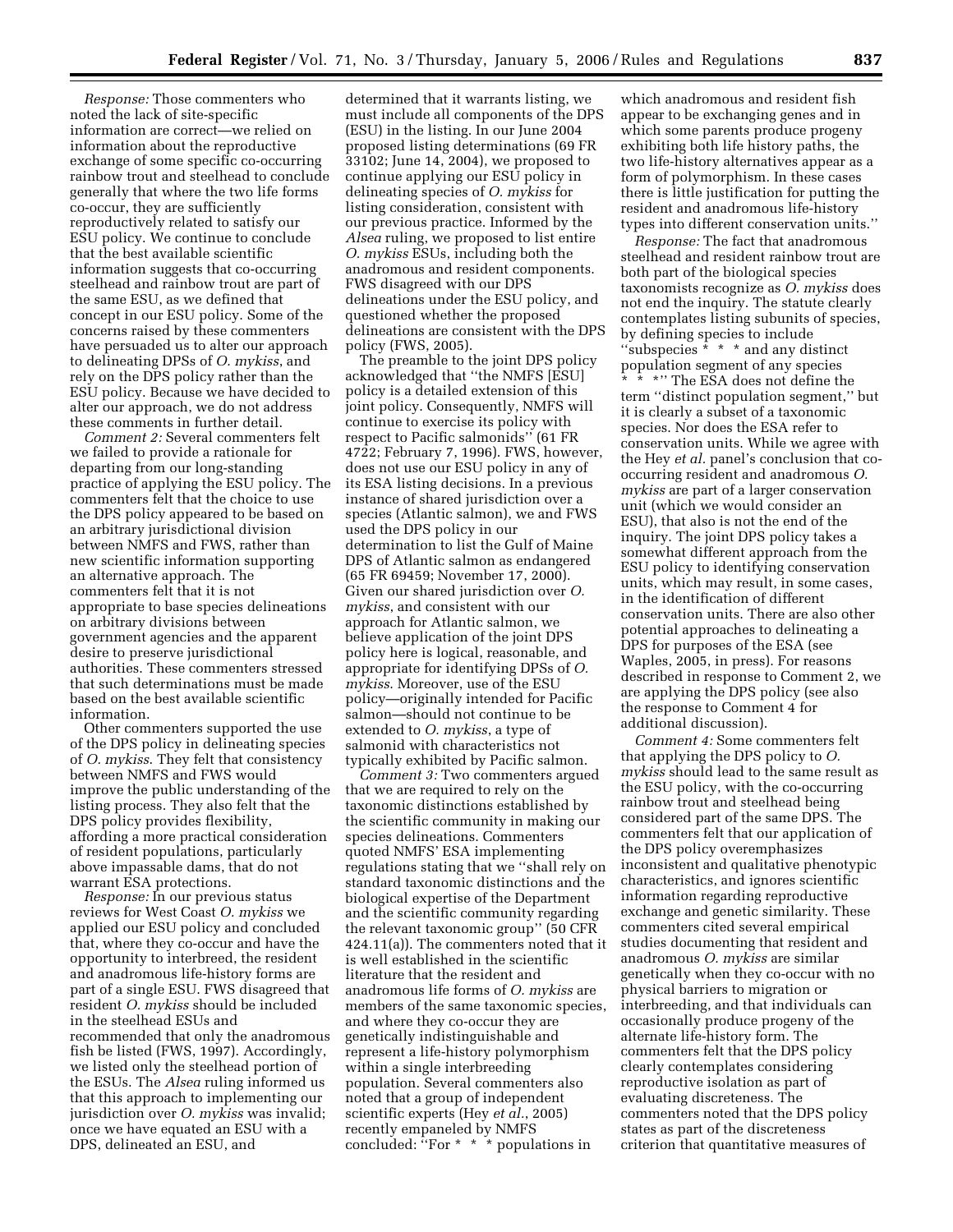genetic discontinuity may provide evidence of discreteness.

The commenters also stressed that the ESA's definition of ''species'' focuses solely on reproductive exchange. (section 3(16) of the ESA defines the term species as including any ''distinct population segment of any species of vertebrate fish or wildlife which *interbreeds when mature*''; emphasis added). The commenters argued that the additional considerations provided in the DPS policy (including marked separation as a consequence of physical, physiological, ecological, and behavioral factors) are supplemental to the primary consideration of reproductive isolation required under the ESA.

*Response:* The ESA requirement that a group of organisms must interbreed when mature to qualify as a DPS is a necessary but not exclusive condition. Under the definition, although all organisms that belong to a DPS must interbreed when mature (at least on some time scale), not all organisms that share some reproductive exchange with members of the DPS must be included in the DPS. The DPS policy outlines other relevant considerations for determining whether a particular group should be delineated as a DPS (*i.e.*, ''marked separation'' as a consequence of physical, physiological, ecological or behavioral factors).

Although the DPS and ESU policies are consistent, they will not necessarily result in the same delineation of DPSs under the ESA. The statutory term ''distinct population segment'' is not used in the scientific literature and does not have a commonly understood meaning. NMFS' ESU policy and the joint DPS policy apply somewhat different criteria, with the result that their application may lead to different outcomes in some cases. The ESU policy relies on ''substantial reproductive isolation'' to delineate a group of organisms, and emphasizes the consideration of genetic and other relevant information in evaluating the level of reproductive exchange among potential ESU components. The DPS policy does not rely on reproductive isolation to determine ''discreteness,'' but on the marked separation of population groups as a consequence of biological factors.

Despite the apparent reproductive exchange between resident and anadromous *O. mykiss*, the two life forms remain markedly separated physically, physiologically, ecologically, and behaviorally. Steelhead differ from resident rainbow trout physically in adult size and fecundity, physiologically by

undergoing smoltification, ecologically in their preferred prey and principal predators, and behaviorally in their migratory strategy. Where the two life forms co-occur, adult steelhead typically range in size from 40–72 cm in length and 2–5 kg body mass, while adult rainbow trout typically range in size from 25–46 cm in length and 0.5– 2 kg body mass (Shapovalov and Taft, 1954; Wydoski and Whitney, 1979; Jones, 1984). Steelhead females produce approximately 2,500 to 10,000 eggs, and rainbow trout fecundity ranges from 700 to 4,000 eggs per female (Shapovalov and Taft, 1954; Buckley, 1967; Moyle, 1976; McGregor, 1986; Pauley *et al.*, 1986), with steelhead eggs being approximately twice the diameter of rainbow trout eggs or larger (Scott and Crossman, 1973; Wang, 1986; Tyler *et al.*, 1996). Steelhead undergo a complex physiological change that enables them to make the transition from freshwater to saltwater (smoltification), while rainbow trout reside in freshwater throughout their entire life cycle. While juvenile and adult steelhead prey on euphausiid crustaceans, squid, herring, and other small fishes available in the marine environment, the diet of adult rainbow trout is primarily aquatic and terrestrial insects and their larvae, mollusks, amphipod crustaceans, fish eggs, and minnows (LeBrasseur, 1966; Scott and Crossman, 1973; Wydoski and Whitney, 1979). These differences in diet are a function of migratory behavior and the prey communities available to resident and anadromous *O. mykiss* in their respective environments. Finally, steelhead migrate several to hundreds of miles from their natal streams to the ocean, and spend up to 3 years in the ocean migrating thousands of miles before returning to freshwater to spawn (Busby *et al.*, 1996). Some fluvial populations of rainbow trout may exhibit seasonal migrations of tens of kilometers outside of their natal watersheds, but rainbow trout generally remain associated with their natal drainages (Meka *et al.*, 1999). Given the marked separation between the anadromous and resident life-history forms in physical, physiological, ecological, and behavioral factors, we conclude that the anadromous steelhead populations are discrete from the resident rainbow trout populations within the ranges of the DPSs under consideration.

*Comment 5:* Several commenters were critical of the evidence we provided that co-occurring resident and anadromous *O. mykiss* are markedly separate (''discrete''). Commenters felt that we exaggerated and oversimplified the

differences between anadromous and resident *O. mykiss,* and that much of the evidence presented in support of their ''marked separation'' is not illustrative of traits unique to a given life-history form. The commenters felt that the majority of the phenotypic differences cited are inconsistent, overlap considerably between the two life forms, and are predominantly caused by environmental factors.

Several commenters were critical of the physical factors we cited as evidence of marked separation between the two life forms. The commenters documented overlap in the size and fecundity ranges of resident and anadromous *O. mykiss* in the same watersheds, and concluded that our assertion that steelhead are generally larger and more fecund than rainbow trout does not hold true. The commenters felt that fish size and fecundity are largely a function of food supply, rather than being a trait inherent to anadromy. The commenters cited examples where, provided sufficient food resources, rainbow trout achieve similar sizes and fecundity as steelhead.

Commenters were critical of the ecological factors we cited. The commenters felt that it is inappropriate to distinguish between the two forms on the basis of diet, as it is a function of prey availability in different environments rather than reflecting intrinsic differences in prey preference. They noted that when steelhead and rainbow trout are in the same freshwater environment, individuals of similar size and life-history stage have similar prey preferences.

Commenters were critical of the behavioral factors we cited. The commenters argued that the two life forms are not ''markedly separated'' in terms of migratory behavior. The commenters cited several scientific studies documenting migratory behavior in non-anadromous *O. mykiss*  including: movement within a river system (potadromy); movement from lakes into rivers for spawning (limnodromy); and movement to the estuary/lagoon for growth and maturation (partial anadromy). Although commenters generally acknowledge that only the anadromous form migrates to the open ocean, they contended that this does not represent a truly discrete difference. The commenters described the life history of the *O. mykiss* species as a continuum of migratory behaviors, with anadromous and resident fish representing points on this continuum.

Commenters were also critical of the physiological factors we cited. Commenters argued that resident and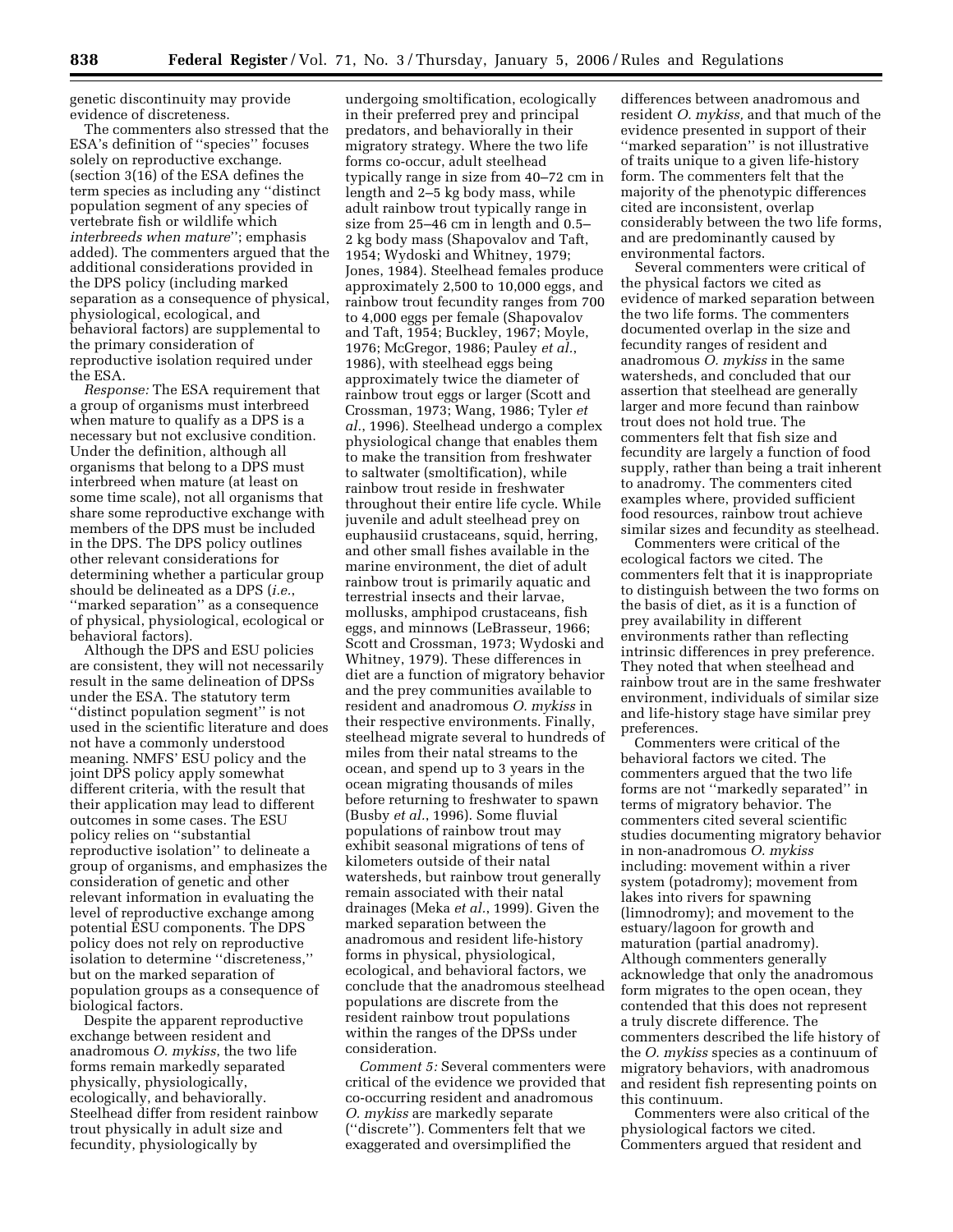anadromous fish are not discrete physiologically throughout the majority of their life cycle, and smoltification is not entirely unique to anadromy. Commenters noted that some resident individuals may exhibit anadromy later in their life cycle, and other nonanadromous fish exhibit partial anadromy by migrating into estuaries for growth and maturation. Commenters also noted that some resident fish are capable of exhibiting anadromy later in their life cycle, as well as producing anadromous progeny that undergo smoltification.

*Response:* The fact that there is an overlap between co-occurring steelhead and rainbow trout in the physical, ecological, behavioral and physiological factors does not prevent them from satisfying the discreteness criterion under the DPS policy. While the commenters are correct that *O. mykiss*  display a continuum of traits in these categories, at the end of that continuum steelhead are markedly separate in their extreme marine migration (leading to, or resulting from, marked separation in the other factors). As we stated in adopting the DPS policy, ''the standard adopted [for discreteness] does not require absolute separation of a DPS from other members of its species, because this can rarely be demonstrated in nature for any population of organisms. \* \* \* [T]he standard adopted allows for some limited interchange among population segments considered to be discrete, so that loss of an interstitial population could well have consequences for gene flow and demographic stability of a species as a whole'' (61 FR 4722, at 4724; February 7, 1996).

Similarly, the ESU policy does not require absolute reproductive isolation, only sufficient isolation to allow evolutionarily important differences to accumulate (56 FR 58612, at 58618; November 20, 1991). In delineating ESUs, we have recognized that straying leads to some reproductive exchange among ESUs (particularly among populations at the geographic margins between ESUs), that biological entities do not divide along clear lines, and that professional judgment is required in drawing a line at the geographic edge of an ESU. Even among well-recognized taxonomic groupings, such as subspecies, there may be overlapping characteristics, and some reproductive exchange.

In developing the DPS policy we answered concerns that discreteness was an inappropriate criterion for delineating DPSs: "With regard to the discreteness standard, the Services believe that logic demands a distinct population recognized under the Act be

circumscribed in some way that distinguishes it from other representatives of its species. The standard established for discreteness is simply an attempt to allow an entity given DPS status under the Act to be adequately defined and described'' (61 FR 4721, at 4724; February 7, 1996). In the case of steelhead, there is a group of organisms that can be clearly distinguished by a variety of characteristics, particularly its marine migration.

With respect to the comment that resident and anadromous *O. mykiss* are genetically indistinguishable, we explained in adopting the DPS policy why we did not adopt genetic distinctness as the test of discreteness: ''The Services understand the Act to support interrelated goals of conserving genetic resources and maintaining natural systems and biodiversity over a representative portion of their historic occurrence. The draft policy was intended to recognize both these intentions, but without focusing on either to the exclusion of the other. Thus, evidence of genetic distinctness or of the presence of genetically determined traits may be important in recognizing some DPS's, but the draft policy was not intended to always specifically require this kind of evidence in order for a DPS to be recognized'' (61 FR 4721, at 4723; February 7, 1996).

*Comment 6:* Several commenters noted that in the June 2004 proposed listing determinations, resident populations included in *O. mykiss* ESUs were determined to have minor contributions to the viability of the ESUs. (In the proposed listing determinations we concluded that, despite the reduced risk to abundance for certain *O. mykiss* ESUs due to speculatively abundant rainbow trout populations, the collective contribution of the resident life-history form to the viability of an ESU as a whole is unknown and may not substantially reduce an ESU's risk of extinction (NMFS, 2004a; 69 FR 33102, June 14, 2004)). The commenters questioned why resident *O. mykiss* populations should be included in an ESU given that they have little, if any, contribution to the viability of the ESU.

*Response:* Although we have concluded that resident *O. mykiss*  should not be included as part of the delineated steelhead DPSs (see response to Comment 4), we disagree with the commenters' basic argument that DPS delineations should depend upon the extent to which a potential component population contributes to the viability of the DPS. A population's contribution to

DPS viability meets neither the reproductive isolation test of the ESU policy, nor the marked separation test of the DPS policy. Using such a test would lead to illogical results given the metapopulation structure of salmon and steelhead, where some components of an ESU or a DPS will (on average) contribute more to its viability, while other components will contribute less. The persistence of components with comparatively weaker contributions to viability may even depend upon their connectivity with other more productive components of the delineated species. These weaker components may nevertheless contribute in other important ways such as by increasing spatial distribution and reducing risks due to catastrophic events, or by exhibiting important traits to diversity of the species and conserving its ability to adapt to future environmental conditions.

*Comment 7:* One commenter asserted that we cannot apply the ESU policy in determining that resident and anadromous populations of *O. mykiss*  are part of the same ESU, because NMFS does not have the legal jurisdiction under the ESA to list resident *O. mykiss*  populations. The commenter noted that pursuant to the 1974 Memorandum of Understanding (MOU) regarding ESA jurisdictional responsibilities between FWS and NMFS, FWS has exercised ESA jurisdiction over resident *O. mykiss*, while NMFS has exercised jurisdiction over the anadromous life form.

*Response:* The commenter correctly highlights the issue of shared NMFS– FWS jurisdiction for *O. mykiss* ESUs including both resident and anadromous populations. In its 1997 letter responding to NMFS' proposal to include rainbow trout in *O. mykiss*  ESUs, FWS objected to the NMFS' proposal and concluded rainbow trout and steelhead should not be considered part of the same DPS. In its June 7, 2005, letter recommending that the final listing determinations for the 10 *O. mykiss* ESUs under review be extended, FWS requested that we ensure that our delineation of *O. mykiss* ESUs complies with the DPS Policy. We agree, in this case, that it is appropriate that we depart from our past practice of applying the ESU Policy to *O. mykiss*  stocks, and instead apply the joint DPS Policy in determining ''species'' where we share jurisdiction with FWS. This is consistent with our application of the DPS policy to delineate species of Atlantic salmon (*Salmo salar*) (65 FR 69459; November 17, 2000).

*Comment 8:* Commenters felt that our proposed approach was inconsistent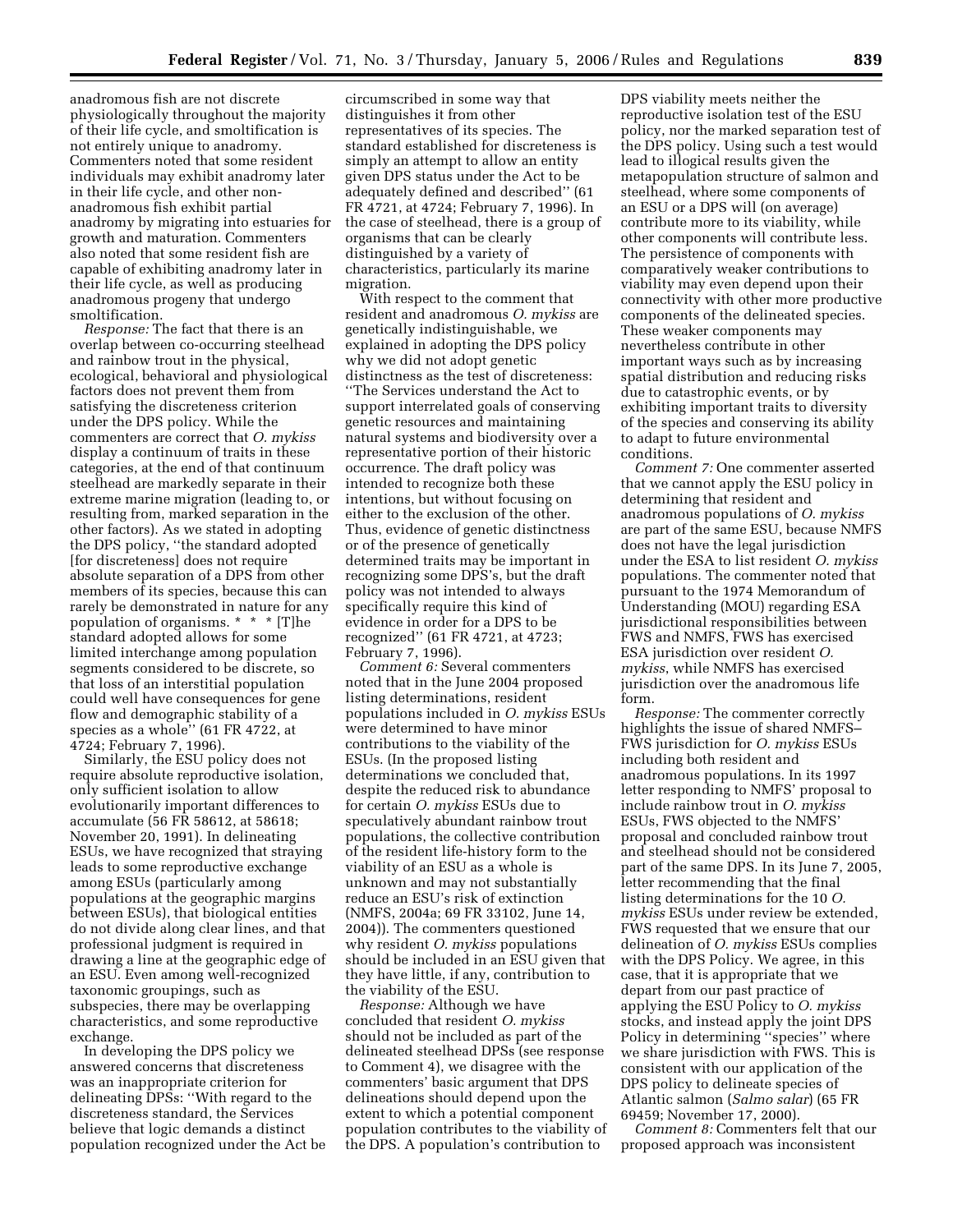with previous NMFS and FWS DPS determinations for non-salmonid fish species, which focused on migration rates between populations, evidence of reproductive exchange, and genetic differences (e.g., NMFS–FWS Gulf of Maine DPS for Atlantic salmon, 65 FR 69459, November 17, 2000; NMFS' recent DPS determination for the Cherry Point stock of Pacific Herring, 70 FR 33116, June 7, 2005). The Department of Interior (DOI) similarly expressed concern that the proposed approach may be inconsistent with its previous applications of the DPS policy for fish species under its jurisdiction (e.g., bull trout, *Salvelinus confluentus,* and coastal cutthroat trout *O. clarki clarki*). DOI offered a comparison with its 1999 listing determination for the Coastal-Puget Sound bull trout DPS (50 FR 58910) in which the resident, migratory, anadromous, amphidromous, fluvial, and adfluvial life-history forms, despite exhibiting distinct life-history strategies, were not found to be discrete because they interbreed. DOI noted that NMFS' previous determinations concluded that the two life forms interbreed, and where they co-occur are genetically more similar than they are to the same life form in another basin. DOI and other commenters felt that regardless of any ''marked separation'' in phenotypic traits, the documented reproductive exchange and genetic similarity between anadromous and resident fish requires that they be included as parts of the same DPS.

*Response:* The reference to our DPS determination for the Cherry Point stock of Pacific herring is inapposite, as we found that stock was discrete, but not significant. None of the commenters suggested that steelhead are insignificant to the *O. mykiss* species. Additionally, we disagree with the commenters that our finding regarding the discreteness criterion was based on evidence of reproductive exchange and genetic similarity rather than marked separation in biological factors. We determined that the Cherry Point herring stock was discrete despite evidence of migration and reproductive exchange with other herring stocks. We determined that the Cherry Point stock is markedly separated from other Pacific herring populations as a consequence of physical, physiological, ecological, or behavioral factors due to: (1) Its locally unique late spawn timing; (2) the locally unusual location of its spawning habitat on an exposed section of coastline; (3) its consistently large size-at-age and continued growth after maturation relative to other local herring stocks; and (4) its differential accumulation of

toxic compounds relative to other local herring stocks, indicative of different rearing or migratory conditions for Cherry Point herring (70 FR 33116; June 7, 2005).

With respect to the Atlantic salmon, bull trout, and coastal cutthroat trout determinations, we acknowledge that their expression of a range of life histories may raise some of the same issues we confronted in delineating an anadromous-only DPS of *O. mkyiss.* We conclude, however, that there are important differences between *O. mykiss* and these species that warrant different treatment. In addition to expressing anadromy (the life-history pattern in which fish spend a large portion of their life cycle in the ocean and return to freshwater to breed), bull trout and coastal cutthroat trout express amphidromy (migration between fresh and salt water that is for feeding and overwintering, as well as breeding). While the anadromous and resident forms of *O. mykiss* differ clearly in ocean-migratory behavior and associated biological factors (see response to Comment 4), ocean-going migratory behavior and associated physical, physiological, and ecological factors are comparatively more variable among the life-history forms and life stages of bull trout and coastal cutthroat trout given their expression of amphidromy.

*Comment 9:* One commenter questioned whether the alternative approach of delineating and listing steelhead-only DPSs was permissible, given that the *Alsea* ruling held that the ESA does not allow listing a subset of a DPS. The commenter observed that in the past we had equated an ESU with the statutory ''distinct population segment,'' and we included resident and anadromous *O. mykiss* within the same ESU. The commenter argued that our past practice of applying the ESU policy had established what constitutes a DPS of *O. mykiss*, and that our proposal to not include resident populations in the listings for steelhead-only DPSs would violate the ESA.

*Response:* The commenter is correct that in our past listing determinations we made the policy choice to equate an ESU with the statutory term ''distinct population segment.'' The commenter is not correct, however, in asserting that an ESU (as that concept may be understood by conservation biologists) must necessarily be equated with the statutory term ''distinct population segment.'' We conclude that in the case of *O. mykiss*, an ESU may contain more than one DPS, because the different life history components display marked separation sufficient to justify

delineating them separately for protection under the ESA.

While both the ESU and DPS policies represent permissible interpretations of the statutory term, we have decided that the best approach for *O. mykiss* is to apply the joint DPS policy (see the response to Comment 2). We have concluded that the proposed steelheadonly DPSs meet the criteria defined under our joint DPS policy (as outlined in the response to Comment 4) and are consistent with the ESA.

*Comment 10:* Two commenters were critical of our consideration of hatchery stocks in delineating steelhead DPSs. The commenters questioned whether our review of hatchery programs under the ESU policy (NMFS, 2003, 2004b, 2004c) directly informs considerations of ''discreteness'' and ''significance'' under the DPS policy. The commenters felt that we failed to explain how including hatchery stocks as part of the delineated species comports with our proposed application of the DPS policy. The commenters felt that under the proposed approach of determining discreteness based on marked separation in phenotypic traits, it seems reasonable that hatchery stocks would be considered discrete regardless of the life history and genetic similarities documented in our hatchery reviews.

*Response:* We disagree with the suggestion that application of the DPS rather than the ESU policy should lead to the universal conclusion that hatchery fish are not part of the same DPS as naturally spawning fish. We recognize that hatchery stocks, under some circumstances, may exhibit differences in physical, behavioral, and ecological traits; however, conservation hatchery stocks under certain circumstances may exhibit few appreciable differences from the local natural population(s). We think it is inappropriate to make universal conclusions about all hatchery stocks, but think their ''discreteness'' relative to local natural populations needs to be evaluated on a case-by-case basis.

In the Final Species Determinations section below, we discuss more fully how our June 2004 proposed ESU delineations inform our DPS delineations, in terms of geographic boundaries and in terms of which hatchery populations are part of the DPS. We acknowledge that our review of hatchery programs (NMFS, 2003, 2004b, 2004c) was conducted in the context of the ESU policy; however, we disagree that our findings and the information we evaluated do not inform our considerations of discreteness under the DPS policy. In evaluating the ''reproductive isolation'' of individual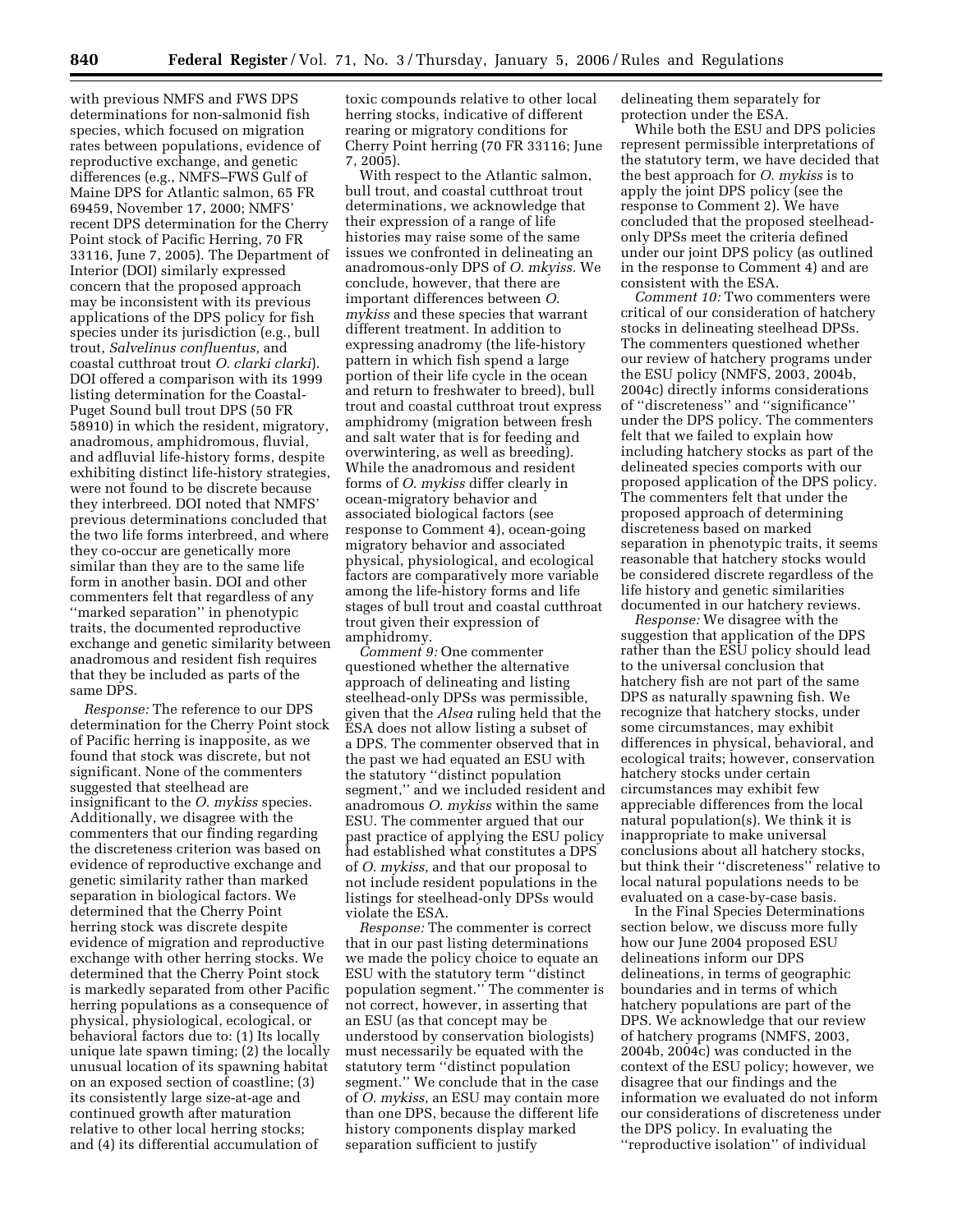hatchery stocks in the context of the ESU policy, we lacked program-specific genetic data. As reasonable indicators of reproductive isolation and genetic similarity we relied on information including hatchery broodstock origin, hatchery management practices (e.g., the timing and location of release), and hatchery stock life-history characteristics (e.g., spawn timing, the size and age at maturity) relative to the local natural populations. We conclude that this information directly informs evaluations of marked separation as a consequence of physical, physiological, ecological, or behavioral factors.

*Comment 11:* Several commenters were critical of the proposed DPS delineations, asserting that they fail to provide a clearly distinguishable species delineation for the purposes of effectively and efficiently enforcing the ESA. The commenters were concerned that steelhead-only DPSs would generate confusion and have undesirable regulatory implications. Commenters noted that it is difficult if not impossible to distinguish between the two life forms throughout much of their life cycle when they co-occur. The commenters cited our June 2004 proposed rule in which we state that ''no suite of morphological or genetic characteristics has been found that consistently distinguishes between the two life-history forms'' (69 FR 33102, at 33113; June 14, 2004). Given the difficulty in distinguishing the two forms, commenters felt that we would either treat all juvenile resident *O. mykiss* as if they are listed, or we would deny needed protections for listed steelhead during the critical early lifehistory stages when they are indistinguishable from resident fish. Commenters felt that it will be impossible for us to quantify take of listed steelhead versus non-listed rainbow trout, and questioned how we could analyze the impact of actions on listed steelhead without considering the potential production of steelhead progeny by resident fish. Some commenters felt that the lack of a clearly enforceable standard further argues that resident and anadromous *O. mykiss* are not ''markedly separated.''

*Response:* As we acknowledged in our steelhead listings prior to the *Alsea*  ruling, juvenile steelhead can be difficult to distinguish from resident rainbow trout. This does not dictate, however, that they should be included in the same DPS. The ESA authorizes prohibiting the take of an unlisted species if its appearance closely resembles that of a listed species (Section 4(e)). This is the tool that the ESA provides to deal with such

situations where an unlisted species is difficult to distinguish from a listed one. In lieu of ''similarity of appearance'' protective regulations concerning resident trout that co-occur with listed steelhead stocks, the commenter is correct that we have presumed that all juvenile *O. mykiss* in streams where listed steelhead occur are listed juvenile steelhead. In a decade of implementing steelhead-only listings, we have confronted this issue successfully, working closely with state managers of rainbow trout fisheries to ensure their management of rainbow trout does not jeopardize steelhead. Continuing a listing of steelhead-only DPSs should not change that successful regulatory landscape.

## *Comments Regarding a Specific ESU or DPS: Determination of Species*

## Northern California and Central California Coast Steelhead

*Comment 12:* Several commenters expressed support for the proposed clarification of the Northern California and Central California Coast steelhead DPS boundaries. We received no comments opposed to the proposed changes.

*Response:* We have included these DPS boundary clarifications in the final species determinations (see Final Species Determinations section, below).

*Comment 13:* Several commenters disagreed with our proposal to include above-barrier resident *O. mykiss*  populations from upper Alameda Creek in the Central California Coast *O. mykiss*  ESU. Other commenters felt that resident *O. mykiss* populations in the Livermore-Amador Valley also should not be included in the ESU. The commenters were critical of the genetic data and analysis upon which we based our proposal, and felt that genetic similarity alone was insufficient to support the inclusion of these abovedam resident populations in the ESU.

*Response:* Under our final approach of delineating steelhead-only DPSs of *O. mykiss*, the resident populations, including those in Upper Alameda Creek and the Livermore-Amador Valley, are not considered part of the listed DPSs.

## California Central Valley Steelhead

*Comment 14:* The California Department of Fish and Game (CDFG) disagreed with the defined spatial structure of the Central Valley *O. mykiss*  ESU. It argued that the ESU should be split into two parts: one part north of the Sacramento-San Joaquin River Delta, and a second part that includes the Delta and the San Joaquin Basin. CDFG

based its alternative ESU structure in large part on habitat conditions in the Delta, which it contends serve to reproductively isolate fish from the Sacramento and San Joaquin basins.

Comments submitted during the 6 month extension by the California-Nevada Chapter of the American Fisheries Society (AFS) disagreed with CDFG's recommended species determination. AFS scientists argued that the purported physical barrier to reproduction between the two basins (low dissolved oxygen levels in the lower San Joaquin River) is indicative of the severely degraded habitat conditions in the San Joaquin river system, but represents an ephemeral distributional barrier and not a substantial reproductive barrier. AFS scientists cited a recent genetic study that found no genetic differentiation between populations in the two basins, and concluded that there is no scientific basis for recognizing a distinction between the two river systems.

*Response:* We disagree with CDFG and believe we have correctly defined the spatial extent of the California Central Valley steelhead DPS. Previous genetic analyses indicate that Central Valley steelhead are distinct from coastal populations (see Busby *et al.*, 1996). More recent genetic data (Nielsen *et al.*, 2003) suggest that significant genetic population structure remains for steelhead populations in the Central Valley, but that very little of the genetic variation can be attributed to differences between populations in the Sacramento and San Joaquin river drainages. Ecologically, the Central Valley is substantially different from ecoregions inhabited by coastal *O. mykiss*  populations, and ecological conditions in the Central Valley are generally similar between the Sacramento and San Joaquin river basins. Low dissolved oxygen conditions in the Stockton Deep Water Ship Channel and along other reaches of the lower San Joaquin River are problematic, and may serve to limit anadromous fish migration under certain conditions and times. However, we do not believe this ephemeral barrier results in reproductive isolation between populations of *O. mykiss* in the Sacramento and San Joaquin river basins, as evidenced by the available genetic information. In our view, the available genetic and ecological information indicates that steelhead populations in the Sacramento and San Joaquin river basins are not discrete and collectively are significant to the *O. mykiss* species, and therefore constitute a single DPS.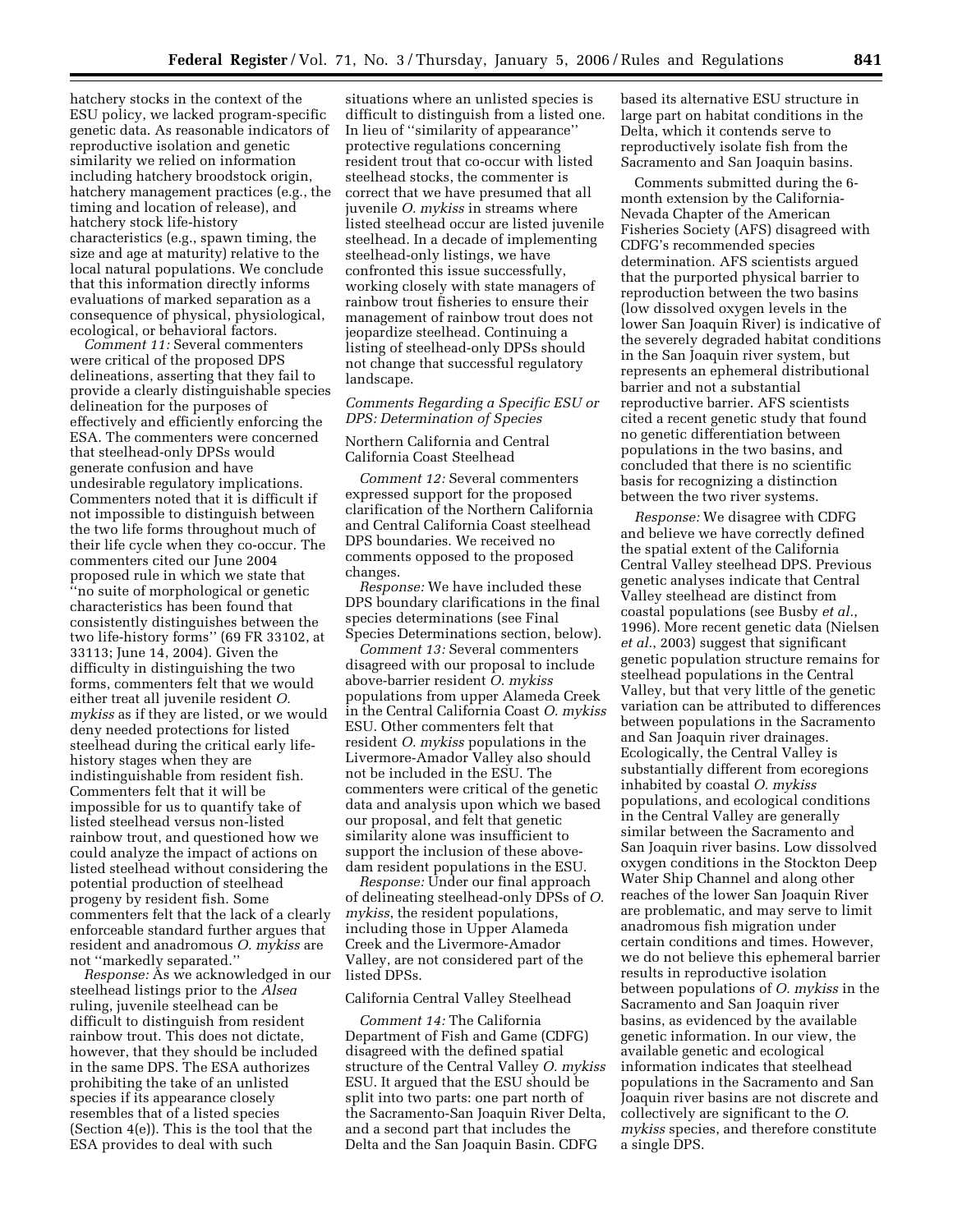#### Snake River Basin Steelhead

*Comment 15:* Several commenters in Idaho disagreed with including the population of rainbow trout above Dworshak Dam on the North Fork Clearwater River (Idaho) in the Snake River Basin *O. mykiss* ESU. The commenters felt that resident *O. mykiss*  above Dworshak Dam likely represent a composite of past hatchery stocking programs, hybridization with cutthroat trout, and native *O. mykiss*, and as such there is insufficient information to justify including the entire population of resident *O. mykiss* above Dworshak Dam in the Snake River Basin *O. mykiss*  ESU.

*Response:* As noted in the response to Comment 13, resident populations, including above Dworshak Dam, are not part of the listed DPS.

## *General Comments on the Consideration of Resident O. mykiss: Assessment of Extinction Risk*

*Comment 16:* Several commenters noted that we did not address the ESU membership of, or consider the potential risks and benefits to the viability of an ESU from, rainbow trout hatchery programs in the proposed listing determinations for *O. mykiss*  ESUs. The commenters asserted that the vast majority of rainbow trout hatchery programs propagate domesticated, nonnative, and in some instances genetically modified rainbow trout. The commenters felt that in some *O. mykiss*  ESUs, such as the Snake River Basin and Upper Columbia River *O. mykiss*  ESUs, the negative impacts of hatchery rainbow trout on native *O. mykiss*  populations may be profound.

*Response:* We agree with the commenters that resident trout hatchery programs were not inventoried and assessed as part of the proposed listing determinations. In response, we conducted an inventory and assessment of hatchery programs that release rainbow trout in areas where steelhead or co-occurring native rainbow trout might be affected (NMFS, 2004b, 2005a). We have found that few hatchery rainbow trout stocks are released in the spawning and rearing areas for the *O. mykiss* ESUs under review. State and tribal managers have adopted wild salmonid policies that have largely eliminated releases of hatcheryproduced rainbow trout in waters important to wild steelhead. Since the ESA listings of steelhead in 1997–2000, the vast majority of hatchery rainbow trout releases to support recreational fisheries are restricted to isolated ponds and lakes. Of the hatchery rainbow trout that are released, none are stocks that

would be considered part of the *O. mykiss* ESUs reviewed. In the few instances where domesticated or genetically modified rainbow trout stocks are released into anadromous waters to support recreational fisheries, they likely do not have substantial adverse impacts on the local *O. mykiss*  populations. The released stocks exhibit poor survival, are subject to high harvest rates in the recreational fisheries, and exhibit spawn timing isolating them reproductively from the local natural populations. In some instances, sterile ''triploid'' rainbow trout are released into anadromous waters, thereby eliminating the possibility for reproductive or genetic exchange with wild fish.

*Comment 17:* Some commenters contended that the District Court in *Alsea* ruled that once an ESU is defined, risk determinations should not discriminate among its components. The commenters described the risk of extinction as the chance that there will be no living representative of the species, and that such a consideration must not be biased toward a specific behavioral or life-history component. A few commenters felt that populations of rainbow trout have persisted in isolation over long periods of time, demonstrating that resident representatives of an *O. mykiss* ESU would persist in the foreseeable future, even if the anadromous life-history form was extirpated.

*Response:* We disagree that the *Alsea*  ruling requires a particular approach to assessing extinction risk. The court ruled that if it is determined that a DPS warrants listing, all members of the defined species must be included in the listing. The court did not rule on how the agency should determine whether the species is in danger of extinction or likely to become so in the foreseeable future. Because we are listing steelheadonly DPSs, we do not address the contention that rainbow trout might continue to survive in isolation even if the anadromous life history were extirpated.

*Comment 18:* Several commenters disagreed with our conclusion that the Biological Review Team's (BRT's) extinction risk assessments directly inform risk evaluations for steelheadonly DPSs, and recommended that the BRT re-evaluate the extinction risk of the steelhead DPSs without considering resident *O. mykiss*. The commenters noted that some of the population data evaluated by the BRT included both life forms, particularly for the Southern California, South-Central California Coast, and Central California Coast ESUs. One commenter noted that for

several ESUs the BRT concluded that the presence of speculatively abundant resident populations buffered the risk of extinction somewhat. The commenter felt that the BRT's extinction risk assessments likely underestimate the risk for a steelhead-only DPS, and that some of the proposed threatened determinations for *O. mykiss* ESUs may warrant revision as endangered for the delineated steelhead-only DPSs.

*Response:* As explained more fully in the response to Comment 19, the risk of extinction faced by the steelhead component of *O. mykiss* may be affected by the health and potential contributions of the resident component. We conclude that the BRT's risk assessments directly inform our determinations for steelhead-only DPSs for all ESUs, including the California ESUs cited by the commenters.

*Comment 19:* Several commenters felt that the extinction risk assessments for steelhead-only DPSs must consider the resident form. The commenters felt that the available scientific information demonstrates that the two life-history forms have inseparable demographic risks given that they interbreed and produce progeny of the alternate life form. Commenters asserted that the viability of steelhead populations in the foreseeable future depends on the continued presence of the resident form to buffer against periods of unfavorable ocean conditions and ephemeral blockages to fish passage. Commenters cited a recent report (Independent Science Advisory Board (ISAB), 2005–2) which concluded that ''the presence of both resident and anadromous lifehistory forms is critical for conserving the diversity of steelhead/rainbow trout populations.'' The commenters concluded that both life-history forms are essential to the individual and collective viability of resident and anadromous populations.

A few commenters contended that the presence of abundant co-occurring rainbow trout confers resilience to steelhead DPSs such that listing may not be warranted. These commenters felt that the ability of the resident lifehistory form to produce anadromous offspring makes it likely that the anadromous life-history form would be reestablished if extirpated. These commenters cited the recent report of NMFS' Recovery Science Review Panel (RSRP, 2004) which discussed the preliminary results of a study indicating that 17 percent of anadromous adults had resident mothers, as well as other studies indicating that isolated resident populations produce anadromous progeny that successfully smolt and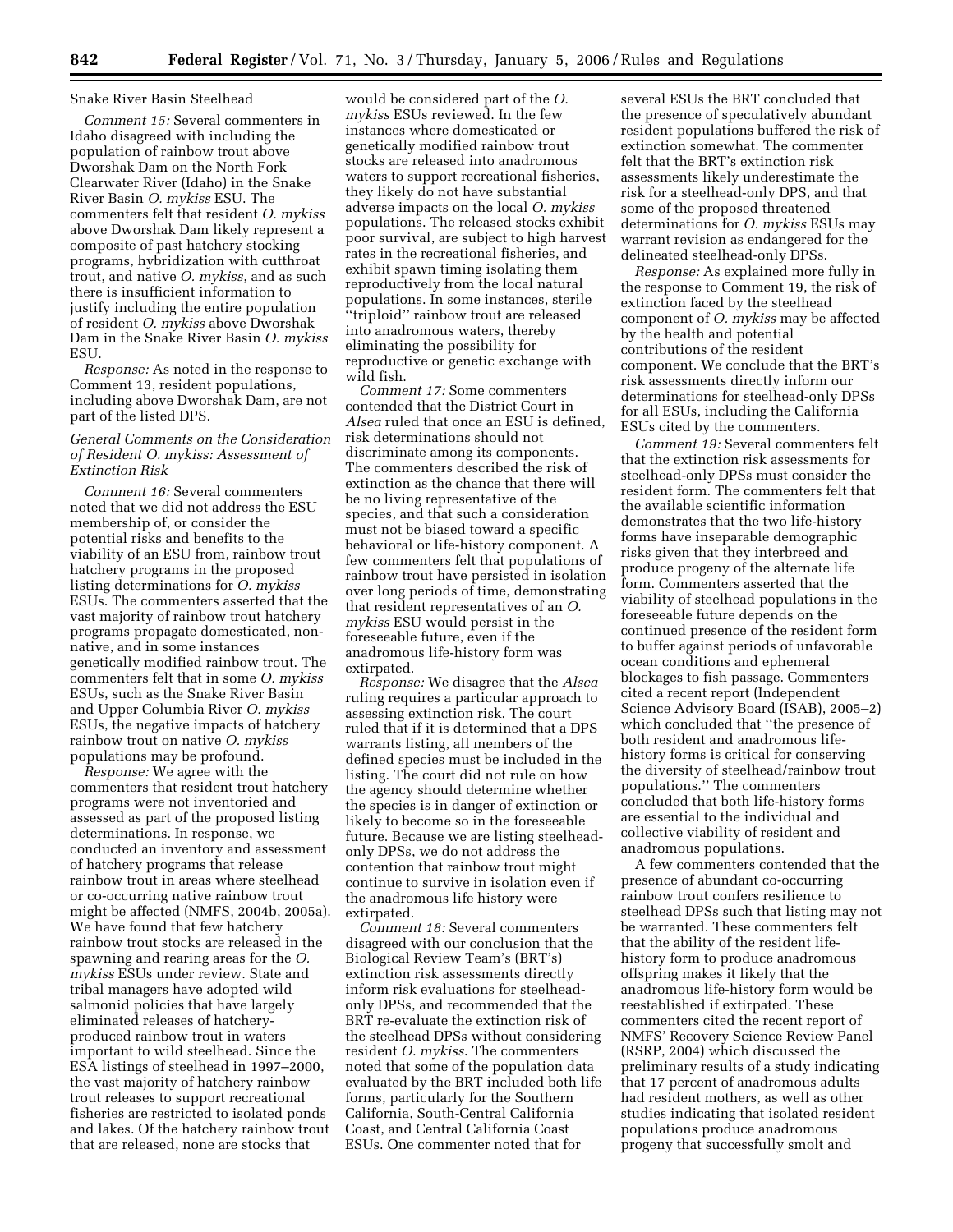return to spawn (*e.g.*, Thrower *et al.*, 2004).

The majority of commenters expressed skepticism that resident populations can maintain or re-establish declining or extirpated steelhead populations. These commenters cited recent expert advisory panel reports concluding that although the resident form is an important life-history strategy in some circumstances, the likelihood of long-term persistence is substantially compromised by the loss of anadromy. The commenters concluded that the best available information demonstrates precipitous declines and high levels of extinction risk for West Coast steelhead populations. One commenter cited a study (Nehlsen *et al.*, 1991) identifying 23 steelhead populations that have been extirpated and 75 steelhead populations that are at risk of extirpation. The commenter concluded that these observations contradict assertions that co-occurring rainbow trout can sustain or reestablish anadromous populations and ensure the viability over the long term.

*Response:* Because we have delineated steelhead-only DPSs, we do not directly address contentions about persistence of an entire *O. mykiss* ESU. We acknowledge, however, that in the context of steelhead-only DPS delineations, these comments correctly point out that we must consider whether and to what extent the presence of co-occurring rainbow trout affects the extinction risk of the steelhead DPSs under consideration. We conclude that available information for most of the *O. mykiss* under review does not support a conclusion that the resident populations are abundant. Even for those few ESUs that may have relatively abundant cooccurring rainbow trout, we conclude that while the resident form may mitigate somewhat the risks to the cooccurring steelhead, they do not change our conclusion about the risk of extinction of the DPSs under consideration. We base this conclusion on the work of the BRT and on information provided by peer reviewers and commenters during the comment period. The bulk of this information and analysis specifically addressed the question of the viability of the larger ESU, but the analysis was largely focused on the steelhead-only component. That analysis directly informs our conclusions about the effect of co-occurring rainbow trout on the extinction risk of the steelhead DPSs.

The best available scientific information does not demonstrate that an extirpated anadromous population can be re-established by a resident population. There is only one published

report of anadromy developing from a resident population (Pascual *et al.*, 2001), and it is unclear whether this putative founding population was composed purely of resident genotypes (Behnke, 2002; Pascual *et al.*, 2002; Rossi *et al.*, 2004). Evolutionary theory and empirical evidence suggest that the ability of residents to contribute to anadromy quickly diminishes if the fitness of their anadromous progeny is low (NMFS, 2004a; Thrower *et al.*, 2004a, 2004b; RSRP, 2005). NMFS'' RSRP concluded that in cases where an anadromous run is extinct or not selfsustaining, there is no scientific justification for the claim that the longterm viability of an *O. mykiss* ESU or steelhead DPS could be maintained by the resident life-history form alone, or that a viable anadromous population could feasibly be reestablished from a pure resident population (RSRP, 2004). Moreover, for most of the *O. mykiss*  under review, the available information does not suggest that the resident form is abundant (NMFS, 2004a).

For a variety of reasons the BRT concluded that the collective contribution of the resident life-history form to the persistence of a larger *O. mykiss* ESU is unknown and may not substantially reduce the overall extinction risks to the ESU in-total (NMFS, 2003b; 2004a). The two *O. mykiss* life-histories represent an adaptive ''bet-hedging'' strategy for sustaining reproductive potential despite high variability in physical and ecological conditions. Although the resident form can enable the larger *O. mykiss* ESU to endure short-term physical, environmental, and ecological barriers to anadromous migration, there is no evidence that resident fish can perform this function over the long term if the anadromous form is extirpated. It is also unclear to what extent resident populations depend on infusions from anadromous fish for their long-term persistence. The BRT's conclusion is supported by recent reports by the ISAB and NMFS' RSRP which recently concluded that anadromous *O. mykiss*  contribute ''substantially and irreplaceably to any measure of *O. mykiss* productivity and viability'' (RSRP, 2004), and that ''the presence of both resident and anadromous lifehistory forms is critical for conserving the diversity of steelhead/rainbow trout populations and, therefore, the overall viability of ESUs'' (ISAB, 2005–2). The RSRP and ISAB underscored that ''resident populations by themselves should not be relied upon to maintain long-term viability of an [*O. mykiss*] ESU'' (RSRP, 2004), and that the

''likelihood of long-term persistence would be substantially compromised by the loss of anadromy in *O. mykiss*  ESUs'' (ISAB, 2005–2).

*Comment 20:* Some commenters noted that physical, ecological, environmental, and habitat conditions have been greatly modified by human activities over the past 100 years and contended that due to these changes, areas that historically supported anadromous *O. mykiss* populations currently favor populations of rainbow trout. These commenters felt that observed declines in anadromous *O. mykiss* populations reflect an adaptive shift in the relative proportion of the resident and anadromous life-history forms. The commenters argued that rainbow trout populations have expanded to successfully occupy the niche vacated by anadromous populations, and that *O. mykiss* ESUs do not warrant ESA listing due to this demonstrated adaptive resiliency of the species.

*Response:* As noted in the response to Comment 19, contentions about persistence of an entire *O. mykiss* ESU are not directly relevant given that we have delineated steelhead-only DPSs. However, the presence of co-occurring rainbow trout is relevant to the extent that the resident life-form affects the extinction risk of the steelhead DPSs under consideration. The commenters do not provide data in support of their contention that the reduced abundance of steelhead represents an adaptive shift by the species to altered environmental conditions. An increase in the proportion of resident fish in certain *O. mykiss* populations could be the result of an adaptive life-history shift in response to changing environmental conditions (as suggested by the commenters), or the apparent increase in the prevalence of rainbow trout could simply be the result of declines in the abundance, productivity, and distribution of the anadromous form without a compensatory response in resident populations. The data necessary to evaluate the current status and trends of resident populations are generally lacking, and even more so are the historical data necessary to evaluate trends in the relative abundance and distribution of the two life-history forms. Even if an adaptive shift has occurred, as suggested by the commenters, there is insufficient information to support the contention that *O. mykiss* populations dependent upon the productivity of the resident life-history form are viable over the long term (see response to Comment 19, above). Regardless, many of the factors that have caused declines in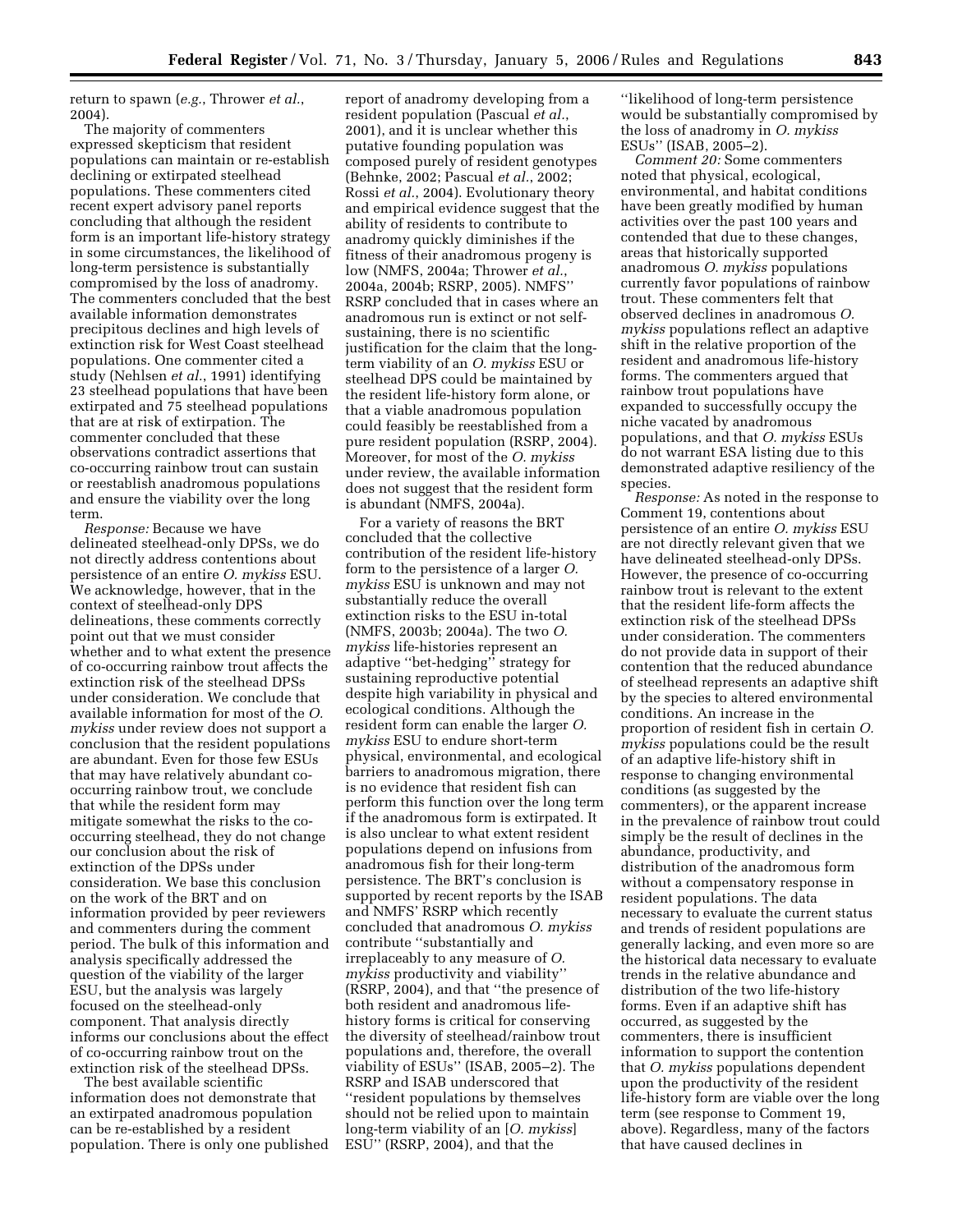anadromous *O. mykiss* populations (such as the loss/degradation of riparian habitat, degradation of water quality, loss/degradation of in-stream habitat structure and complexity, etc.) likely have had similarly adverse effects on cooccurring resident populations. As noted above in the response to Comment 19, the loss of the anadromous life-history form may increase the extinction risk of an *O. mykiss* ESU due to increased risks from catastrophic events, decreased reproductive potential, diminished spatial distribution, diminished connectivity among discrete habitat patches, and decreased diversity in adaptive traits.

## *Comments Regarding a Specific ESU or DPS: Assessment of Extinction Risk*

#### California Central Valley Steelhead

*Comment 21:* In addition to disagreeing with the defined spatial structure of the Central Valley *O. mykiss*  ESU, CDFG opposed our proposal to maintain ESA protections for this ESU. CDFG provided new information on the abundance of resident and hatchery *O. mykiss* in the Central Valley and argued that because of the combined high abundance, high productivity, broad spatial distribution, and genetic diversity of these populations that *O. mykiss* in the Sacramento River Basin do not warrant listing. CDFG conceded that *O. mykiss* in the Sacramento-San Joaquin Delta and San Joaquin River basin may warrant listing as threatened.

In comments submitted during the 6 month extension, a few commenters agreed with CDFG's conclusion that Central Valley steelhead populations are not at risk due to the presence of abundant rainbow trout populations and the stability of environmental conditions. These commenters acknowledged that conditions are much altered from historical conditions by the imposition of dams and changes in flow regime, but concluded that the existing environment selects for the resident life form and supports robust rainbow trout populations.

Other commenters argued that historical habitat loss and degradation remains to be addressed, and water management in the Sacramento-San Joaquin river systems poses significant threats to Central Valley *O. mykiss*, inclusive of both anadromous and resident populations. These commenters criticized CDFG's abundance estimates for: inappropriately extrapolating from areas above impassable dams not considered to be part of the ESU; inaccurately assuming a uniform distribution of fish within these systems

by extrapolating from average density estimates; including an unquantifiable number of hatchery produced smolts in their analyses; and combining abundance estimates for different lifehistory stages. The commenters felt that CDFG's comments ignored that historical spawning and rearing habitats have been reduced in the Sacramento and San Joaquin river systems by more than 82 percent, and that CDFG appeared to downplay the loss of the San Joaquin basin as an historically important center of distribution.

*Response:* Under our adopted approach of delineating steelhead-only DPSs, CDFG's comments regarding resident *O. mykiss* populations do not affect our risk conclusion for the Central Valley steelhead DPS. Regardless, we disagree with CDFG's assertion that the presence of resident populations in the Sacramento River Basin substantially reduce risks to Central Valley *O. mykiss*  populations. We acknowledge that resident forms of *O. mykiss* are widely distributed and possibly abundant in the Central Valley, particularly in the Sacramento River Basin and that the presence of these resident populations likely reduces risks to population abundance. However, the BRT described considerable uncertainty regarding whether and to what extent the resident form contributes to the productivity, spatial structure and diversity of *O. mykiss* metapopulations. As discussed in the response to Comment 19 it is unclear how long an *O. mykiss*  population can persist if dependent entirely or mostly upon the productivity of resident fish in a dynamic freshwater environment, even if the resident forms are abundant. The BRT's concerns regarding the status of Central Valley steelhead are not based solely on the apparent continued decline in abundance, but also on evidence indicating the proportion of naturally produced fish is declining, the loss of the vast majority of historical spawning areas above impassable dams, continued impediments to fish passage, and the severe degradation of water quality and quantity conditions. Although altered habitat conditions may favor the resident life-history form in some areas, it is unclear whether such populations are sustainable over the long term (see response to Comment 19, above).

## Middle Columbia River Steelhead

*Comment 22:* One commenter submitted an alternative viability analysis for Middle Columbia River steelhead that concludes that extinction risks are low for the wild populations throughout the Middle Columbia River (Cramer *et al.*, 2003). The report

emphasizes the recent increases in abundance in 2001–2002, and asserts that all streams in the DPS share similar patterns of steelhead production, that hatchery-origin steelhead represent a small fraction of natural spawners and do not pose a threat to the DPS's productivity, and that rainbow trout and steelhead interbreed and produce progeny of the alternate life-history form.

*Response:* The information presented in Cramer *et al.* (2003) includes information from Cramer *et al.* (2002) that was provided to NMFS on April 1, 2002, as part of public comments received in response to our initial solicitation of information to support the status review updates (67 FR 6215; February 11, 2002). Cramer *et al.* (2002) focused on the status and trends of steelhead in the Yakima River subbasin, and Cramer *et al.* (2003) represents a subsequent submission that includes information for other major subbasins in the DPS. The information presented in Cramer *et al.* (2002) was evaluated by the BRT and considered in developing the proposed listing determination for the ESU. The supplemental material provided in Cramer *et al.* (2003) does not provide substantive additional data to what was available to and considered by the BRT. The BRT's assessments of extinction risk were based on long-term trends. A recent short-term increase in returns does not alleviate concerns regarding the long-term performance of the DPS, nor would it address concerns regarding the spatial distribution, connectivity, and diversity of populations within the DPS.

The conclusions made in the latter report are not inconsistent with the findings of the BRT. The report emphasizes recent increases in abundance and productivity, but, as noted above, the BRT concluded that there is insufficient certainty that the environmental conditions underlying recent encouraging trends will continue. The report also emphasizes the contributions of abundant and well distributed rainbow trout populations in the ESU in mitigating risks to the anadromous life-history form. As discussed in the response to Comment 19 (above), the BRT concluded that, despite the reduced risk to abundance for certain *O. mykiss* ESUs due to speculatively abundant resident fish, the collective contribution of the resident life-history form to the persistence of an *O. mykiss* ESU is unknown and may not substantially reduce the overall extinction risk to the ESU (NMFS, 2003b, 2004).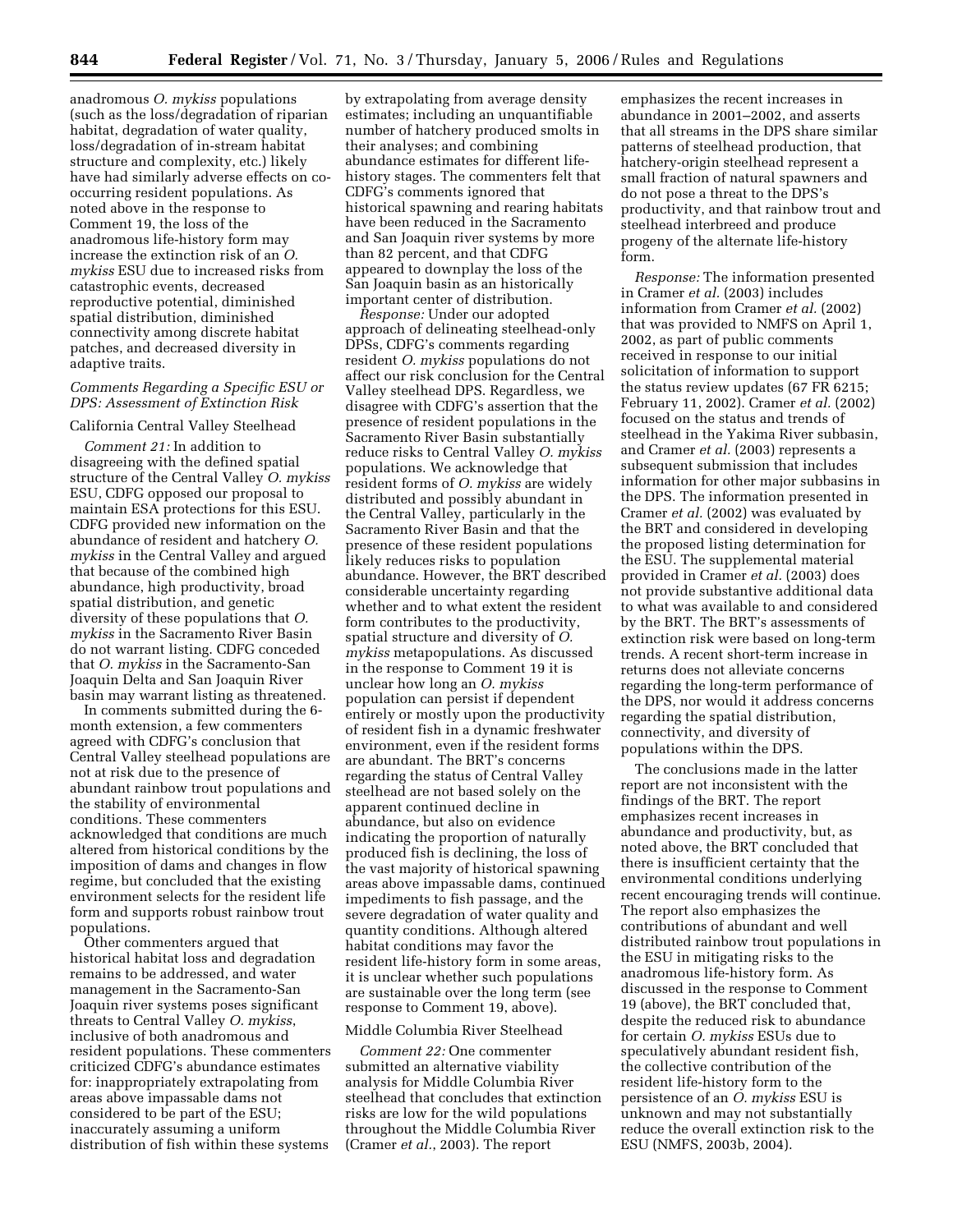## Upper Columbia River Steelhead

*Comment 23:* Several commenters opposed our proposal to change the listing status of the Upper Columbia River steelhead from endangered to threatened. The commenters noted that the majority opinion of the BRT (NMFS, 2003b) was that the ESU is ''in danger of extinction.'' The commenters disagreed with the finding of the Artificial Propagation Evaluation Workshop (NMFS, 2004c) (APEW) that the six hatchery programs in the ESU collectively mitigate the immediacy of extinction risk such that the ESU should be listed as threatened rather than endangered.

*Response:* The slight majority opinion of the BRT was that the ESU is ''in danger of extinction,'' although the substantial minority opinion was that the ESU is ''likely to become endangered in the foreseeable future.'' In evaluating the risks and benefits of the six hatchery programs included in the ESU, we concluded that these programs have: (1) A high certainty of implementation due to long-term agreements reached by Federal, state, tribal and local entities to ensure funding; and (2) a high certainty of effectiveness because they adhere to best professional practices, include extensive monitoring and evaluation efforts, and minimize the potential risks of artificial propagation. These programs have increased the number of natural spawners and thereby have increased the spatial distribution of spawning areas being used, although as yet the programs provide uncertain benefits to the abundance and productivity of the naturally spawned populations in the DPS. The careful design and implementation of these programs have been effective at conserving the diversity of the populations within the DPS. For these reasons we conclude that the hatchery programs in this ESU collectively mitigate the immediacy of extinction risk for Upper Columbia River steelhead in the short term (NMFS, 2004c).

## *Comments on the Consideration of Protective Efforts*

#### California Central Valley Steelhead

*Comment 24:* Several commenters opposed our proposal to list steelhead in the California Central Valley as threatened. The commenters agreed with the BRT's majority opinion (NMFS, 2003b) and the conclusion of the APEW (NMFS, 2004c) after considering the benefits of hatchery programs, that the steelhead in the Central Valley are ''in danger of extinction.'' They disagreed that the habitat restoration efforts

associated with the CALFED and the Central Valley Project Improvement Act (CVPIA) provide sufficient certainty of implementation and effectiveness (pursuant to PECE) to conclude that Central Valley steelhead should be listed as threatened rather than endangered.

*Response:* We disagree with the commenters and continue to believe that there are many protective efforts that have been implemented effectively, or are in the process of being implemented, throughout the California Central Valley that reduce risks to the DPS and support a threatened listing determination. These efforts were discussed in the proposed rule (69 FR 33102, at 33144; June 14, 2004) and include a wide range of habitat restoration efforts, changes in hatchery management, and limits on recreational harvest. As discussed further below, habitat improvement and planning efforts in the Central Valley conducted under the auspices of Federal and State programs, primarily CALFED and CVPIA, recently proposed monitoring and research activities regarding steelhead, and recently completed ESA section 7 consultations.

Significant Central-Valley-wide restoration efforts include the CALFED program and CVPIA, both comprehensive water management and restoration programs consisting of elements that potentially contribute toward ecosystem improvement and function as well as to the recovery of Central Valley steelhead. The CALFED program is a collaborative effort among 25 Federal and State agencies to improve water supplies in California and the health of the San Francisco Bay-Sacramento-San Joaquin River Delta watershed. The Ecosystem Restoration program of CALFED has invested more than \$500 million on 415 projects aimed at improving and restoring ecosystems since its inception in 1997 (CALFED Bay-Delta Program, 2005, Annual Report: 2004). These actions include: fish screen and passage construction and planning projects; instream, floodplain, and riparian restoration projects; toxic studies and pollutant reduction efforts; monitoring for listed species; and instream flow augmentation. The CVPIA mandated changes in management of the Central Valley Project, particularly for the protection, restoration, and enhancement of fish and wildlife, and includes programs such as the Anadromous Fish Restoration Program, a water acquisition program, and a fish screen program. Wherever possible, CVPIA and CALFED programs are

integrated to accomplish a single Central-Valley-wide restoration effort.

Approximately 70 percent of water diversions greater than 250 cfs in the Central Valley have now been screened or are planned to be screened. Notable efforts include the planning and/or construction of facilities at: Anderson-Cottonwood Irrigation District, Glenn Colusa Irrigation District, Princeton, Reclamation District 108, City of Sacramento, and Sutter Mutual Water District on the Sacramento River; the Banta Carbona and Patterson Irrigation Districts on the San Joaquin River; and numerous other screening projects in Suisun Marsh, the Sacramento-San Joaquin Delta, and tributaries throughout the Central Valley. Passage improvements and evaluations regarding common salmonid barriers such as Saeltzer Dam on Clear Creek and numerous barriers on Sacramento and San Joaquin tributaries are underway and are contributing to the improvement of habitat conditions for this DPS.

Restoration efforts such as spawning gravel augmentation, fine sediment removal activities, channel rehabilitation, riparian, floodplain, and wetland restoration have also contributed to improved habitat conditions for this DPS by restoring habitat function and quality. Watershed planning and restoration efforts are now underway in many of the Central Valley tributaries leading to the identification and potential elimination of factors limiting habitat restoration and population recovery. Large-scale restoration projects in Clear Creek in the Sacramento River Basin, and the Merced and Tuolumne Rivers in the San Joaquin Basin, are expected to restore ecological functions that benefit steelhead production. Efforts to restore spawning gravel supply and reduce fine sediment input in numerous Central Valley tributaries have likely contributed positively toward recent spawning success. Other elements of the CALFED program may also provide benefits to this DPS, although these benefits are not yet well demonstrated. These activities include water purchases through the Environmental Water Account program, efforts to reduce toxics and pollutants in Central Valley waters, community-based management efforts through the CALFED Watershed program, and improvements to channels and floodplains through the Conveyance and Levee programs.

Monitoring efforts for Central Valley steelhead have been implemented in selected tributaries in the Sacramento and San Joaquin basins in an effort to better understand life-history strategies,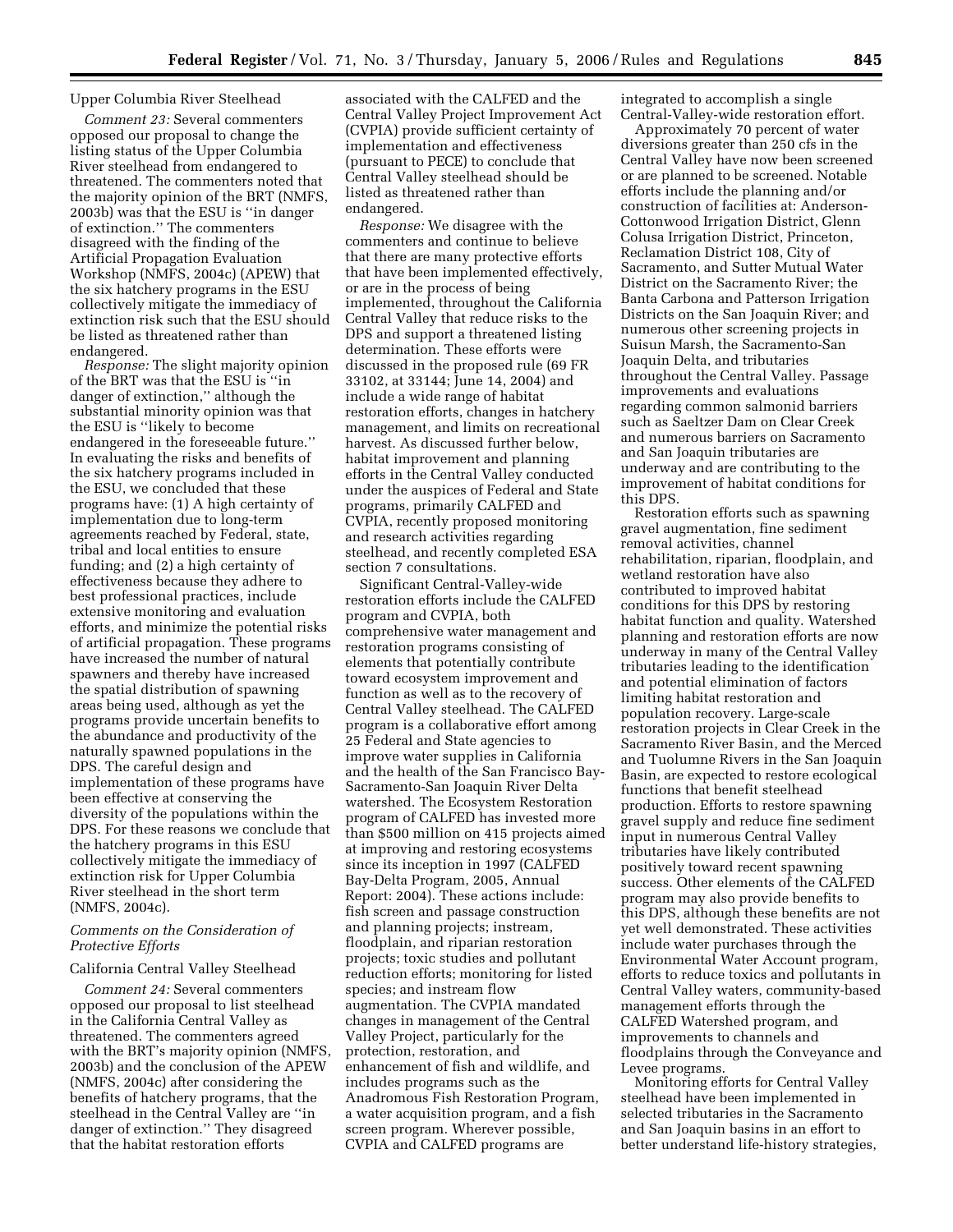as well as to provide better estimates of steelhead abundance. These activities include redd surveys, snorkeling, angling, rotary screen trapping, and beach seining. Ongoing genetic research is expected to provide additional information about genetic relationships of populations within and between rivers and basins in the Central Valley. This information will help define the spatial and genetic structure of the Central Valley steelhead DPS. The longterm juvenile fish monitoring program by the Interagency Ecological Program in the Sacramento-San Joaquin Estuary, as well as Chinook salmon monitoring programs by Federal and state agencies and private entities in some tributaries, also may provide incidental catch information. While these efforts do not specifically target steelhead and are not found in all Central Valley watersheds, they are filling information gaps regarding Central Valley steelhead that will likely help with recovery assessments and planning. Despite current monitoring and research efforts, additional needs include a more comprehensive monitoring program, better anadromous fish abundance estimating methods, and a better understanding of the use, needs and availability of habitat in the Central Valley for steelhead populations. Finally, we have completed ESA section 7 consultations for construction and water operation projects in the Central Valley that provide substantial benefits to steelhead.

We believe that the protective efforts being implemented for this DPS provide sufficient certainty of implementation and effectiveness to alter the BRT's (NMFS, 2003b) and APEW's (NMFS, 2004c) assessments and support our conclusion that the Central Valley steelhead DPS in-total is not in danger of extinction, but rather is likely to become endangered in the foreseeable future throughout all or a significant portion of its range. Accordingly, we conclude that the Central Valley steelhead DPS continues to warrant listing as a threatened species.

#### Middle Columbia River *O. mykiss* ESU

*Comment 25:* The U.S. Forest Service (FS) and the Bureau of Land Management (BLM) felt that implementation of existing Land and Resource Management Plans (LRMPs) within the range of the Middle Columbia River steelhead will help ensure its long-term viability. Specifically, the agencies assert that the following conservation programs provide sufficient certainty of implementation and effectiveness to mitigate the risk of extinction for

Middle Columbia River steelhead and warrant a new review of its status: (1) Continued implementation of the Northwest Forest Plan aquatic conservation strategy under current FS and BLM LRMPs; (2) continued implementation of the Pacfish aquatic conservation strategy under current FS and BLM LRMPs; (3) continued participation in the Interagency Implementation Team ensuring the effective monitoring, evaluation, and adaptive management of actions under the LRMPs; (4) continued implementation of Best Management Practices project design criteria, and standards and guidelines as specified in existing ESA section 7 biological opinions and concurrence letters, with a strong focus on forestry, grazing, mining, and recreational activities; and (5) continued collaboration with regional partners to identify and implement high-value restoration projects. The FS and BLM criticized the proposed listing determination for the Middle Columbia River *O. mykiss* ESU for not considering implementation of their aquatic conservation strategies under their current LRMPs, for not articulating why these and other conservation efforts were deemed insufficient to ameliorate risks to the ESU, and for not detailing the specific conservation measures necessary to address any insufficiencies.

In an April 15, 2005, letter to NMFS from the State of Oregon Governor's Natural Resource Office, Oregon provided additional information regarding efforts to protect Middle Columbia River steelhead in the Deschutes, John Day, and Walla Walla Rivers. Oregon noted changes in the management of the Wallowa Hatchery intended to reduce the straying of outof-ESU hatchery fish into the Deschutes and lower John Day rivers. Oregon believes that, if successful, these management actions may substantially reduce the threat posed by straying hatchery fish in these basins and the resulting uncertainties in interpreting trends in abundance and productivity of the local populations. Oregon emphasized its continuing commitment to conservatively managing fisheries in the John Day River in support of conserving self-sustaining natural populations of native summer steelhead. Oregon also felt that commitments to improve flow management in the Walla Walla River Basin as part of the Oregon-Washington Walla Walla River Habitat Conservation Plan for steelhead and bull trout have resulted in improved flow conditions over the past 4 years, improved fish passage, and increases in

available habitat. Oregon also noted habitat and fish passage improvement projects that have been completed and are being developed in the John Day River, Deschutes River, Walla Walla River, and Fifteenmile Creek basins. Oregon asserted that these and other protective efforts merit closer scrutiny under PECE before a final listing determination should be made for steelhead in the Middle Columbia River.

*Response:* In the proposed listing determination we noted encouraging trends in the recent abundance and productivity of the ESU, in part due to favorable freshwater conditions and marine survival. However, several populations remain well below viable levels (including populations in the Yakima River Basin, which was historically a major production center), and there is insufficient certainty that the environmental conditions underlying recent encouraging trends will continue. In proposing to maintain the ESU's threatened status, we listed 11 conservation measures and commitments that if implemented might substantially address key limiting factors, ensure the viability over the long term, and likely bring Middle Columbia River steelhead to the point where the protections of the ESA are no longer necessary. To affect the final listing determination for Middle Columbia River steelhead, we expressed interest in receiving firm commitments with a high certainty of implementation and effectiveness, including: (1) That the Bonneville Power Administration (BPA) will continue its funding of ESUwide riparian zone and instream habitat restoration efforts, consistent with its Fish and Wildlife Program's portion of the subbasin and recovery plans being developed; (2) that the BLM will adhere to best management practices for grazing, mining, and recreational activities ESU-wide; (3) that the FS will adhere to best management practices for grazing, forestry, and mining activities ESU-wide; (4) that Washington Department of Fish and Wildlife (WDFW) will continue to manage fisheries conservatively in this ESU, and develop and implement a long-term approach that balances natural and hatchery production across the ESU; (5) that Oregon Department of Fish and Wildlife (ODFW) will continue to manage fisheries conservatively in this ESU (particularly in the John Day River subbasin), develop and implement management approaches to reduce the straying of out-of-basin stocks into Deschutes and John Day spawning areas, and develop and implement a long-term approach that balances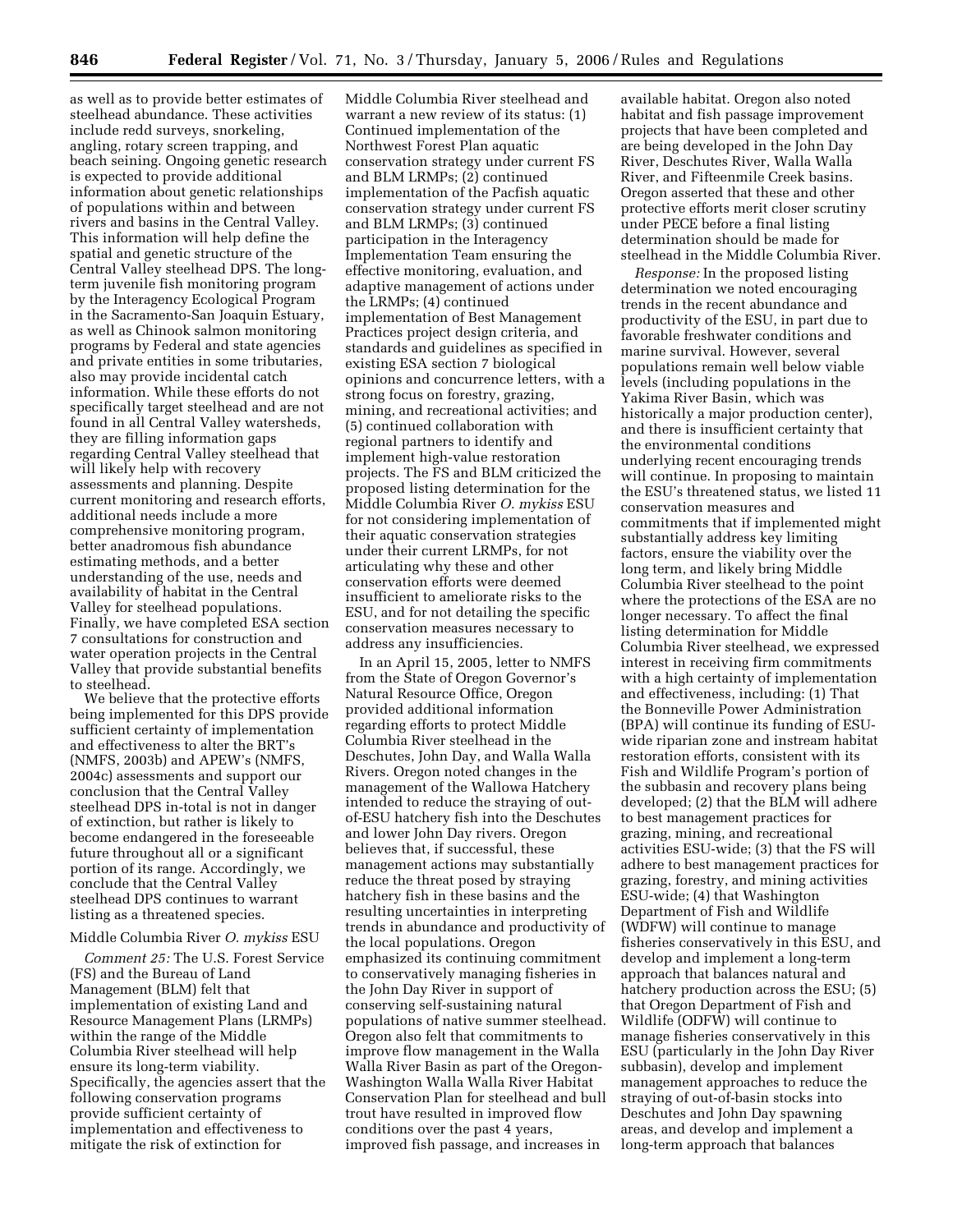natural and hatchery production across the ESU; (6) that the U.S. Bureau of Reclamation (BOR) provide passage and improve flow management below all its facilities in the Yakima River and the Umatilla River subbasins, provide fish passage into significant tributaries, and provide passage over at least two of its storage dams in the Yakima Basin; (7) that the Federal Energy Regulatory Commission (FERC) provide for passage in the Deschutes River subbasin above the Pelton/Round Butte complex, restore downstream water temperature regime to historical levels, and provide for upstream/downstream habitat enhancement and restoration; (8) that the U.S. Army Corps of Engineers (Corps) improve passage, screening and flow management in the Walla Walla River subbasin, and alter the flood operating rule for Mill Creek or alternatively screen the diversion into Bennington Lake; (9) that the Yakima Nation continue conservative hatchery and harvest management and adherence to best land management practices; (10) that the Confederated Tribes of the Umatilla Reservation continue conservative hatchery and harvest management; and (11) that the Confederated Tribes of the Warm Springs Reservation continue best land management practices in the Deschutes River subbasin. To date, the only items addressed are those summarized above by FS and BLM, the State of Oregon, and the 2003 Pelton Round Butte Project settlement agreement to provide for fish passage, research, and habitat enhancement (*see* discussion below).

We applaud FS' and BLM's continued commitments to implement LRMPs, adhere to established best management practices, and participate in monitoring and evaluation efforts. Although the Federal lands covered by the LRMPs are important components in conserving the ESU, these lands comprise a minority (approximately 28 percent) of the occupied stream reaches in the ESU. Populations in the Yakima, Klickitat, and Touchet Rivers remain well below their interim recovery target abundance levels, and in these streams Federal lands represent approximately 21 percent, four percent, and seven percent of the occupied stream reaches, respectively. Additionally, several of the key limiting factors within these basins (in particular fish passage and flow management in the Yakima River Basin) are outside FS' and BLM's authority to address. We are encouraged by FS' and BLM's commitment to continue to pursue high value restoration projects in the range of the DPS. However, with respect to our consideration of

protective efforts, such general commitments lack the necessary certainty of implementation and effectiveness in that they do not identify specific actions and conservation objectives, do not include quantifiable performance measures, cannot guarantee the necessary funding and other resources, and lack sufficient authority to ensure the participation of all necessary parties.

In 2003 a settlement agreement was reached among the applicants and 21 intervenors in the FERC's relicensing of the Pelton Round Butte Project on the Deschutes River (central Oregon). The settlement agreement addresses project operations, natural resource protection, mitigation, and enhancement measures. The agreement will provide fish passage above the three-dam complex to over 150 miles (241 km) of spawning and rearing habitat for steelhead, as well as spring Chinook and sockeye salmon. Other measures include research on the augmentation of spawning gravels in the Lower Deschutes River, management of large woody debris entering the project reservoirs, altered flow management, and \$21.5 million in funding for habitat enhancement projects. Fish passage is scheduled to begin in 2009, to be preceded by (as yet undetermined) habitat enhancement projects. If the provision of fish passage fails, funds that would otherwise support the operation and maintenance of the fish passage facility will be used for habitat restoration projects downstream of the project for the duration of the new license. The settlement agreement is reasonably certain to occur. However, scheduling delays have already occurred and are to be expected given the number of involved parties, the scale of the project, and the complexity of the engineering issues being addressed. We are optimistic that the passage improvements included in the settlement agreement will be effective. However, we cannot be certain that the provision of passage will be effective in reintroducing steelhead populations into currently blocked habitats in the Deschutes River. It is due to this uncertainty that contingencies were built into the settlement agreement for the potential failure of efforts to provide fish passage.

As with the above-mentioned protective efforts, we applaud the conservation measures described by Oregon to reduce stray rates into the Deschutes and John Day Rivers, conservatively manage fisheries in the John Day River, improve flow conditions in the Walla Walla River, and continue its collaboration in developing and implementing

restoration projects. However, as Oregon acknowledges, there is considerable uncertainty as to whether the management actions for the Wallowa Hatchery will be effective in reducing the stray rates of out-of-DPS fish. The commitments to improve flow conditions in the Walla Walla River represent important contributions to addressing limiting factors in the subbasin; however, significant challenges remain. Additional water conservation measures, restoration of severely degraded riparian habitats, continued efforts to screen water diversions and improve fish passage, improvements in agricultural practices to benefit water quality, and hatchery reform efforts are needed to help ensure the conservation of the Walla Walla River steelhead population. As Oregon noted, the implementation of various habitat restoration activities is unclear given uncertainties in funding, technical assistance, necessary authorities, and voluntary participation.

The commitments addressed above represent valuable contributions to the conservation and recovery of the Middle Columbia River steelhead DPS. However, the FS' and BLM's commitments, the Pelton Round Butte Project settlement agreement, and the information provided by Oregon, alone are insufficient to substantially ameliorate risks to the DPS to the point that the protections afforded under the ESA are no longer necessary. As noted in the proposed listing determination and summarized above, we feel that continued and additional conservation efforts are necessary beyond those addressed in the commenters' commitments to substantively address factors limiting the recovery of the Middle Columbia River steelhead DPS.

## *Comments Regarding Public Notice and Opportunities for Public Comment*

*Comment 26:* Several commenters expressed displeasure concerning the 30-day length of the public comment period regarding the proposed application of the joint DPS policy and delineation of steelhead DPSs. The commenters felt that additional time should have been allowed to comment given that the proposed approach represents a significant departure from NMFS' established application of the ESU policy, and poses potentially significant implications for West Coast steelhead management, conservation, and recovery planning. The commenters felt that NMFS' public notification of the new proposal was inadequate, and suspected that many interested and affected individuals, organizations, businesses, and municipalities are not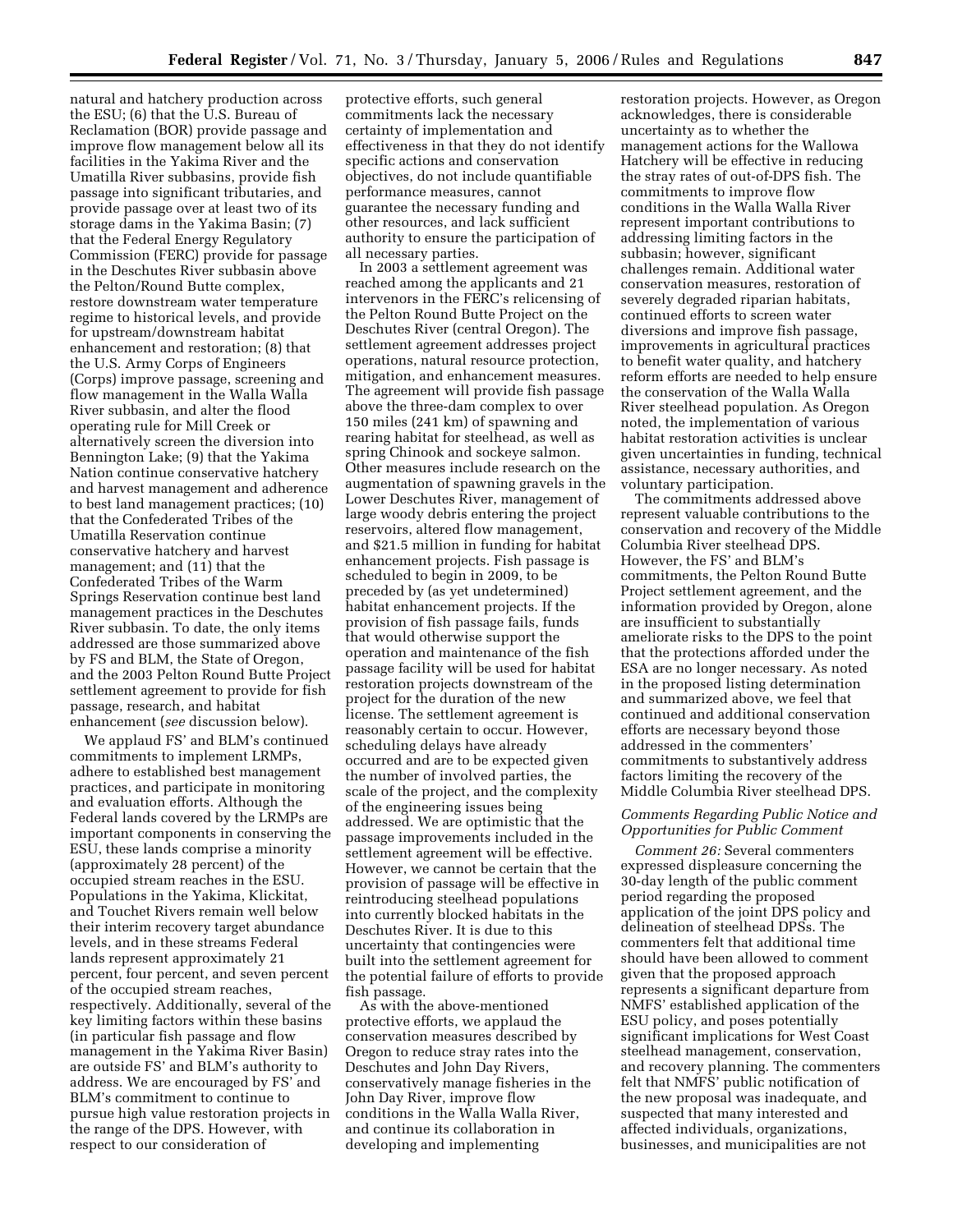aware of the new proposal. Commenters noted that a short 30-day public comment period for such a radical change in approach stands in stark contrast to the more than 200 days of public comment solicited concerning the June 2004 proposals, which generally affirmed the approach NMFS has used for the last 14 years. Two commenters requested that public hearings be held to allow for additional explanation and discussion of the proposed alternative approach.

*Response:* Commenters were provided extensive opportunity for comment from the initial publication of the proposed rule in June 2004 until the close of the final comment period on December 5, 2005. Following an initial time period of 90 days, we twice extended the comment period, for an additional 36 and 22 days (69 FR 53031, August 31, 2004; 69 FR 61348, October 18, 2004). During this extensive comment period, we received numerous comments urging us to find resident and anadromous *O. mykiss* to be separate ESUs. The comment period was then reopened for another 30 days on November 4, 2005, to receive comments on our proposed alternative approach to delineating the *O. mykiss* populations (70 FR 67130). We received 24 comments during this 30-day comment period, specific to the proposal to use the DPS policy. Prior to the reopening of the comment period on November 4, 2005, we also received comments on a possible change in approach to apply the DPS policy rather than the ESU policy. We believe that the 24 cogent, insightful comments we received during the 30-day comment period on our proposed use of the DPS policy is evidence that the time allotted for comment on this issue was sufficient. The approach used in this final rule—giving rainbow trout and steelhead separate treatment under the ESA—was fully vetted in the comments on the 2004 proposed rule.

#### **Final Species Determinations**

We first must determine whether the geographic boundaries established for *O. mykiss* ESUs (*see* 69 FR 33102; June 14, 2004) under the ESU policy are the appropriate boundaries for steelhead DPSs under the DPS policy. We conclude they are. Under the ESU policy, we delineated geographic boundaries based on considerations of both reproductive isolation and significance. The ESU boundaries were drawn around population groups the BRT found to be reproductively isolated from other conspecific populations and significant to the evolutionary legacy of the species. Reproductive isolation was generally not conclusively demonstrated

with genetic data but rather inferred from information about the ecology, physiology and behavior of the population groups. The distinctions relied on to make geographic delineations of the ESUs in the 2004 proposed rule are equally applicable to finding discrete (markedly separate) groups of steelhead populations. Moreover, each of the ESUs delineated under the ESU policy occupies a unique ecological region. Occupation of a unique ecological region satisfies the DPS criterion for significance. Loss of any of the ESUs from its geographic area would also represent a significant gap in the range of the species.

Within these geographic boundaries, we further conclude that the anadromous life form is markedly separate from the resident life form, as discussed more fully in the responses to Comments. We therefore are delineating 10 steelhead-only DPSs, with geographic boundaries unchanged from those previously delineated for the West Coast *O. mykiss* ESUs (except as noted for an adjustment of the boundary between two of the California DPSs).

We next must determine whether any hatchery stocks are to be included in the steelhead-only DPSs. On June 28, 2005, we finalized a new policy for the consideration of hatchery-origin fish in ESA listing determinations (''Hatchery Listing Policy;" 70 FR 37204). Under the Hatchery Listing Policy hatchery stocks are considered part of an ESU if they exhibit a level of genetic divergence relative to the local natural population(s) that is no more than what occurs within the ESU (70 FR 37204, at 37215; June 28, 2005). We conclude that the considerations that informed the Hatchery Listing Policy for ESUs are equally valid for the steelhead DPSs we are now delineating under the DPS policy. The Hatchery Listing Policy is based in part on the recognition that important components of the evolutionary legacy of West Coast salmon and steelhead can be found in hatchery stocks, and that many hatchery stocks are derived from, and not significantly diverged from, the naturally spawning stocks. We developed a test for including hatchery stocks in the ESU based upon a consideration of ''whether a particular hatchery stock reflects an ESU's 'reproductive isolation' and 'evolutionary legacy' '' (70 FR 37204, at 37208; June 28, 2005). We believe those tests are equally applicable to determining whether hatchery stocks reflect the discreteness and significance of steelhead DPSs. Consistent with the June 14, 2004, proposed listing determinations (69 FR 33102) and the

recent final listing determinations for 16 West Coast salmon ESUs (70 FR 37160; June 28, 2005), hatchery stocks are included in a steelhead DPS if they are no more than moderately diverged from local, native populations in the watershed(s) in which they are released. The level of divergence for hatchery programs associated with the steelhead DPSs is reviewed in the 2003 Salmon and Steelhead Hatchery Assessment Group Report (NMFS, 2003) and the 2004 Salmonid Hatchery Assessment and Inventory Report (NMFS, 2004b). The DPS membership of hatchery programs included in the steelhead DPS descriptions below and summarized in Table 1 are unchanged from that proposed for the 10 *O. mykiss* ESUs (69 FR 33102; June 14, 2004).

## *Southern California Steelhead DPS*

The Southern California Steelhead DPS includes all naturally spawned populations of steelhead in streams from the Santa Maria River, San Luis Obispo County, California (inclusive) to the U.S.-Mexico Border (62 FR 43937, August 18, 1997; 67 FR 21586, May 1, 2002). This DPS does not include any artificially propagated steelhead stocks that reside within the historical geographic range of the DPS.

## *South-Central California Coast Steelhead DPS*

The South-Central California Coast steelhead DPS includes all naturally spawned populations of steelhead in streams from the Pajaro River (inclusive) to, but not including the Santa Maria River, California (62 FR 43937; August 18, 1997). This DPS does not include any artificially propagated steelhead stocks that reside within the historical geographic range of the DPS.

#### *Central California Coast Steelhead DPS*

The Central California Coast steelhead ESU was previously defined to include all naturally spawned populations of steelhead in California streams from the Russian River to Aptos Creek, and the drainages of San Francisco and San Pablo Bays eastward to the Napa River (inclusive), excluding the Sacramento-San Joaquin River Basin (62 FR 43937; August 18, 1997). Recent information, however, indicates that those portions of the ESU in San Francisco Bay and eastward towards the Central Valley were incorrectly described in the 1997 listing notice and need to be clarified. As part of the November 4, 2005, notice soliciting comment on the delineation and listing of steelhead-only DPSs (70 FR 67130), we proposed clarifying the definition of the Central California Coast steelhead DPS. We did not receive any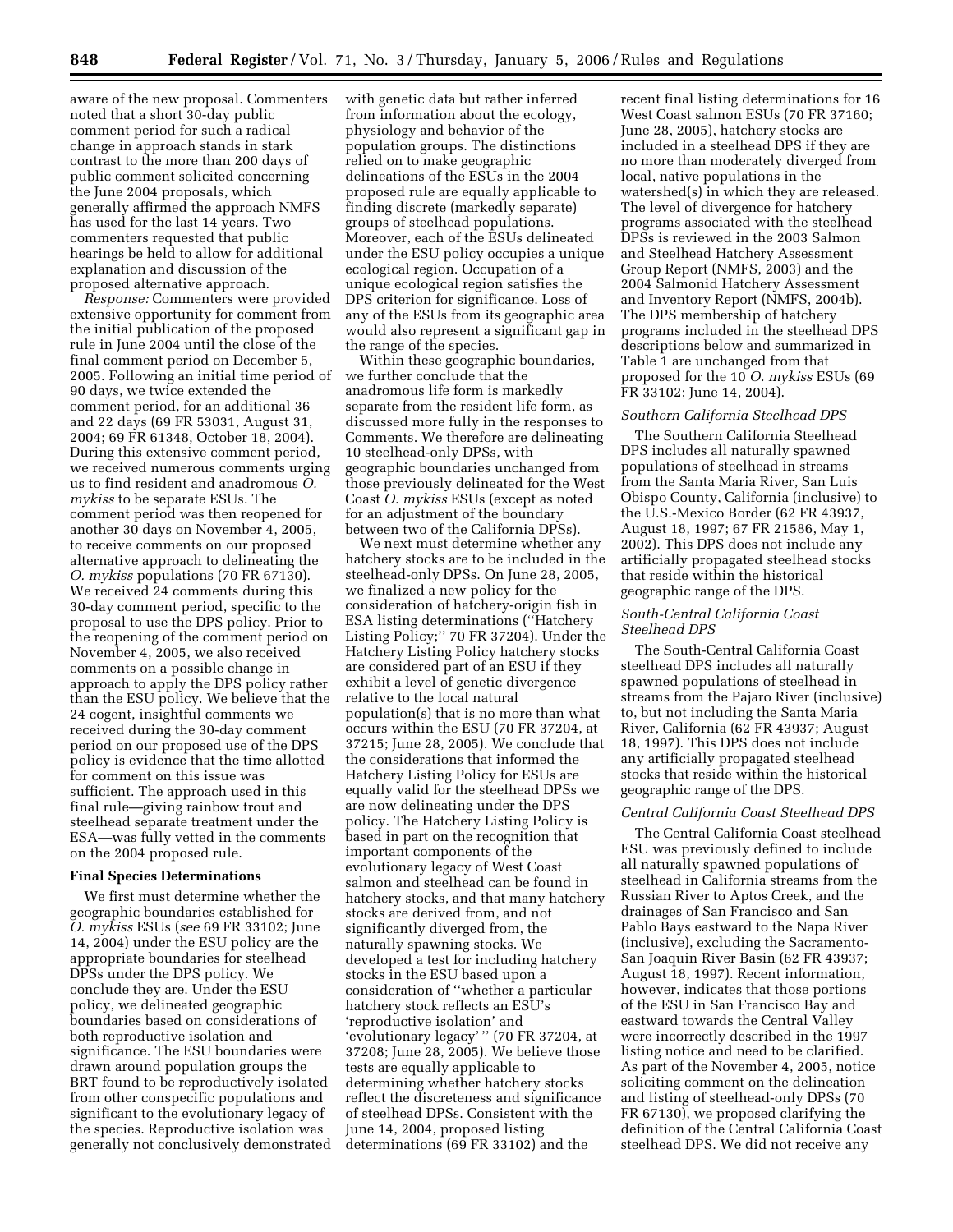comments opposing the inclusion of these streams, nor has any information been made available that would lead us to reconsider our proposal. Accordingly, we are defining the Central California Coast steelhead DPS to include all naturally spawned populations of steelhead in coastal streams from the Russian River (inclusive) to Aptos Creek (inclusive), and the drainages of San Francisco, San Pablo, and Suisun Bays eastward to Chipps Island at the confluence of the Sacramento and San Joaquin Rivers; and tributary streams to Suisun Marsh including Suisun Creek, Green Valley Creek, and an unnamed tributary to Cordelia Slough (commonly referred to as a Red Top Creek), exclusive of the Sacramento-San Joaquin River Basin of the California Central Valley.

Two artificial propagation programs are considered to be part of the DPS (Table 1): the Don Clausen Fish Hatchery, and Kingfisher Flat Hatchery/ Scott Creek (Monterey Bay Salmon and Trout Project) steelhead hatchery programs. We have determined that these artificially propagated stocks are no more divergent relative to the local natural population(s) than what would be expected between closely related natural populations within the DPS (NMFS, 2004b, 2004c).

#### *California Central Valley Steelhead DPS*

The California Central Valley steelhead DPS includes all naturally spawned populations of steelhead in the Sacramento and San Joaquin Rivers and their tributaries, excluding steelhead from San Francisco and San Pablo Bays and their tributaries (63 FR13347; March 19, 1998). Two artificial propagation programs are considered to be part of the DPS (Table 1): the Coleman NFH, and Feather River Hatchery steelhead hatchery programs. We have determined that these artificially propagated stocks are no more divergent relative to the local natural population(s) than what would be expected between closely related natural populations within the DPS (NMFS, 2004b, 2004c).

## *Northern California Steelhead DPS*

The Northern California *O. mykiss*  ESU was previously defined to include steelhead in California coastal river basins from Redwood Creek south to the Gualala River (inclusive) (65 FR 36074; June 7, 2000). Recently, however, we have discovered that there is a coastal section between the southern boundary of this DPS (the Gualala River) and the northern boundary of the Central California Coast steelhead DPS (the Russian River) that contains several

small streams that support steelhead. No genetic or other information is currently available for determining which DPS includes these small streams. As part of the November 4, 2005, notice soliciting comment on the delineation and listing of steelhead-only DPSs (70 FR 67130), we proposed to include these small streams in this Northern California steelhead DPS on a conditional basis. We did not receive any comments opposing the inclusion of these streams, nor has any information been made available that would lead us to reconsider our proposal. Accordingly, the Northern California steelhead DPS is defined to include all naturally spawned populations of steelhead in California coastal river basins from Redwood Creek southward to, but not including, the Russian River.

Two artificial propagation programs are considered part of the DPS (Table 1): the Yager Creek Hatchery, and North Fork Gualala River Hatchery (Gualala River Steelhead Project) steelhead hatchery programs. We have determined that these artificially propagated stocks are no more divergent relative to the local natural population(s) than what would be expected between closely related natural populations within the DPS (NMFS, 2004b, 2004c, 2005a).

## *Upper Willamette River Steelhead DPS*

The Upper Willamette River steelhead DPS includes all naturally spawned populations of winter-run steelhead in the Willamette River, Oregon, and its tributaries upstream from Willamette Falls to the Calapooia River (inclusive) (64 FR 14517; March 25, 1999). This DPS does not include any artificially propagated steelhead stocks that reside within the historical geographic range of the DPS. Hatchery summer-run steelhead occur in the Willamette Basin but are an out-of-basin stock that is not included as part of the DPS.

## *Lower Columbia River Steelhead DPS*

The Lower Columbia River steelhead DPS includes all naturally spawned populations of steelhead in streams and tributaries to the Columbia River between the Cowlitz and Wind Rivers, Washington (inclusive), and the Willamette and Hood Rivers, Oregon (inclusive). Excluded are steelhead in the upper Willamette River Basin above Willamette Falls and steelhead from the Little and Big White Salmon Rivers in Washington (62 FR 43937; August 18, 1997). Ten artificial propagation programs are considered to be part of the DPS (Table 1): the Cowlitz Trout Hatchery (in the Cispus, Upper Cowlitz, Lower Cowlitz, and Tilton Rivers), Kalama River Wild (winter- and

summer-run), Clackamas Hatchery, Sandy Hatchery, and Hood River (winter- and summer-run) steelhead hatchery programs. We have determined that these artificially propagated stocks are no more divergent relative to the local natural population(s) than what would be expected between closely related natural populations within the DPS (NMFS, 2004b, 2004c, 2005a).

#### *Middle Columbia River Steelhead DPS*

The Middle Columbia River steelhead DPS includes all naturally spawned populations of steelhead in streams from above the Wind River, Washington, and the Hood River, Oregon (exclusive), upstream to, and including, the Yakima River, Washington, excluding steelhead from the Snake River Basin (64 FR 14517; March 25, 1999). Seven artificial propagation programs are considered part of the DPS (Table 1): the Touchet River Endemic, Yakima River Kelt Reconditioning Program (in Satus Creek, Toppenish Creek, Naches River, and Upper Yakima River), Umatilla River, and the Deschutes River steelhead hatchery programs. We have determined that these artificially propagated stocks are no more divergent relative to the local natural population(s) than what would be expected between closely related natural populations within the DPS (NMFS, 2004b, 2004c, 2005a).

#### *Upper Columbia River Steelhead DPS*

The Upper Columbia River steelhead DPS includes all naturally spawned populations of steelhead in streams in the Columbia River Basin upstream from the Yakima River, Washington, to the U.S.-Canada border (62 FR 43937; August 18, 1997). Six artificial propagation programs are considered part of the DPS (Table 1): the Wenatchee River, Wells Hatchery (in the Methow and Okanogan Rivers), Winthrop NFH, Omak Creek, and the Ringold steelhead hatchery programs. We have determined that these artificially propagated stocks are no more divergent relative to the local natural population(s) than what would be expected between closely related natural populations within the DPS (NMFS, 2004b, 2004c, 2005a).

#### *Snake River Basin Steelhead DPS*

The Snake River Basin steelhead DPS includes all naturally spawned populations of steelhead in streams in the Snake River Basin of southeast Washington, northeast Oregon, and Idaho (62 FR 43937; August 18, 1997). Six artificial propagation programs are considered part of the DPS (Table 1): the Tucannon River, Dworshak NFH, Lolo Creek, North Fork Clearwater, East Fork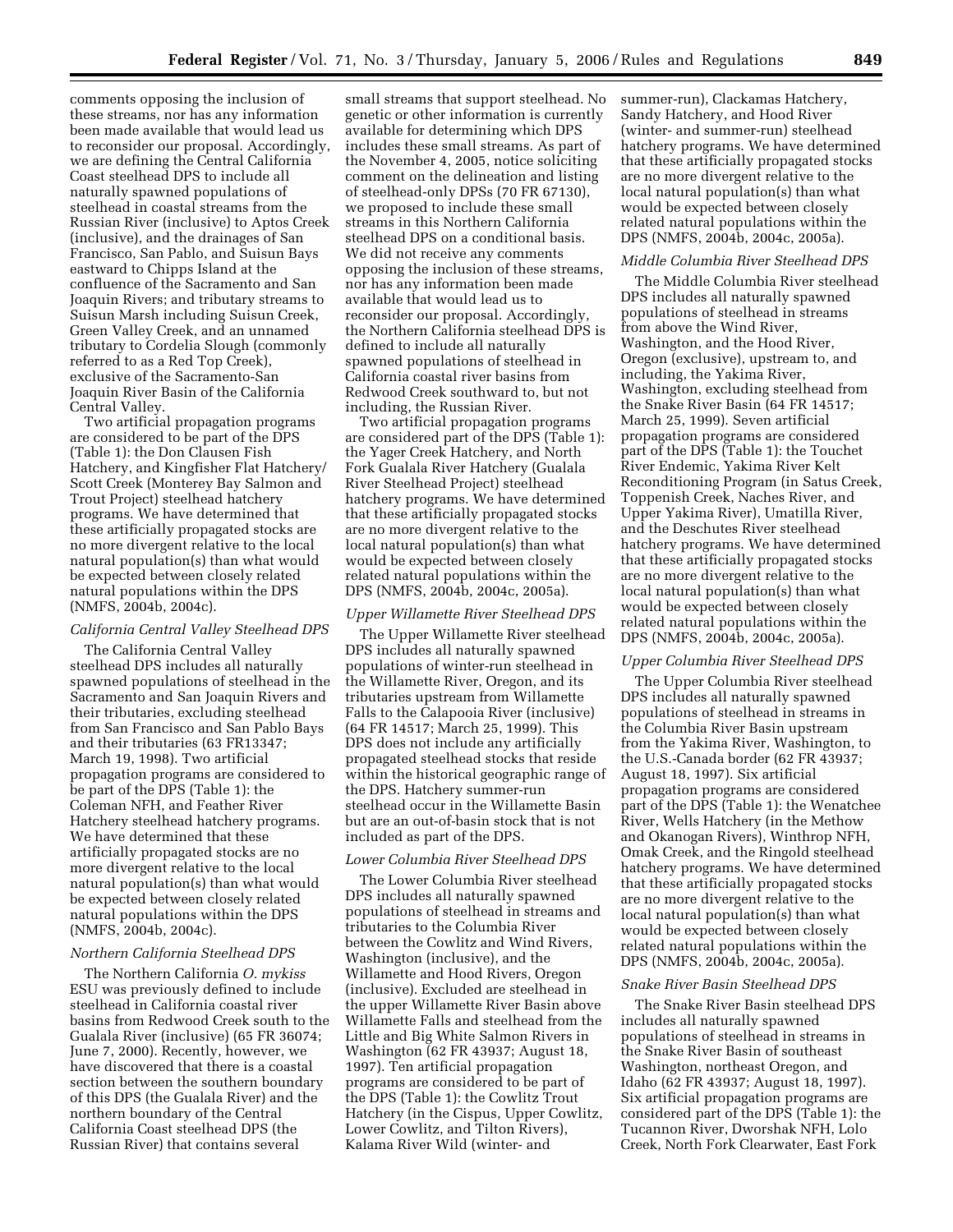Salmon River, and the Little Sheep Creek/Imnaha River Hatchery steelhead hatchery programs. We have determined

that these artificially propagated stocks are no more divergent relative to the local natural population(s) than what

would be expected between closely related natural populations within the DPS (NMFS, 2004b).

## TABLE 1.—LIST OF ARTIFICIAL PROPAGATION PROGRAMS INCLUDED IN DISTINCT POPULATION SEGMENTS (DPSS) OF WEST COAST STEELHEAD (ONCORHYNCHUS MYKISS)

| Artificial Propagation Program(s) Included in Steelhead Distinct<br><b>Population Segments (DPSs)</b> | Run timing                                                                                                                     | Location (State)                                                                                                                                                                                                                                                                                     |  |  |  |  |
|-------------------------------------------------------------------------------------------------------|--------------------------------------------------------------------------------------------------------------------------------|------------------------------------------------------------------------------------------------------------------------------------------------------------------------------------------------------------------------------------------------------------------------------------------------------|--|--|--|--|
| <b>Southern California Steelhead DPS</b>                                                              |                                                                                                                                |                                                                                                                                                                                                                                                                                                      |  |  |  |  |
|                                                                                                       |                                                                                                                                |                                                                                                                                                                                                                                                                                                      |  |  |  |  |
| South-Central California Coast Steelhead DPS                                                          |                                                                                                                                |                                                                                                                                                                                                                                                                                                      |  |  |  |  |
| n/a ………………………………………………………………………………………                                                                 |                                                                                                                                |                                                                                                                                                                                                                                                                                                      |  |  |  |  |
|                                                                                                       | <b>Central California Coast Steelhead DPS</b>                                                                                  |                                                                                                                                                                                                                                                                                                      |  |  |  |  |
| Scott Creek/Monterey Bay Salmon and Trout Project, King-                                              | Winter                                                                                                                         | Big Creek, Scott Creek (California).                                                                                                                                                                                                                                                                 |  |  |  |  |
| fisher Flat Hatchery.                                                                                 |                                                                                                                                | Winter    Russian River (California).                                                                                                                                                                                                                                                                |  |  |  |  |
|                                                                                                       | <b>California Central Valley Steelhead DPS</b>                                                                                 |                                                                                                                                                                                                                                                                                                      |  |  |  |  |
|                                                                                                       |                                                                                                                                |                                                                                                                                                                                                                                                                                                      |  |  |  |  |
|                                                                                                       | Winter<br>Winter                                                                                                               | Battle Creek, Sacramento River (California).<br>Feather River (California).                                                                                                                                                                                                                          |  |  |  |  |
|                                                                                                       | <b>Northern California Steelhead DPS</b>                                                                                       |                                                                                                                                                                                                                                                                                                      |  |  |  |  |
| North Fork Gualala River Hatchery/Gualala River Steelhead<br>Project.                                 | <b>Winter </b><br>Winter                                                                                                       | Yager Creek, Van Duzen River (California).<br>North Fork Gualala River (California).                                                                                                                                                                                                                 |  |  |  |  |
|                                                                                                       | <b>Upper Willamette River Steelhead DPS</b>                                                                                    |                                                                                                                                                                                                                                                                                                      |  |  |  |  |
|                                                                                                       |                                                                                                                                |                                                                                                                                                                                                                                                                                                      |  |  |  |  |
|                                                                                                       | <b>Lower Columbia River Steelhead DPS</b>                                                                                      |                                                                                                                                                                                                                                                                                                      |  |  |  |  |
|                                                                                                       | Late Winter<br>Late Winter<br>Late Winter<br>Late Winter<br>Winter<br>Summer<br>Late Winter<br>Late Winter<br>Winter<br>Summer | Cispus River (Washington).<br>Upper Cowlitz River (Washington).<br>Tilton River (Washington).<br>Lower Cowlitz River (Washington).<br>Kalama River (Washington).<br>Kalama River (Washington).<br>Clackamas River (Oregon).<br>Sandy River (Oregon).<br>Hood River (Oregon).<br>Hood River (Oregon). |  |  |  |  |
|                                                                                                       | <b>Middle Columbia River Steelhead DPS</b>                                                                                     |                                                                                                                                                                                                                                                                                                      |  |  |  |  |
| Yakima River Kelt Reconditioning Program                                                              | Summer<br>Summer<br>Summer<br>Summer<br>Summer<br>Summer<br>Summer                                                             | Touchet River (Washington).<br>Satus Creek (Washington).<br>Toppenish Creek (Washington).<br>Naches River (Washington).<br>Upper Yakima River (Washington).<br>Umatilla River (Oregon).<br>Deschutes River (Oregon).                                                                                 |  |  |  |  |
| <b>Upper Columbia River Steelhead DPS</b>                                                             |                                                                                                                                |                                                                                                                                                                                                                                                                                                      |  |  |  |  |
| Winthrop NFH Steelhead (Wells Steelhead)                                                              | Summer<br>Summer<br>Summer<br>Summer<br>Summer<br>Summer<br><b>Snake River Basin Steelhead DPS</b>                             | Wenatchee River (Washington).<br>Methow River (Washington).<br>Okanogan River (Washington).<br>Methow River (Washington).<br>Okanogan River (Washington).<br>Middle Columbia River (Washington).                                                                                                     |  |  |  |  |
|                                                                                                       | Summer<br>Summer<br>Summer                                                                                                     | Tucannon River (Washington).<br>South Fork Clearwater River (Idaho).<br>Clearwater River (Idaho).                                                                                                                                                                                                    |  |  |  |  |

North Fork Clearwater ................................................................. Summer ....... North Fork Clearwater River (Idaho).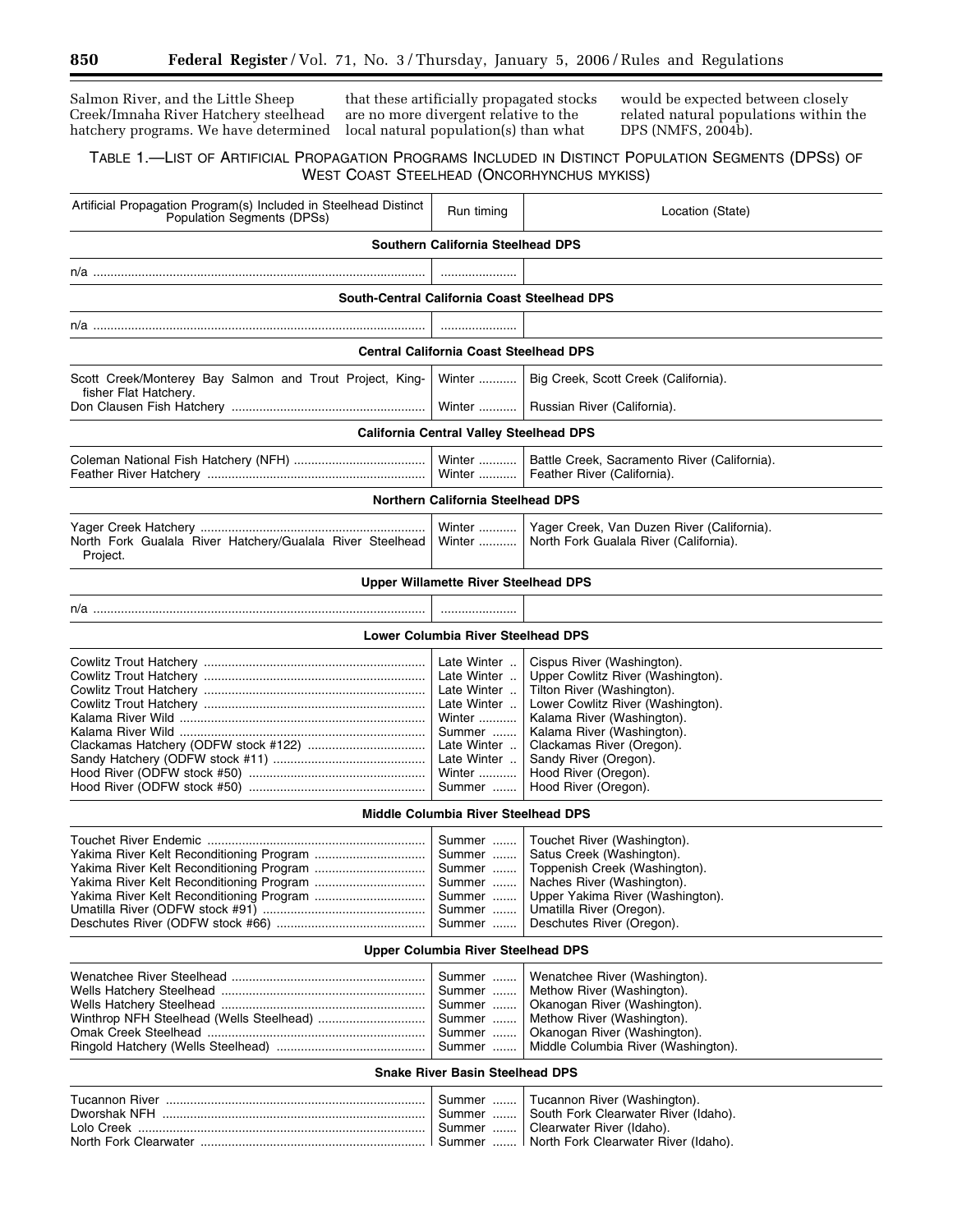TABLE 1.—LIST OF ARTIFICIAL PROPAGATION PROGRAMS INCLUDED IN DISTINCT POPULATION SEGMENTS (DPSS) OF WEST COAST STEELHEAD (ONCORHYNCHUS MYKISS)—Continued

| Artificial Propagation Program(s) Included in Steelhead Distinct Population Segments (DPSs) | Run timing  | Location (State)                |
|---------------------------------------------------------------------------------------------|-------------|---------------------------------|
|                                                                                             | □ Summer  ' | East Fork Salmon River (Idaho). |
| Little Sheep Creek/Imnaha River Hatchery (ODFW stock #29)                                   | Summer      | Imnaha River (Oregon).          |

#### **Assessment of Species' Status**

NMFS's Pacific Salmonid BRT (an expert panel of scientists from several Federal agencies including NMFS, FWS, and the U.S. Geological Survey) reviewed the viability and extinction risk of naturally spawning populations in the 10 steelhead DPSs that are the subject of this final rule (Good *et al.*, 2005). Although the ESUs reviewed by the BRT included co-occurring populations of resident *O. mykiss*, little or no population data are available for most resident *O. mykiss* populations. The BRT's findings regarding extinction risk are based on the status of the steelhead populations in the ESUs reviewed. Where available, the BRT incorporated information about resident populations into their analyses of extinction risk, and in some instances the BRT noted the presence of speculatively abundant resident populations. However, the BRT concluded that the contribution of the resident life-history form to the viability of an *O. mykiss* ESU in-total is unknown and may not substantially reduce extinction risks to an ESU in-total. Therefore, the BRT's extinction risk findings directly inform evaluations of extinction risk for the steelhead DPSs under consideration.

We assessed effects of hatchery programs on the extinction risk of a DPS in-total on the basis of the factors that the BRT determined are currently limiting the DPS (*e.g.*, abundance, productivity, spatial structure, and diversity) and how artificial propagation efforts within the DPS affect those factors. The APEW (NMFS, 2004c) reviewed the BRT's findings (NMFS, 2003; Good *et al.*, 2005), evaluated the Salmonid Hatchery Inventory and Effects Evaluation Report (NMFS, 2004b), and assessed the overall extinction risk of DPSs with associated hatchery stocks. Below we summarize the status information for the steelhead DPSs under consideration. The reader is referred to the BRT's report (Good *et al.*, 2005), the Salmonid Hatchery Inventory and Effects Evaluation Report (NMFS, 2004b), and the APEW Report (NMFS, 2004c) for more detailed descriptions of the viability of individual natural

populations and hatchery stocks within these DPSs.

In its analysis of the status of the *O. mykiss* ESUs, the BRT voted on whether each was ''in danger of extinction,'' ''likely to become endangered in the foreseeable future,'' or ''not warranted.'' While these categories correspond to the statutory definitions of ''endangered'' or ''threatened,'' they do not amount to an agency determination that any of the entities under consideration are an endangered species or a threatened species under the ESA. To make the ESA determination, we also considered the extent to which hatchery populations affect the extinction risk assessed by the BRT as well as the effect of any protective efforts being made by any state or foreign nation.

#### *Southern California Steelhead DPS*

Assessing the extinction risk for Southern California steelhead is made difficult by the general lack of historical or recent data for this DPS, and the uncertainty generated by this paucity of information. The historical steelhead run for four of the major river systems within the range of the DPS is estimated to have been between 32,000 and 46,000 adults. Recent run size for the same four systems, however, has been estimated to be fewer than 500 total adults. Run sizes in river systems within the DPS are believed to range between less than five anadromous adults per year, to less than 100 anadromous adults per year. The available data are insufficient to estimate abundance levels or trends in productivity. Of 65 river drainages where steelhead are known to have occurred historically, between 26 and 52 percent are still occupied (uncertainty in this estimate is the result of the inaccessibility of 17 basins to population surveys). Colonization events of steelhead were documented during 1996–2002 in Topanga and San Mateo Creeks. These colonization events were represented by a few spawning adults or the observation of a single individual. Twenty-two basins are considered vacant, extirpated, or nearly extirpated due to dewatering or the establishment of impassable barriers below all spawning habitats. Except for the colonization of a small population in San Mateo Creek in northern San

Diego County, steelhead appear to have been completely extirpated from nearly all systems in the southern portion of the range of the DPS from Malibu Creek to the Mexican border. Recently, documentation of the presence and spawning of steelhead in two streams south of Malibu Creek (in Topanga and San Mateo Creeks) prompted the extension of the DPS's boundaries to the U.S.-Mexico border in 2002 (67 FR 21586; May 1, 2002).

The BRT found extremely high risks to the abundance, productivity, spatial structure, and diversity of the DPS. Informed by this assessment, the strong majority opinion of the BRT was that the Southern California steelhead DPS is ''in danger of extinction.'' The minority opinion was that the DPS is ''likely to become endangered within the foreseeable future.'' There are no artificially propagated stocks of steelhead that mitigate the BRT's assessment that the DPS is ''in danger of extinction.''

### *South-Central California Coast Steelhead DPS*

There is a paucity of abundance information for the South-Central California Coast steelhead DPS. Data are not available for the two largest river systems within the range of the DPS, the Pajaro and Salinas basins. These systems are much degraded and are expected to have steelhead runs reduced in size from historical levels. Data available for the Carmel River underscore the population's vulnerability to drought conditions, as well as its dependence on the intensive management of the river system. The most recent 5-year mean abundance of fish in the Carmel River is approximately 600 adults. Despite observed and inferred declines in abundance, the current spatial distribution of steelhead populations in the DPS does not appear to be much reduced from what occurred historically. Steelhead are present in approximately 86 to 95 percent of historically occupied streams (the uncertainty in the estimated occupancy is due to three streams that could not be accessed for population surveys). The BRT was concerned, however, that the larger Pajaro and Salinas basins are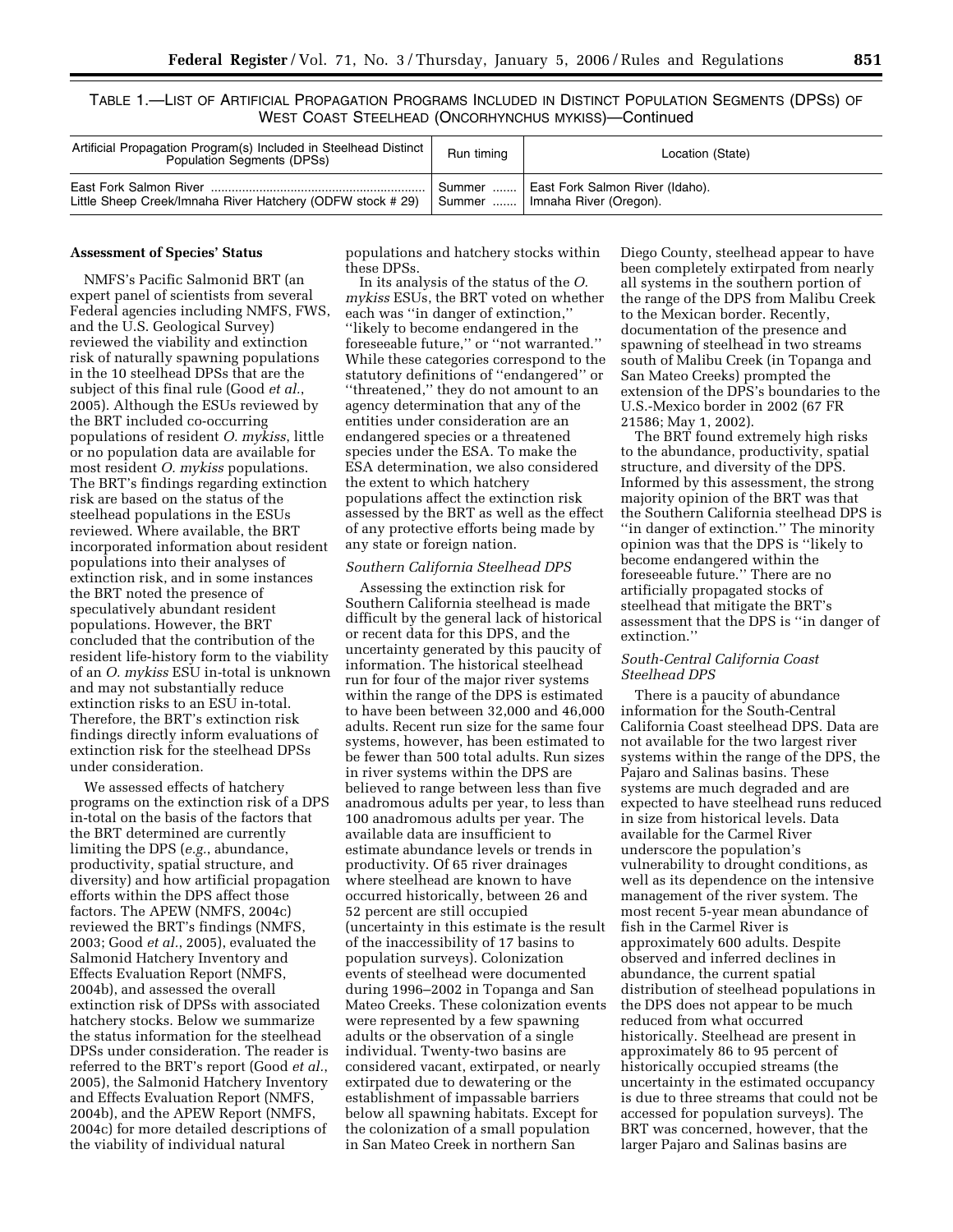spatially and ecologically distinct from other populations in the DPS, such that further degradation of these areas will negatively impact the DPS's spatial structure and diversity. The BRT found high risks to the abundance, productivity, and the diversity of the DPS, and expressed concern particularly for the DPS's connectivity and spatial structure. Informed by this assessment, the strong majority opinion of the BRT was that the South-Central Coast steelhead DPS is ''likely to become endangered within the foreseeable future.'' The minority opinion was that the DPS is ''in danger of extinction.'' There are no artificially propagated stocks of steelhead that mitigate the BRT's assessment that the DPS is ''likely to become endangered within the foreseeable future.''

## *Central California Coast Steelhead DPS*

There are no time series of population abundance data for the naturally spawning component of the Central California Coast steelhead DPS. The naturally spawning population in the largest river system in the DPS, the Russian River, is believed to have declined seven-fold since the mid-1960s. Juvenile density information is available for five ''representative'' populations, and each exhibits a decline in juvenile density over the last 8 years of available data. Predation by increasing numbers of California sea lions at river mouths and during the ocean phase was noted as a recent development also posing significant risk. Juvenile *O. mykiss* have been observed in approximately 82 percent of historically occupied streams, indicating that the DPS continues to be spatially well distributed. However, impassable dams have cut off substantial portions of spawning habitat in some basins, generating concern about the spatial structure of the naturally spawning component of the DPS. The BRT found moderately high risk to the abundance and productivity of the DPS, and comparatively less risk for the DPS's spatial structure and diversity. Informed by this risk assessment, the majority opinion of the BRT was that the naturally spawned component of the Central California Coast steelhead DPS is ''likely to become endangered within the foreseeable future.'' The minority opinion was that the DPS is ''in danger of extinction.''

Two artificial propagation programs are considered to be part of the Central California Coast steelhead DPS (Table 1; NMFS, 2004b, 2005a). Our assessment of the effects of these two artificial propagation programs on the viability of

the DPS concluded that they decrease risk to some degree by contributing to increased abundance, but have neutral or uncertain effects on productivity, spatial structure or diversity of the DPS. Informed by the BRT's findings (Good *et al.*, 2005) and our assessment of the effects of artificial propagation programs (NMFS, 2004b, 2004c, 2005a), the APEW concluded that the Central California Coast steelhead DPS in-total is ''likely to become endangered in the foreseeable future'' (NMFS, 2004c).

#### *California Central Valley Steelhead DPS*

Little information is available regarding the viability of the naturally spawning component of the California Central Valley steelhead DPS. Steelhead spawning above the Red Bluff Diversion Dam (RBDD) have a small population size (the most recent 5-year mean is less than 2,000 adults) and exhibit strongly negative trends in abundance and productivity. However, there have not been any escapement estimates made for the area above RBDD since the mid 1990s. The only recent DPS-level estimate of abundance is a crude extrapolation from the incidental catch of out-migrating juvenile steelhead captured in a midwater-trawl sampling program for juvenile Chinook salmon below the confluence of the Sacramento and San Joaquin Rivers. The extrapolated abundance of naturally spawning female steelhead involves broad assumptions about female fecundity (number of eggs produced per female) and egg-to-smolt survival rates. Based on this extrapolation, it is estimated that on average during 1998– 2000, approximately 181,000 juvenile steelhead were produced naturally each year in the Central Valley by approximately 3,600 spawning female steelhead. It is estimated that there were 1 to 2 million spawners in the Central Valley prior to 1850, and approximately 40,000 spawners in the 1960s. Although it appears that steelhead remain widely distributed in Sacramento River tributaries, the vast majority of historical spawning areas are currently above impassable dams. The BRT also expressed concern about the effects of significant production of out-of-DPS hatchery steelhead in the American (Nimbus Hatchery) and Mokelumne (Mokelumne River Hatchery) Rivers. The BRT found high risks to the abundance, productivity, and spatial structure of the DPS, and moderately high risk for the DPS's diversity. Informed by this risk assessment, the majority opinion of the BRT was that the naturally spawned component of the California Central Valley steelhead DPS is ''in danger of extinction.'' The

minority opinion was that the naturally spawned component of the DPS is ''likely to become endangered within the foreseeable future.''

There are two artificial propagation programs considered to be part of the Central Valley steelhead DPS. Our assessment of the effects of these artificial propagation programs on the viability of the DPS concluded that they decrease risk to some degree by contributing to increased abundance of the DPS, but have a neutral or uncertain effect on the productivity, spatial structure and diversity of the DPS (NMFS, 2004b, 2004c, 2005a). Informed by the BRT's findings (Good *et al.*, 2005) and our assessment of the effects of artificial propagation programs (NMFS, 2004b, 2004c, 2005a), the APEW concluded that the presence of hatchery populations does not alter the BRT's conclusion that the California Central Valley steelhead DPS is ''in danger of extinction'' (NMFS, 2004c).

#### *Northern California Steelhead DPS*

There is little historical abundance information for the naturally spawning portion of the Northern California steelhead DPS. However, the available data (dam counts on the Eel and Mad Rivers) indicate a substantial decline from the abundance levels of the 1930s. The three available summer steelhead data sets exhibit recent 5-year mean abundance levels from three to 418 adults, and exhibit downward shortand long-term trends. The short- and long-term abundance trends for the one current winter steelhead data series show a slightly positive trend. However, the recent 5-year mean abundance level is extremely low (32 adults). The juvenile density data for six of 10 (putative) independent populations exhibit declining trends. Despite low abundance and downward trends, steelhead appear to be still widely distributed throughout this ESU. The BRT expressed concern about the DPS's diversity due to the low effective population sizes in the DPS, and concern over interactions with the Mad River Hatchery stock that is not considered to be part of the DPS. This hatchery program was terminated in 2004. Thus, potential genetic risks associated with propagation of this non-DPS stock will decline in the future. The BRT found high risk to the DPS's abundance, and moderately high risk for productivity. The DPS's spatial structure and diversity were of comparatively lower concern. Informed by this assessment, the majority opinion of the BRT was that the naturally spawned component of the Northern California steelhead DPS is ''likely to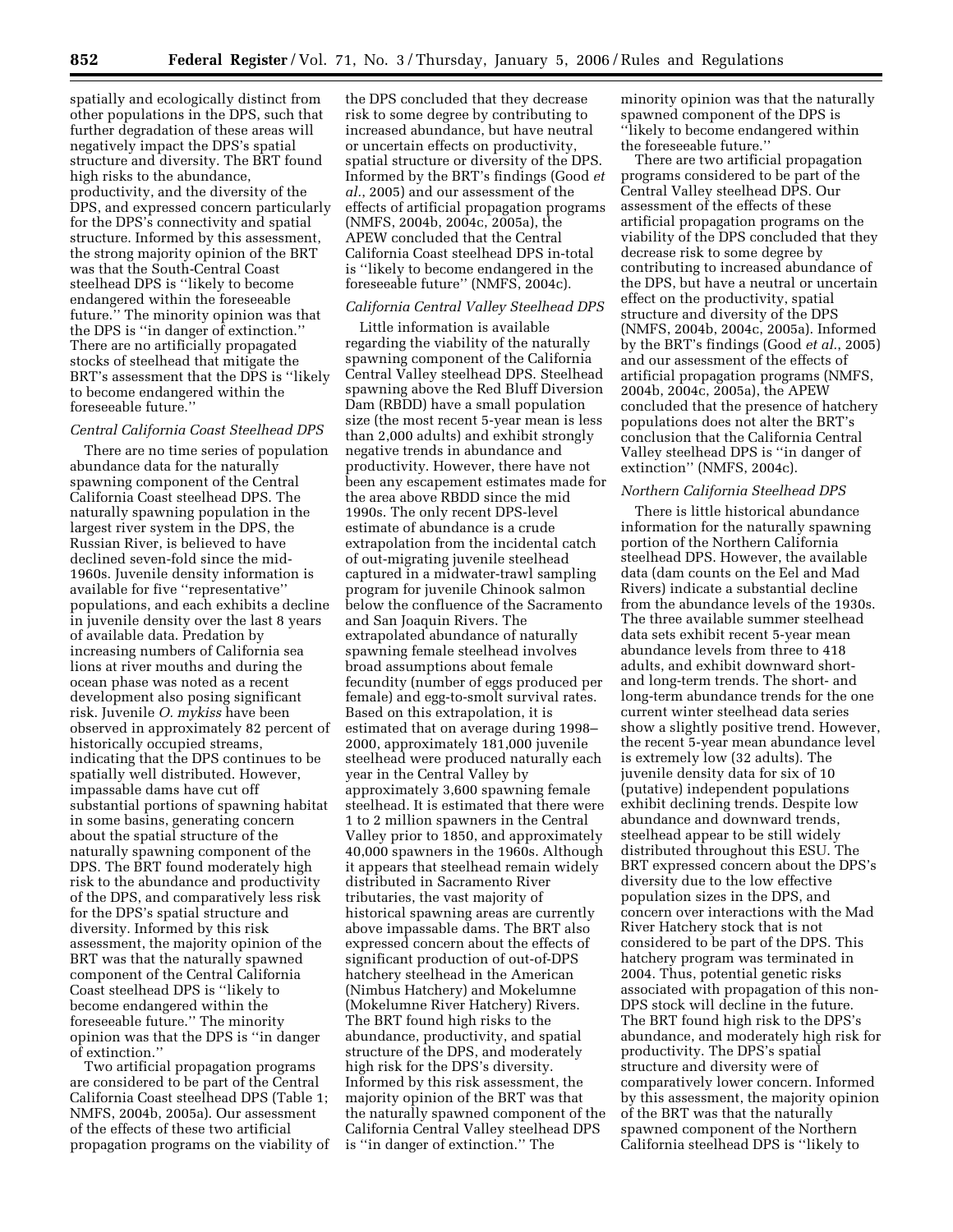become endangered within the foreseeable future.'' The minority BRT opinion was split between the ''in danger of extinction'' and ''not in danger of extinction or likely to become endangered within the foreseeable future'' categories.

There are two small artificial propagation programs producing steelhead considered to be part of the Northern California steelhead DPS (Table 1; NMFS, 2004b, 2005a). Our assessment of the effects of these two artificial propagation programs on the viability of the DPS concluded that they may decrease risk to some degree by contributing to increased abundance of the DPS, but have a neutral or uncertain effect on the DPS's productivity, spatial structure and diversity (NMFS, 2004b, 2004c, 2005a). Informed by the BRT's findings (Good *et al.*, 2005) and our assessment of the effects of artificial propagation programs (NMFS, 2004b, 2004c, 2005a), the APEW concluded that the presence of the hatchery populations does not alter the BRT's conclusion that the Northern California steelhead DPS is ''likely to become endangered in the foreseeable future'' (NMFS, 2004c).

#### *Upper Willamette River Steelhead DPS*

The BRT was encouraged by significant increases in adult returns (exceeding 10,000 total fish) in 2001 and 2002 for the Upper Willamette River steelhead DPS. The recent 5-year mean abundance, however, remains low for an entire DPS (5,819 adults), and individual populations remain at low abundance. Long-term trends in abundance are negative for all populations in the DPS, reflecting a decade of consistently low returns during the 1990s. Short-term trends, buoyed by recent strong returns, are positive. Approximately one-third of the DPS's historically accessible spawning habitat is now blocked. Notwithstanding the lost spawning habitat, the DPS continues to be spatially well distributed, occupying each of the four major subbasins (the Mollala, North Santiam, South Santiam, and Calapooia Rivers). There is some uncertainty about the historical occurrence of *O. mykiss* in the Oregon Coastal Range drainages. Coastal cutthroat trout is a dominant species in the Willamette Basin, and thus *O. mykiss* is not expected to have been as abundant or widespread in this DPS as it is east of the Cascade Mountains. The BRT considered the cessation of the ''early'' winter-run hatchery program a positive sign in reducing risks to the DPS's diversity, but remained concerned that releases of non-native summer hatchery steelhead

continue. The BRT found moderate risks to the DPS's abundance, productivity, spatial structure, and diversity. Based on this risk assessment, the majority opinion of the BRT was that the Upper Willamette River steelhead DPS is ''likely to become endangered within the foreseeable future.'' The minority BRT opinion was that the DPS is ''not in danger of extinction or likely to become endangered within the foreseeable future.'' There are no artificially propagated stocks of steelhead that mitigate the BRT's assessment that the DPS is ''likely to become endangered in the foreseeable future.''

## *Lower Columbia River Steelhead DPS*

Some steelhead populations in the Lower Columbia River DPS, particularly summer-run populations, have shown encouraging increases in abundance in recent years. However, population abundance levels remain small (no population has a recent 5-year mean abundance greater than 750 spawners). The BRT could not conclusively identify a single population that is naturally viable. A number of populations have a substantial fraction of hatchery-origin spawners and are hypothesized to be sustained largely by hatchery production. Long-term trends in spawner abundance are negative for seven of nine populations for which there are sufficient data, and short-term trends are negative for five of seven populations. It is estimated that four historical populations have been extirpated or nearly extirpated, and only one-half of 23 historical populations currently exhibit appreciable natural production. Although approximately 35 percent of historical habitat has been lost within the range of this DPS due to the construction of dams or other impassable barriers, the DPS exhibits a broad spatial distribution in a variety of watersheds and habitat types. The BRT was particularly concerned about the impact on DPS diversity of the high proportion of hatchery-origin spawners in the DPS, the disproportionate declines in the summer steelhead life history, and the release of non-native hatchery summer steelhead in the Cowlitz, Toutle, Sandy, Lewis, Elochoman, Kalama, Wind, and Clackamas Rivers. The BRT found moderate risks to the ESU's abundance, productivity, spatial structure, and diversity. Informed by this assessment the majority opinion of the BRT was that the naturally spawned component of the Lower Columbia River steelhead DPS is ''likely to become endangered within the foreseeable future.'' The minority opinion was that the DPS is

''not in danger of extinction or likely to become endangered within the foreseeable future.''

There are 10 artificial propagation programs releasing hatchery steelhead that are considered to be part of this DPS (Table 1). Our assessment of the effects of artificial propagation concluded that these hatchery programs collectively do not substantially reduce the extinction risk of the DPS (NMFS, 2004b, 2004c, 2005a). Non-DPS hatchery programs in the Lower Columbia River remain a threat to the DPS's diversity. Collectively, artificial propagation programs may provide a slight beneficial effect to the DPS's abundance, spatial structure, and diversity, but uncertain effects to the DPS's productivity. Informed by the BRT's findings (Good *et al.*, 2005) and our assessment of the effects of artificial propagation programs on the viability of the DPS (NMFS, 2004b, 2004c, 2005a), the APEW concluded that the presence of the hatchery populations does not alter the BRT's conclusion that the Lower Columbia River steelhead DPS is ''likely to become endangered in the foreseeable future'' (NMFS, 2004c).

#### *Middle Columbia River Steelhead DPS*

The abundance of some natural populations in the Middle Columbia River steelhead DPS has increased substantially in recent years. The Deschutes and Upper John Day Rivers have recent 5-year mean abundance levels in excess of their respective interim recovery target abundance levels (NMFS, 2002). Due to an uncertain proportion of out-of-DPS strays in the Deschutes River, the recent increases in this population are difficult to interpret. (These interim recovery targets articulate the geometric mean of naturalorigin spawners to be sustained over a period of 8 years or approximately two salmonid generations, as well as a geometric mean natural replacement rate greater than one). The Umatilla River's recent mean abundance is approximately 72 percent of its interim recovery target abundance level. The natural populations in the Yakima River, Klickitat River, Touchet River, Walla Walla River, and Fifteenmile Creek, however, remain well below their interim recovery target abundance levels. Long-term trends for 11 of the 12 production areas within the range of the DPS were negative, although it was observed that these downward trends are driven, at least in part, by a peak in returns in the middle to late 1980s, followed by relatively low escapement levels in the early 1990s. Short-term trends in the 12 production areas were mostly positive from 1990 to 2001. The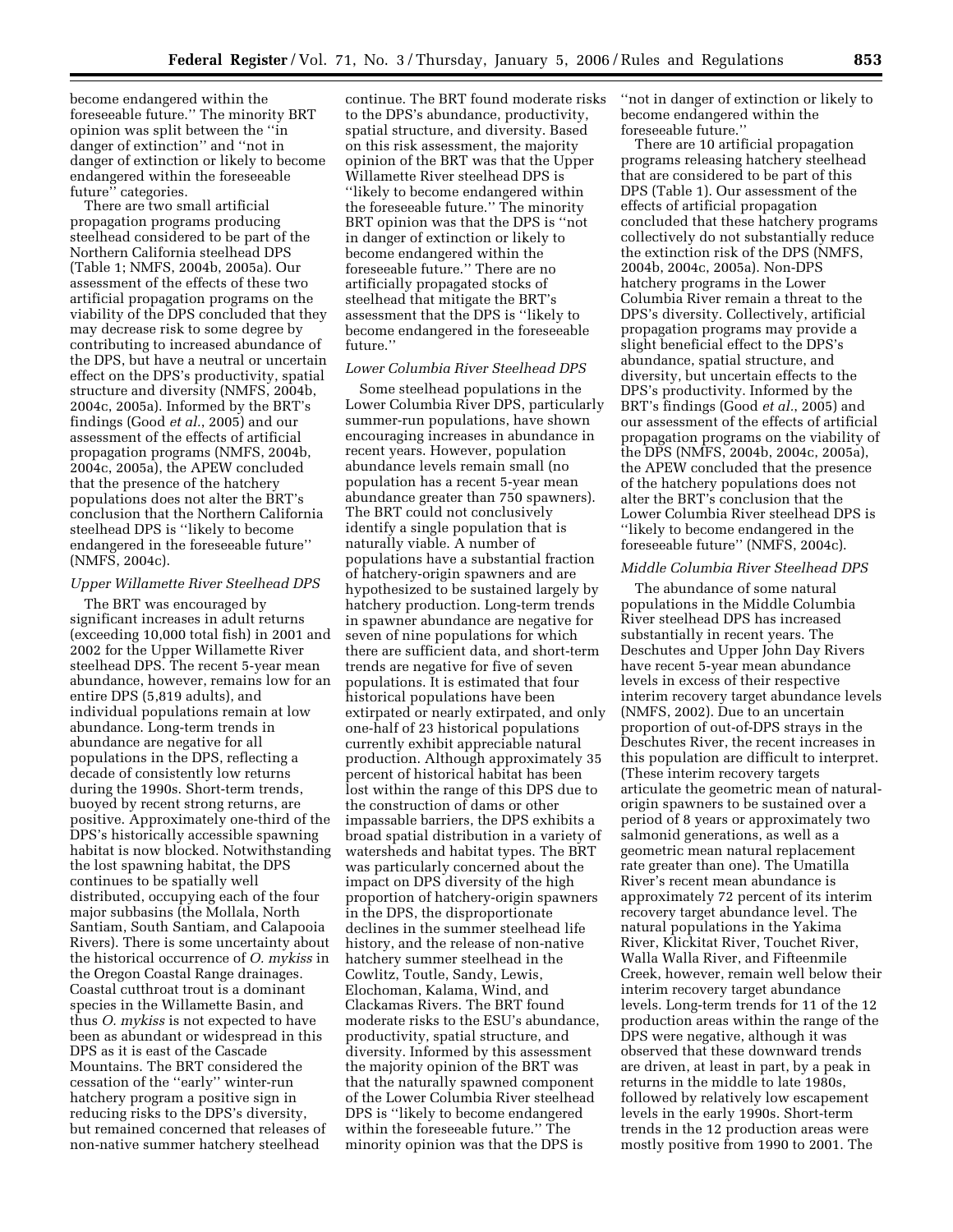continued low number of natural returns to the Yakima River (10 percent of the interim recovery target abundance level, historically a major production center for the DPS) generated concern among the BRT members. However, steelhead remain well distributed in the majority of subbasins within the range of the Middle Columbia River DPS. The presence of substantial numbers of outof-basin (and largely out-of-DPS) natural spawners in the Deschutes River raised substantial concern regarding the genetic integrity and productivity of the native Deschutes population. The extent to which this straying is an historical natural phenomenon is unknown. The cool Deschutes River temperatures may attract fish migrating in the comparatively warmer Columbia River waters, thus inducing high stray rates. The BRT found moderate risks to the DPS's productivity, spatial structure, and diversity, with the greatest relative risk being attributed to the ESU's abundance. Informed by this assessment, the opinion of the BRT was closely divided between the ''likely to become endangered within the foreseeable future'' and ''not in danger of extinction or likely to become endangered within the foreseeable future'' categories.

There are seven hatchery steelhead programs considered to be part of the Middle Columbia River steelhead DPS. Our assessment of the effects of artificial propagation concluded that these hatchery programs collectively do not substantially reduce the extinction risk of the DPS (NMFS, 2004b, 2004c, 2005a). Informed by the BRT's findings (Good *et al.*, 2005) and our assessment of the effects of artificial propagation programs on the viability of the DPS (NMFS, 2004b, 2004c, 2005a), the APEW concluded that the presence of the hatchery populations does not alter the BRT's conclusion that the Middle Columbia River steelhead DPS in-total is ''likely to become endangered in the foreseeable future'' (NMFS, 2004c).

#### *Upper Columbia River Steelhead DPS*

Recent years have seen an encouraging increase in the number of naturally produced fish in the Upper Columbia River steelhead DPS. The 1996–2001 average return through the Priest Rapids Dam fish ladder (just below the upper Columbia steelhead production areas) was approximately 12,900 total adults (including both hatchery and natural origin fish), compared to 7,800 adults for 1992– 1996. However, the recent 5-year mean abundances for naturally spawned populations in this DPS are 14 to 30 percent of their interim recovery target

abundance levels. Despite increases in total abundance in the last few years, the BRT was frustrated by the general lack of detailed information regarding the productivity of natural populations. The BRT did not find data to suggest that the extremely low replacement rate of naturally spawning fish (0.25–0.30 at the time of the last status review in 1998) has appreciably improved. The predominance of hatchery-origin natural spawners (approximately 70 to 90 percent of adult returns) is a significant source of concern for the DPS's diversity and generates uncertainty in evaluating trends in natural abundance and productivity. Although the natural component of the anadromous run over Priest Rapids Dam has increased from an average of 1,040 (1992–1996) to 2,200 (1997–2001), this pattern is not consistent for other production areas within the ESU. The mean proportion of natural-origin spawners declined by 10 percent from 1992–1996 to 1997–2001. The BRT found high risk to the DPS's productivity, with comparatively lower risk to the DPS's abundance, diversity, and spatial structure. Informed by this risk assessment, the slight majority BRT opinion concerning the naturally spawned component of the Upper Columbia River steelhead DPS was in the ''in danger of extinction'' category, and the minority opinion was that the DPS is ''likely to become endangered within the foreseeable future.''

Six artificial propagation programs that produce hatchery steelhead in the Upper Columbia River Basin are considered to be part of the Upper Columbia River steelhead DPS. These programs are intended to contribute to the recovery of the DPS by increasing the abundance of natural spawners, increasing spatial distribution, and improving local adaptation and diversity (particularly with respect to the Wenatchee River steelhead). Research projects to investigate the spawner productivity of hatchery-reared fish are being developed. Some of the hatchery-reared steelhead adults that return to the basin may be in excess of spawning population needs in years of high survival conditions, potentially posing a risk to the naturally spawned populations in the DPS. The artificial propagation programs included in this DPS adhere to strict protocols for the collection, rearing, maintenance, and mating of the captive brood populations. The programs include extensive monitoring and evaluation efforts to continually evaluate the extent and implications of any genetic and behavioral differences that might emerge between the hatchery and

natural stocks. Genetic evidence suggests that these hatchery stocks remain closely related to the naturallyspawned populations and maintain local genetic distinctiveness of populations within the DPS. Habitat conservation plans (HCPs, with the Chelan and Douglas Public Utility Districts) and binding mitigation agreements ensure that these programs will have secure funding and will continue into the future. These hatchery programs have undergone ESA section 7 consultation to ensure that they do not jeopardize the recovery of the DPS, and they have received ESA section 10 permits for production through 2007. Annual reports and other specific information reporting requirements are used to ensure that the terms and conditions as specified by NMFS are followed. These programs, through adherence to best professional practices, have not experienced disease outbreaks or other catastrophic losses.

Our assessment of the effects of artificial propagation on the DPS's extinction risk concluded that hatchery programs collectively mitigate the immediacy of extinction risk for the Upper Columbia River steelhead DPS in the short term, but that the contribution of these programs in the foreseeable future is uncertain (NMFS, 2004b, 2004c, 2005a). The within-DPS hatchery programs substantially increase total DPS returns, particularly in the Methow Basin where hatchery-origin fish comprise on average 92 percent of all returns. The contribution of hatchery programs to the abundance of naturally spawning fish is uncertain. The contribution of DPS hatchery programs to the productivity of the DPS is uncertain. Large numbers of hatcheryorigin steelhead in excess of broodstock needs and limited habitat capacity may decrease the DPS's overall productivity. With increasing DPS abundance in recent years, naturally spawning hatchery-origin fish have expanded the spawning areas being used. Since 1996 efforts are being undertaken to establish the Wenatchee Basin programs separately from the Wells steelhead hatchery program. These efforts are expected to increase the DPS's diversity over time. There is concern that the high proportion of Wells Hatchery steelhead spawning naturally in the Methow and Okanogan basins may pose risks to the DPS' diversity by decreasing local adaptation. The Omak Creek program, although small in size, likely will increase population diversity over time. There has been concern that the early spawning components of the Methow and Wenatchee hatchery programs may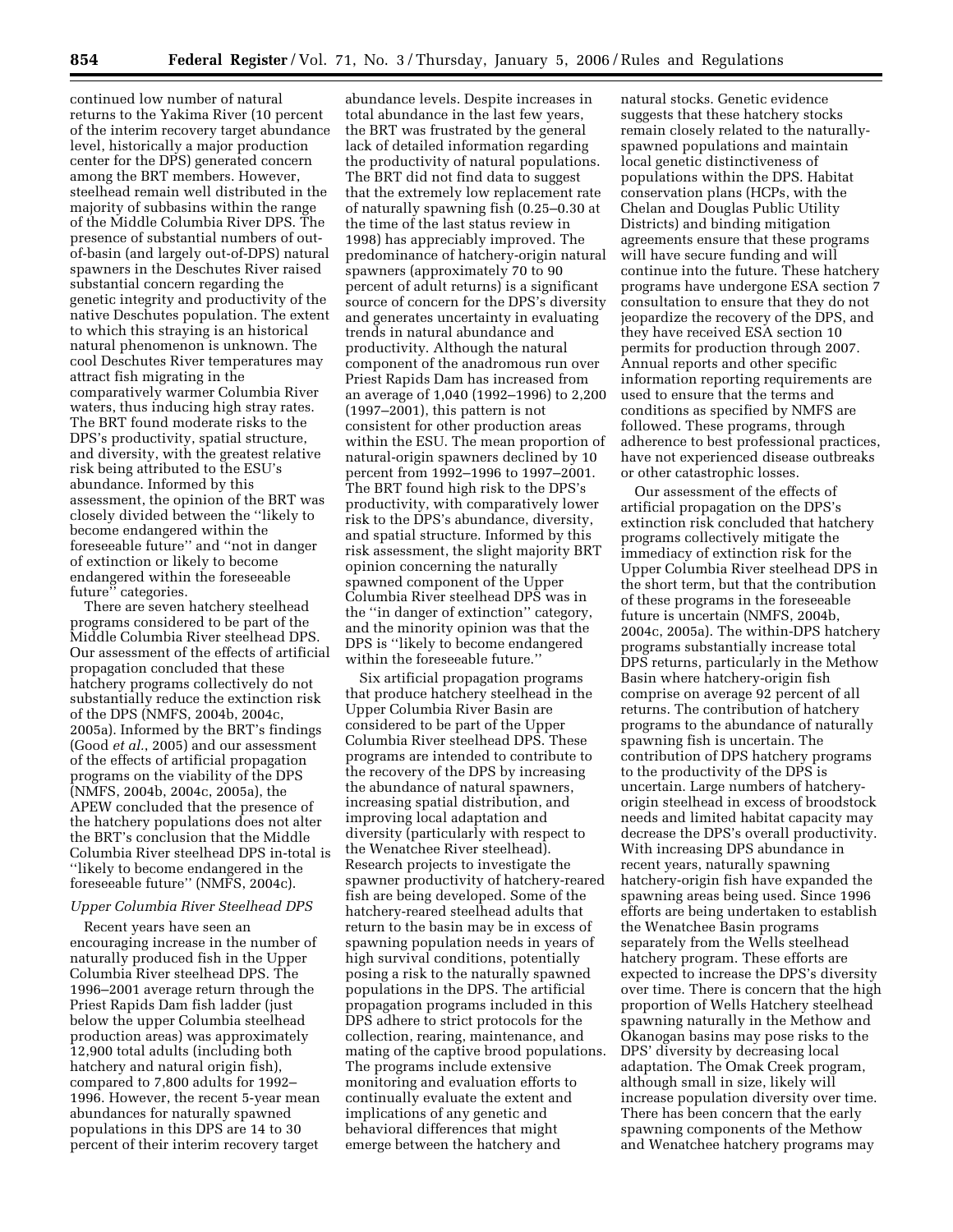represent a risk to the DPS's diversity. The recent transfer of these early-run components to the Ringold Hatchery on the mainstem Columbia River will benefit the diversity of the tributary populations, while establishing a genetic reserve on the mainstem Columbia River. Collectively, artificial propagation programs benefit DPS abundance and spatial structure, but have neutral or uncertain effects on the DPS's productivity and diversity. Benefits of artificial propagation are more substantial in the Wenatchee Basin for abundance, spatial structure, and diversity. Informed by the BRT's findings (Good *et al.*, 2005) and our assessment of the effects of artificial propagation programs (NMFS, 2004b, 2004c, 2005a), the APEW concluded that the presence of the hatchery populations alters the BRT's conclusion, and that the Upper Columbia River steelhead DPS in-total is ''likely to become endangered in the foreseeable future'' (NMFS, 2004c).

### *Snake River Basin Steelhead DPS*

The paucity of information on adult spawning escapement for specific tributary production areas in the Snake River Basin steelhead DPS makes a quantitative assessment of viability difficult. All of the available data series are for Oregon populations; there are no data series available for the Idaho populations, which represent the majority of the DPS. Annual return estimates are limited to counts of the aggregate return over Lower Granite Dam, and spawner estimates for the Tucannon, Grande Ronde, and Imnaha Rivers. The 2001 Snake River steelhead return over Lower Granite Dam was substantially higher relative to the low levels seen in the 1990s; the recent 5 year mean abundance (14,768 natural returns) is approximately 28 percent of the interim recovery target level. The abundance surveyed in sections of the Grande Ronde, Imnaha, and Tucannon Rivers was generally improved in 2001. However, the recent 5-year abundance and productivity trends were mixed. Five of the nine available data series exhibit positive long- and short-term trends in abundance. The majority of long-term population growth rate estimates for the nine available series were below replacement. The majority of short-term population growth rates were marginally above replacement, or well below replacement, depending upon the assumption made regarding the effectiveness of hatchery fish in contributing to natural production. The BRT noted that the DPS remains spatially well distributed in each of the six major geographic areas in the Snake

River Basin. The BRT was concerned that the Snake River Basin steelhead ''Brun'' (steelhead with a 2-year ocean residence and larger body size that are believed to be produced only in the Clearwater, Middle Fork Salmon, and South Fork Salmon Rivers) was particularly depressed. The BRT was also concerned about the predominance of hatchery produced fish in this DPS, the inferred displacement of naturally produced fish by hatchery-origin fish, and the potential impacts on the DPS's diversity. High straying rates exhibited by some hatchery programs generated concern about the possible homogenization of population structure and diversity within the Snake River Basin DPS. Recent efforts to improve the use of local broodstocks and release hatchery fish away from natural production areas, however, are encouraging. The BRT found moderate risks to the DPS's abundance, productivity, and diversity, and comparatively lower risk to the DPS's spatial structure. Informed by this risk assessment, the majority opinion of the BRT was that the naturally spawned component of the Snake River Basin steelhead DPS is ''likely to become endangered within the foreseeable future.'' The minority BRT opinion was split between the ''in danger of extinction'' and ''not in danger of extinction or likely to become endangered within the foreseeable future'' categories.

There are six artificial propagation programs considered to be part of the Snake River Basin steelhead DPS (Table 1). Our assessment of the effects of artificial propagation concluded that these hatchery programs collectively do not substantially reduce the extinction risk of the DPS (NMFS, 2004b, 2004c, 2005a). Informed by the BRT's findings (Good *et al.*, 2005) and our assessment of the effects of artificial propagation programs on the DPS's viability (NMFS, 2004b, 2004c, 2005a), the APEW concluded that the presence of the hatchery populations does not alter the BRT's conclusion that the Snake River Basin steelhead DPS is ''likely to become endangered in the foreseeable future'' (NMFS, 2004c).

## **Efforts Being Made To Protect West Coast Steelhead**

Section 4(b)(1)(A) of the ESA requires the Secretary to make listing determinations solely on the basis of the best scientific and commercial data available after taking into account efforts being made to protect a species. Therefore, in making ESA listing determinations, we first assess a DPS's level of extinction risk and identify

factors that have led to its decline. We then assess existing efforts being made to protect the species to determine if those measures ameliorate the risks faced by the DPS.

In the proposed rule addressing 10 *O. mykiss* ESUs, we reviewed protective efforts ranging in scope from regional conservation strategies to local watershed initiatives (see 69 FR 33102; June 14, 2004). We conclude that protective efforts collectively do not provide empirical evidence or sufficient certainty of implementation and effectiveness to substantially ameliorate the level of assessed extinction risk for all but one of the steelhead DPSs under consideration. For the California Central Valley, we concluded that conservation benefits from the CALFED, State Water Project, Central Valley Project, and California Endangered Species Act provide sufficient certainty of implementation and effectiveness to mitigate the immediacy of extinction risk facing the Central Valley steelhead DPS (see the June 14, 2004, proposed rule for a summary of the relevant protective efforts (69 FR 33102, at 33144) benefitting the California Central Valley DPS and a description of the proposed finding that these efforts mitigate the DPS's level of extinction risk (69 FR 33102, at 33163.))

While we acknowledge that many of the ongoing protective efforts for the other DPSs are likely to promote their conservation, many efforts are relatively recent, have yet to indicate their effectiveness, and few address conservation needs at scales sufficient to conserve entire DPSs. We will continue to encourage these and other future protective efforts, and we will continue to collaborate with tribal, Federal, state, and local entities to promote and improve efforts being made to protect the species.

#### **Final Listing Determinations**

## *Consideration of Factors Relevant to Listing*

Section 4(a)(1) of the ESA and NMFS'' implementing regulations (50 CFR part 424) state that we must determine if a species is endangered or threatened because of any one or a combination of the following factors: (1) The present or threatened destruction, modification, or curtailment of its habitat or range; (2) overutilization for commercial, recreational, scientific, or educational purposes; (3) disease or predation; (4) inadequacy of existing regulatory mechanisms; or (5) other natural or man-made factors affecting its continued existence. We have previously detailed the impacts of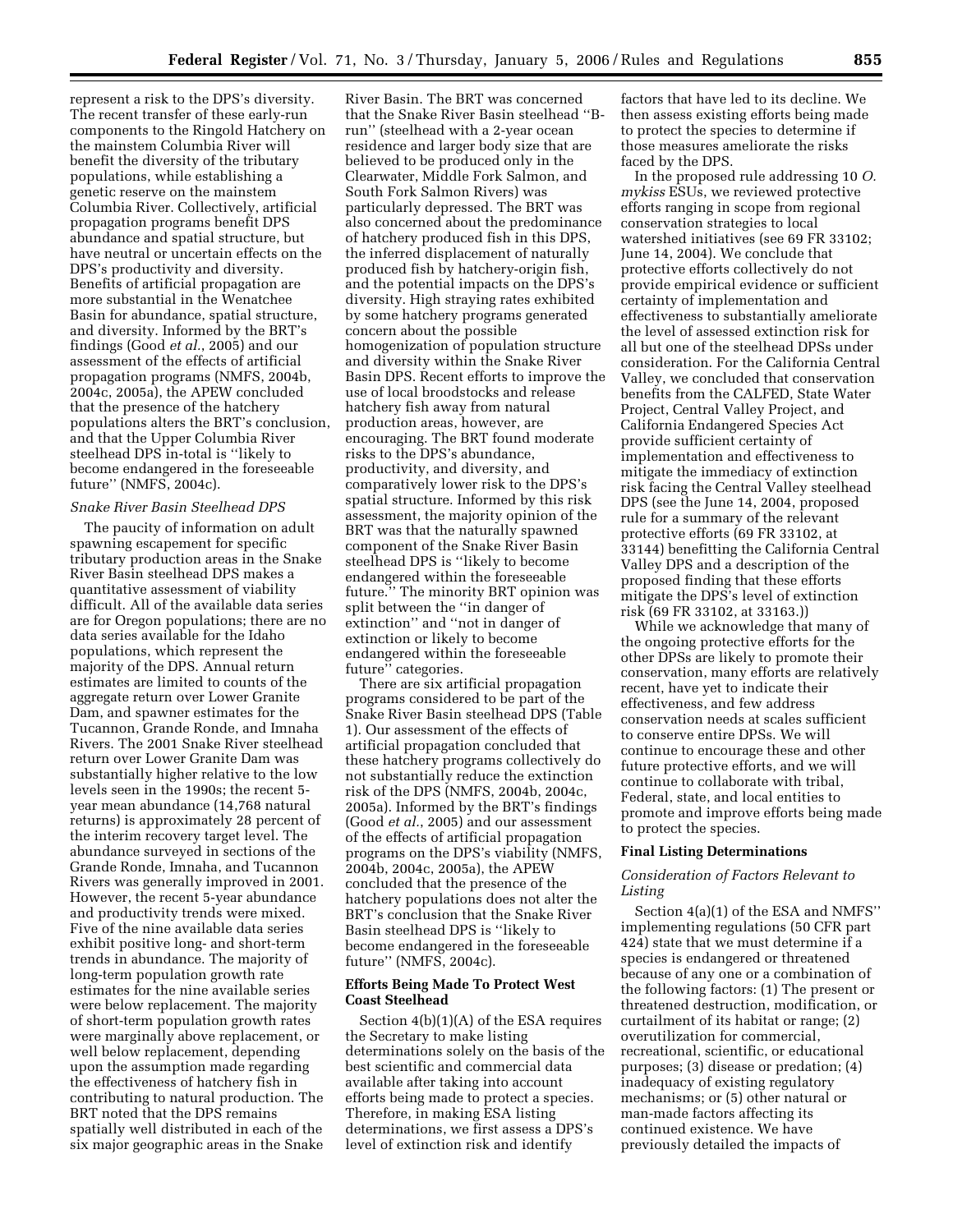various factors contributing to the decline of West Coast steelhead as part of our prior listing determinations (65 FR 36074, June 7, 2000; 64 FR 14517, March 25, 1999; 63 FR 42588, August 10, 1998; 63 FR 13347, March 19, 1998; 62 FR 43937, August 18, 1997), as well as in supporting technical reports (*e.g.*, Busby *et al.*, 1996; NMFS, 1996). There is no single factor solely responsible for the decline of West Coast steelhead stocks, and our prior listing determinations and technical reports concluded that all of the factors identified in section 4(a)(1) have played a role. Of these factors, the destruction and modification of habitat, overutilization for recreational purposes, and natural and man-made factors have been identified as the primary causes for the decline of West Coast steelhead. The following discussion briefly summarizes findings regarding threats across the range of West Coast steelhead. While these factors have been treated here in general terms, it is important to underscore that impacts from certain factors are more acute for specific DPSs.

1. The Present or Threatened Destruction, Modification, or Curtailment of its Habitat or Range

West Coast steelhead have experienced declines in the past several decades as a result of forestry, agricultural, mining, and urbanization activities that have resulted in the loss, degradation, simplification, and fragmentation of habitat. Water storage, withdrawal, conveyance, and diversions for agriculture, flood control, domestic, and hydropower purposes (especially in the Columbia River and Sacramento-San Joaquin River Basins) have greatly reduced or eliminated historically accessible habitat. Modification of natural flow regimes have resulted in increased water temperatures, changes in fish community structures, depleted flow necessary for migration, spawning, rearing, flushing of sediments from spawning gravels, reduced gravel recruitment and the transport of large woody debris. In addition to these indirect effects from dams and other water control structures, they have also resulted in increased direct mortality of adult and juvenile steelhead.

Natural resource use and extraction leading to habitat modification can have significant direct and indirect impacts to steelhead populations. Land use activities associated with logging, road construction, urban development, mining, agriculture, ranching, and recreation have significantly altered steelhead habitat quantity and quality. Associated impacts of these activities

include: alteration of streambank and channel morphology; alteration of ambient stream water temperatures; degradation of water quality; elimination of spawning and rearing habitats; fragmentation of available habitats; elimination of downstream recruitment of spawning gravels and large woody debris; removal of riparian vegetation resulting in increased stream bank erosion; and increased sedimentation input into spawning and rearing areas resulting in the loss of channel complexity, pool habitat, suitable gravel substrate, and large woody debris. Studies indicate that in most western states, about 80 to 90 percent of the historic riparian habitat has been eliminated. Wetland and estuarine habitats have been reduced by approximately one-third in Washington and Oregon, and over 90 percent in California (Dahl, 1990; Jensen *et al.*, 1990; Barbour *et al.*, 1991; Tiner, 1991; Reynolds *et al.*, 1993). The condition of the remaining wetland habitats for West Coast steelhead is largely degraded, with many wetland areas at continued risk of loss or further degradation.

The loss and degradation of habitats and flow conditions has been identified as a threat to each of the 10 steelhead DPSs addressed in this notice. Although many historically harmful practices have been halted, much of the historical damage to habitats limiting West Coast steelhead stocks remains to be addressed, and the necessary restoration activities will likely require decades. Additionally, in some areas certain land-use practices continue to pose risks to the survival of local steelhead populations.

## 2. Overutilization for Commercial, Recreational, Scientific or Educational Purposes

Steelhead have been, and continue to be, an important recreational fishery throughout their range. There are no commercial fisheries for steelhead in the ocean, and they are only rarely taken there in fisheries targeting other species. The primary fisheries taking steelhead are tribal fisheries and (public) recreational fisheries. More than thirty Native American tribes have guaranteed rights to fish for steelhead under treaties with the U.S. Government. These tribal fisheries serve ceremonial and subsistence and commercial purposes. Recreational fishing for hatchery-origin steelhead is extremely popular along the West Coast. These fisheries are highly selective, and only visibly marked surplus hatchery-origin fish may be harvested.

As much as 50 percent of all fish in a given run can be intercepted in such

fisheries. Mortality rates for naturally spawned fish that are caught and released in these fisheries are presumed to be low, but the actual rates are unknown, as is the level of illegal retention. In the Columbia River, steelhead fishing is regulated under Federal, tribal and state agreement. Under these agreements the total harvest rate for steelhead intended to spawn naturally has been limited to approximately 10 percent, except for Idaho B run steelhead where harvest rates are limited to below 20 percent (NMFS, 2005b). We have previously concluded that harvest is a major limiting factor for three of the 10 DPSs under review (NMFS, 2005c): the Snake River Basin, South-Central California Coast, and Southern California steelhead DPSs.

## 3. Disease or Predation

Infectious diseases constitute one of many factors that can influence adult and juvenile steelhead survival. Steelhead are exposed to numerous bacterial, protozoan, viral, and parasitic organisms in spawning and rearing areas, hatcheries, migratory routes, and marine environments. Specific diseases, such as bacterial kidney disease (BKD), ceratomyxosis, columnaris, furunculosis, infectious hematopoietic necrosis virus, redmouth and black spot disease, erythrocytic inclusion body syndrome, and whirling disease, among others, are present and are known to affect steelhead (Rucker *et al.*, 1953; Wood, 1979; Leek, 1987; Foott *et al.*, 1994). Very little current or historical information exists to quantify changes in infection levels and mortality rates attributable to these diseases for steelhead. However, studies have shown that naturally spawned fish tend to be less susceptible to pathogens than hatchery-reared fish (Buchanon *et al.*, 1983; Sanders *et al.*, 1992). Native salmon populations have co-evolved with specific communities of these organisms, but the widespread use of artificial propagation has introduced exotic organisms not historically present in a particular watershed. Habitat conditions such as low water flows and high temperatures can exacerbate susceptibility to infectious diseases. Aggressive hatchery reforms implemented in some areas have reduced the magnitude and distribution of hatchery fish releases, and consequently the interactions between hatchery- and natural-origin fish and the potential transmission of infectious diseases. Additionally, regulations controlling hatchery effluent discharges into streams have reduced the potential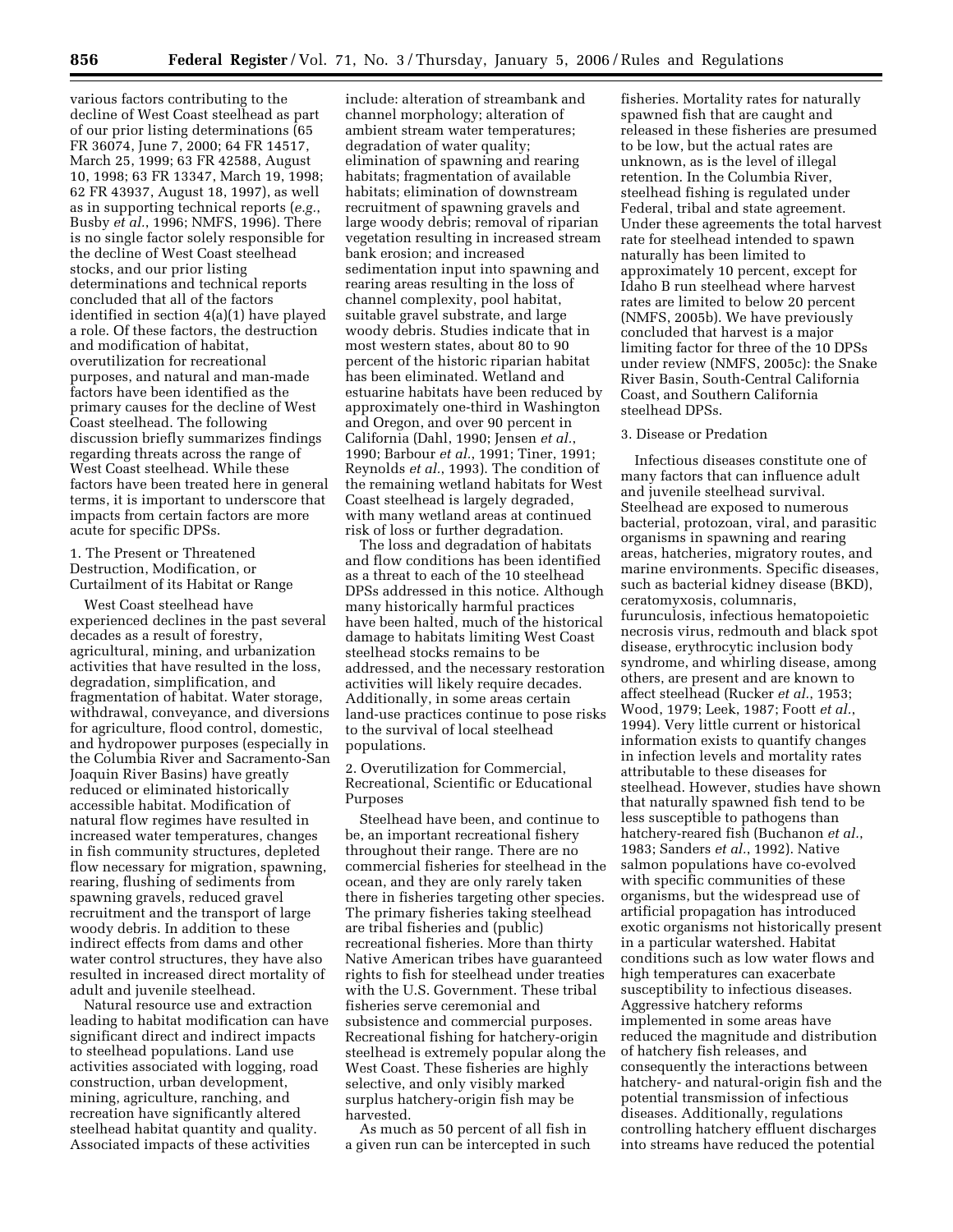of pathogens being released into steelhead habitats.

Introduction of non-native species and modification of habitat have resulted in increased predator populations and salmonid predation in numerous river systems. Marine predation is also of concern in some areas, given the dwindling steelhead run-size in recent years. In general, predation rates on steelhead are considered by most investigators to be an insignificant contribution to the large declines observed in west coast populations. However, predation may significantly influence salmonid abundance in some local populations when other prey are absent and physical habitat conditions lead to the concentration of adults and juveniles. There is insufficient available information to suggest that the DPSs under consideration are in danger of extinction, or likely to become so in the foreseeable future, because of disease or predation.

## 4. The Inadequacy of Existing Regulatory Mechanisms

We reviewed existing regulatory mechanisms in the proposed rule as part of our evaluation of efforts being made to protect West Coast salmonids (69 FR 33102, at 33143; June 14, 2004). We noted several Federal, state, and local regulatory programs that have been successfully implemented to substantially reduce historical risks to West Coast steelhead DPSs (for example, the elimination of stocking hatchery rainbow trout in anadromous waters, and the conversion of many in-river recreational fisheries to catch-andrelease only). The reader is referred to the proposed rule for a regional and state-by-state summary of these regulatory mechanisms. In particular, changes in regulations governing steelhead fisheries have significantly reduced the risks for many of the steelhead DPSs under consideration, although some DPSs continue to be harvested at significant rates. In addition, although there have been efforts to improve habitat conditions across the range of most of the DPSs under consideration, land use regulations across their range do not address continued threats from habitat degradation. Many of the DPSs are in danger of extinction, or threatened with endangerment, as a result of the inadequacy of existing regulatory mechanisms.

5. Other Natural or Manmade Factors Affecting Its Continued Existence

Variability in natural environmental conditions has both masked and

exacerbated the problems associated with degraded and altered riverine and estuarine habitats. Floods and persistent drought conditions have reduced already limited spawning, rearing, and migration habitats. Furthermore, El Nino events and periods of unfavorable ocean-climate conditions can threaten the survival of steelhead populations already reduced to low abundance levels due to the loss and degradation of freshwater and estuarine habitats. However, periods of favorable ocean productivity and high marine survival can offset poor habitat conditions elsewhere and result in dramatic increases in population abundance and productivity (as was observed for some DPSs in recent years).

In an attempt to mitigate for lost habitat and reduced fisheries, extensive hatchery programs have been implemented throughout the range of steelhead on the West Coast. Most hatchery programs are designed to compensate for degraded habitat capacity and productivity, however, recently some hatcheries have been designed to assist in the conservation and recovery of natural populations. While some of the programs intended for mitigation purposes have been successful in providing fishing opportunities, many such programs have posed risks to the genetic diversity and long-term reproductive fitness of local natural steelhead populations. Potential threats to natural steelhead posed by hatchery programs include: excessive mortality of natural steelhead in fisheries targeting hatchery-origin steelhead; competition for prey and habitat; predation by hatchery-origin fish on younger natural fish; genetic introgression by hatchery-origin fish that spawn naturally and interbreed with local natural populations; disease transmission; degraded water quality and quantity, and impediments to fish passage imposed by hatchery facilities. Aggressive hatchery reform in some areas has halted historically harmful artificial propagation practices, and the use of conservation hatcheries may play an important role, under appropriate circumstances, in reestablishing depressed West Coast steelhead stocks. We have previously concluded that harmful hatchery practices still represent a major threat for the Southern California, California Central Valley, South-Central California Coast, Upper Willamette River, and Snake River Basin steelhead DPSs (NMFS, 2005c).

## **Final Conclusions Regarding ESA Listing Status**

After reviewing the public comments received, independent expert reviewer

comments, and other data available to us, we find that there is no substantive information that would cause us to reconsider the extinction risk assessments of the BRT (Good *et al.*, 2005) or the APEW Report's (NMFS, 2004c) conclusions regarding the contributions of hatchery programs to the viability of the subject DPSs. We conclude that the Southern California steelhead DPS is in danger of extinction throughout all or a significant portion of its range, and warrants listing as an endangered species. We conclude that the South-Central California Coast, Central California Coast, California Central Valley, Northern California, Lower Columbia River, Upper Willamette River, Middle Columbia River, Upper Columbia River, and Snake River Basin steelhead DPSs are likely to become endangered within the foreseeable future throughout all or a significant portion of their ranges. Accordingly, these nine ESUs warrant listing as threatened species.

#### **Prohibitions and Protective Regulations**

ESA section 9(a) take prohibitions (16 U.S.C. 1538(a)(1)(B)) apply to all species listed as endangered. In the case of threatened species, section 4(d) of the ESA leaves it to the Secretary's discretion whether and to what extent to extend the statutory 9(a) ''take'' prohibitions, and directs the agency to issue regulations it considers necessary and advisable for the conservation of the species. The 4(d) protective regulations may prohibit, with respect to threatened species, some or all of the acts which section 9(a) of the ESA prohibits with respect to endangered species. These  $9(a)$  prohibitions and  $4(d)$  regulations apply to all individuals, organizations, and agencies subject to U.S. jurisdiction.

Since 1997 we have promulgated a total of 29 ''limits'' to the ESA Section 9(a) ''take'' prohibitions for 19 threatened salmon and steelhead ESUs (62 FR 38479, July 18, 1997; 65 FR 42422, July 10, 2000; 65 FR 42485, July 10, 2000; 67 FR 1116, January 9, 2002). On June 28, 2005, as part of the final listing determinations for 16 West Coast salmon ESUs, we amended and streamlined the previously promulgated 4(d) protective regulations for threatened salmon and steelhead (70 FR 37160). We finalized an amendment to provide the necessary flexibility to ensure that fisheries and artificial propagation programs are managed consistently with the conservation needs of threatened salmon and steelhead. Under this change the section 4(d) protections apply to natural and hatchery fish with an intact adipose fin, but not to listed hatchery fish that have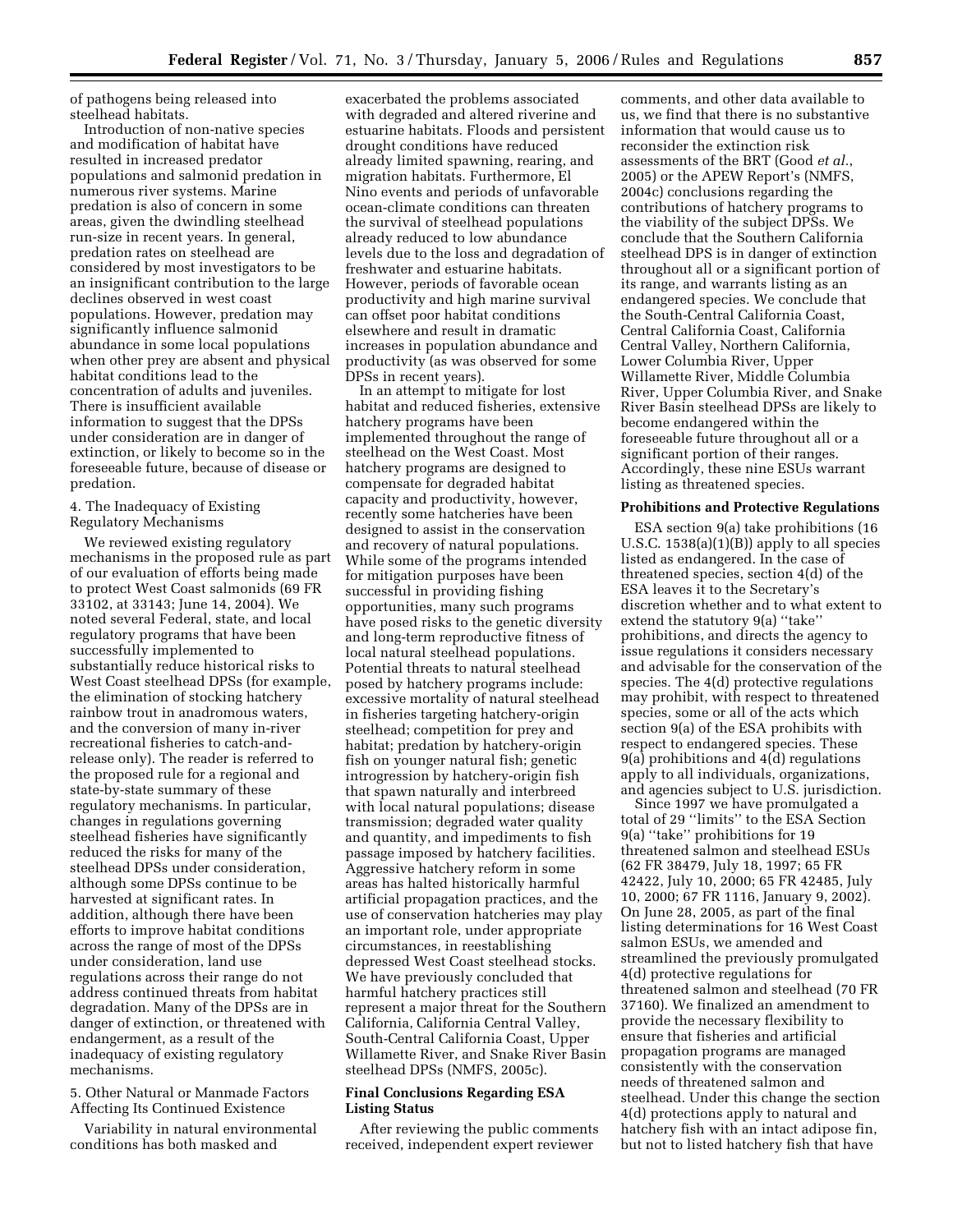had their adipose fin removed prior to release into the wild. Additionally, we made several simplifying and clarifying changes to the ESA 4(d) protective regulations including updating an expired limit (section 223.203(b)(2)) providing a temporary exemption for ongoing research and enhancement activities with pending applications through December 2005, and extending the same set of 14 limits to all threatened salmon and steelhead. With respect to steelhead, the amended June 2005 4(d) rule applies to the steelhead being listed as threatened in the following eight DPSs: The South-Central California, Central California Coast, California Central Valley, Northern California, Upper Willamette River, Lower Columbia River, Middle Columbia River, and Snake River Basin steelhead DPSs.

## *Protective Regulations for the Upper Columbia River Steelhead DPS*

The Upper Columbia River steelhead ESU is currently listed as endangered and subject to the section 9(a) take prohibitions. With the new listing of the Upper Columbia River steelhead DPS as a threatened species, the existing 4(d) protective regulations do not apply to this DPS. As part of the June 14, 2004, proposed threatened determination for the Upper Columbia River *O. mykiss*  ESU (69 FR 33102), we also proposed extending to this ESU the amended 4(d) protective regulations that were subsequently finalized in June 2005 (70 FR 37160; June 28, 2005). We will finalize the protective regulations for the threatened Upper Columbia River steelhead DPS in a subsequent **Federal Register** notice.

Identification of Those Activities That Would Constitute a Violation of Section 9 of the ESA

We and the FWS published in the **Federal Register** on July 1, 1994 (59 FR 34272), a policy that we shall identify, to the maximum extent practicable at the time a species is listed, those activities that would or would not constitute a violation of section 9 of the ESA. The intent of this policy is to increase public awareness of the effect of this listing on proposed and ongoing activities within the species' range. At the time of the final rule, we must identify to the extent known specific activities that will not be considered likely to result in violation of section 9, as well as activities that will be considered likely to result in violation. We believe that, based on the best available information, the following actions will not result in a violation of section 9:

1. Possession of steelhead from any DPS that is listed as threatened or endangered that are acquired lawfully by permit issued by us pursuant to section 10 of the ESA, or by the terms of an incidental take statement issued pursuant to section 7 of the ESA; or

2. Federally funded or approved projects that involve activities such as silviculture, grazing, mining, road construction, dam construction and operation, discharge of fill material, stream channelization or diversion for which section 7 consultation has been completed, and when activities are conducted in accordance with any terms and conditions provided by us in an incidental take statement accompanying a biological opinion.

Activities that we believe could potentially ''harm'' steelhead (see 50 CFR 222.102) in the listed DPSs, and result in a violation of the section 9 take prohibition include, but are not limited to:

1. Land-use activities that adversely affect steelhead habitats for any listed DPS (*e.g.*, logging, grazing, farming, urban development, road construction in riparian areas and areas susceptible to mass wasting and surface erosion);

2. Destruction/alteration of the steelhead habitats for any listed DPS, such as removal of large woody debris and '''sinker logs''' or riparian shade canopy, dredging, discharge of fill material, draining, ditching, diverting, blocking, or altering stream channels or surface or ground water flow;

3. Discharges or dumping of toxic chemicals or other pollutants (*e.g.*, sewage, oil, gasoline) into waters or riparian areas supporting listed steelhead DPSs;

4. Violation of discharge permits; 5. Application of pesticides affecting water quality or riparian areas for listed steelhead DPSs;

6. Interstate and foreign commerce of steelhead from any of the listed DPSs and import/export of steelhead from any listed DPS without a threatened or endangered species permit;

7. Collecting or handling of steelhead from any of the listed DPSs. Permits to conduct these activities are available for purposes of scientific research or to enhance the conservation or survival of the species; or

8. Introduction of non-native species likely to prey on steelhead from any of the listed DPSs or displace them from their habitats.

This list is not exhaustive. It is intended to provide some examples of the types of activities that might be considered by us as constituting a take of steelhead in any of the listed DPSs under the ESA and its regulations.

Questions regarding whether specific activities will constitute a violation of the section 9 take prohibitions and general inquiries regarding prohibitions and permits, should be directed to us (*see* **ADDRESSES**).

## **Effective Date of the Final Listing Determinations**

Given the cultural, scientific, and recreational importance of West Coast steelhead, and the broad geographic range of these DPSs, we recognize that numerous parties may be affected by these final listing determinations. Therefore, to permit an orderly implementation of the consultation requirements associated with these determinations, the final listings will take effect on February 6, 2006.

## **Critical Habitat**

On September 2, 2005, we issued final critical habitat designations for 19 West Coast salmon and steelhead ESUs, including the Southern California, South-Central California, Central California Coast, California Central Valley, Northern California, Upper Willamette River, Lower Columbia River, Middle Columbia River, Upper Columbia River, and Snake River Basin steelhead ESUs (70 FR 52488 and 52630). At the time of these final critical habitat designations for steelhead we had proposed including co-occurring resident *O. mykiss* as part of the ESUs; however, a Consent Decree governing the schedule for the final designations required that they be completed for the ESUs as they were listed as of August 15, 2005. As noted above in the ''Background'' section, the existing listings for steelhead ESUs promulgated between 1997–2000 include only the anadromous life-history form (for more detailed ESU-specific information the reader is referred to the summary of, and **Federal Register** citations for, the previous steelhead listing determinations provided in 69 FR 33102, June 14, 2004). Accordingly, the final critical habitat designations are restricted to the species' anadromous range, and are coextensive with the steelhead-only DPS delineations described in this notice. Whereas the final critical habitat designations may have warranted revision for the proposed *O. mykiss* ESUs including both the resident and anadromous lifehistory forms, the final critical habitat designations do not require revision for the proposed steelhead-only DPSs (NMFS, 2005d).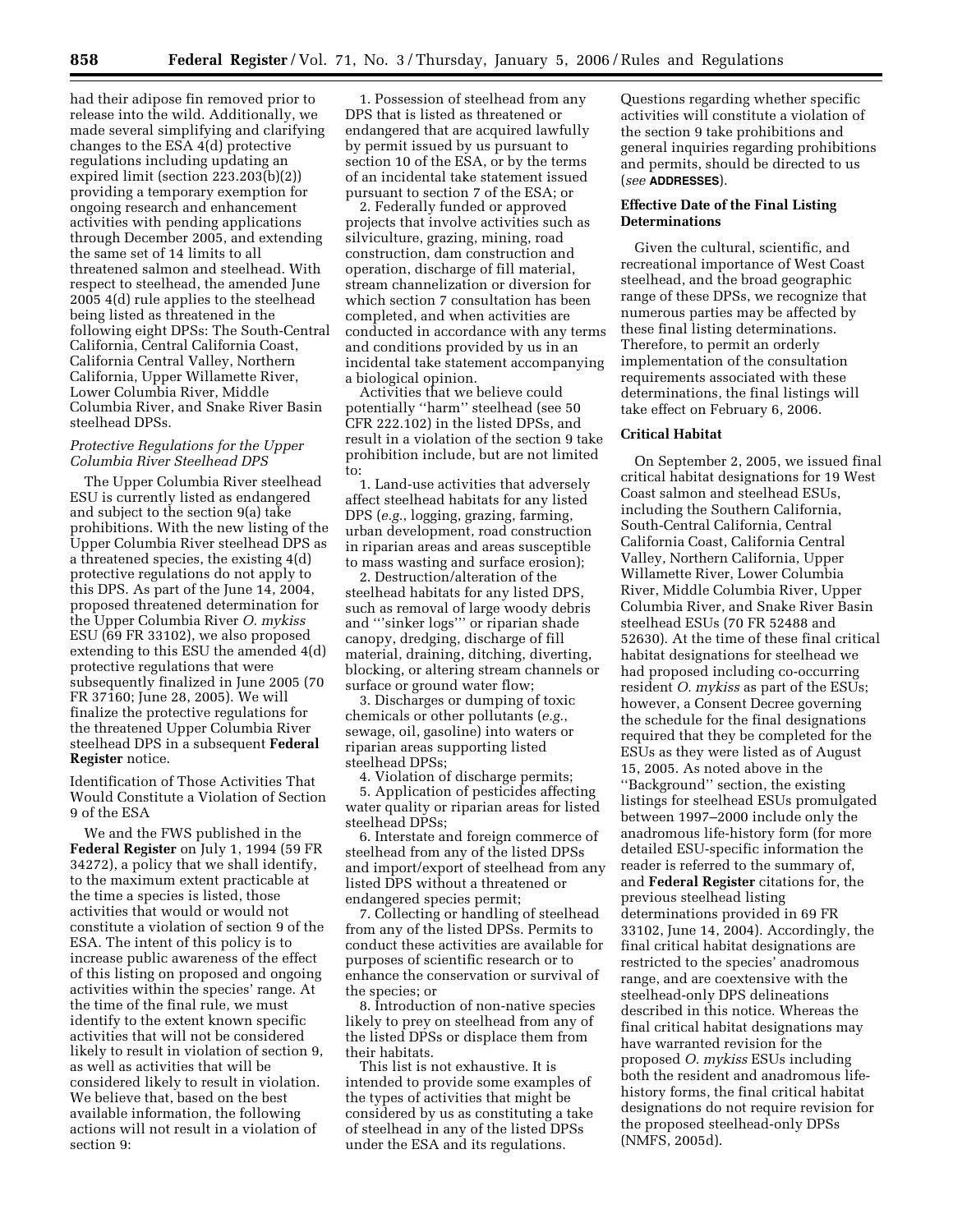#### **Classification**

## *National Environmental Policy Act (NEPA)*

ESA listing decisions are exempt from the requirements to prepare an environmental assessment or environmental impact statement under the NEPA. See NOAA Administrative Order 216–6.03(e)(1) and *Pacific Legal Foundation* v. *Andrus,* 675 F. 2d 825 (6th Cir. 1981). Thus, we have determined that the final listing determinations for the West Coast steelhead DPSs described in this document are exempt from the requirements of the NEPA of 1969.

## *Executive Order (E.O.) 12866, Regulatory Flexibility Act, and Paperwork Reduction Act*

As noted in the Conference Report on the 1982 amendments to the ESA, economic impacts cannot be considered when assessing the status of a species. Therefore, the economic analysis requirements of the Regulatory Flexibility Act are not applicable to the final listing determinations described in this notice. In addition, this rule is exempt from review under E.O. 12866. This final determination does not contain a collection-of-information requirement for the purposes of the Paperwork Reduction Act.

## *E.O. 13084—Consultation and Coordination With Indian Tribal Governments*

E.O. 13084 requires that if NMFS issues a regulation that significantly or

uniquely affects the communities of Indian tribal governments and imposes substantial direct compliance costs on those communities, NMFS must consult with those governments or the Federal government must provide the funds necessary to pay the direct compliance costs incurred by the tribal governments. The final listing determinations described in this document do not impose substantial direct compliance costs on the communities of Indian tribal governments. Accordingly, the requirements of section 3(b) of E.O. 13084 do not apply to this final listing determination. Nonetheless, we will continue to inform potentially affected tribal governments, solicit their input, and coordinate on future management actions.

#### *E.O. 13132—Federalism*

E.O. 13132 requires agencies to take into account any federalism impacts of regulations under development. It includes specific consultation directives for situations where a regulation will preempt state law, or impose substantial direct compliance costs on state and local governments (unless required by statute). Neither of those circumstances is applicable to this final listing determination. In keeping with the intent of the Administration and Congress to provide continuing and meaningful dialogue on issues of mutual state and Federal interest, the proposed rule was provided to the relevant agencies in each state in which the

subject species occurs, and these agencies were invited to comment.

### **References**

A complete list of all references cited herein is available upon request (*see*  **ADDRESSES**), or can be obtained from the Internet at: *http://www.nwr.noaa.gov.* 

## **List of Subjects in 50 CFR Parts 223 and 224**

Endangered and threatened species.

**Authority:** 16 U.S.C. 1531 *et seq.* 

Dated: December 22, 2005.

## **James W. Balsiger,**

*Acting Deputy Assistant Administrator for Regulatory Programs, National Marine Fisheries Service.* 

■ For the reasons set out in the preamble, 50 CFR parts 223 and 224 are amended as follows:

## **PART 223—THREATENED MARINE AND ANADROMOUS SPECIES**

■ 1. The authority citation for part 223 continues to read as follows:

**Authority:** 16 U.S.C. 1531–1543; subpart B, § 223.12 also issued under 16 U.S.C. 1361 *et seq.* 

■ 2. In § 223.102, revise paragraphs (a)(14) though (a)(21) and add paragraph (a)(22) to read as follows:

## **§ 223.102 Enumeration of threatened marine and anadromous species.**

\* \* \* \* \*

(a) \* \* \*

| Species <sup>1</sup>                   |                     |                                                                                         | Citation(s) for listing                     | Citation for critical                |
|----------------------------------------|---------------------|-----------------------------------------------------------------------------------------|---------------------------------------------|--------------------------------------|
| Common name                            | Scientific name     | Where listed                                                                            | determination(s)                            | habitat designation                  |
|                                        |                     | * * * * * * *                                                                           |                                             |                                      |
| (14) South-Central<br>California Coast | Oncorhynchus mykiss | U.S.A., CA, Distinct Population Segment in-<br>cluding all naturally spawned anadromous | 62 FR 43937, Aug 18,<br>1997, Jan. 5, 2006. | 70 FR 52488; Sep-<br>tember 2, 2005. |

California Coast Steelhead.

cluding all naturally spawned anadromous *O. mykiss* (steelhead) populations below natural and manmade impassable barriers in streams from the Pajaro River (inclusive) to, but not including the Santa Maria River, California.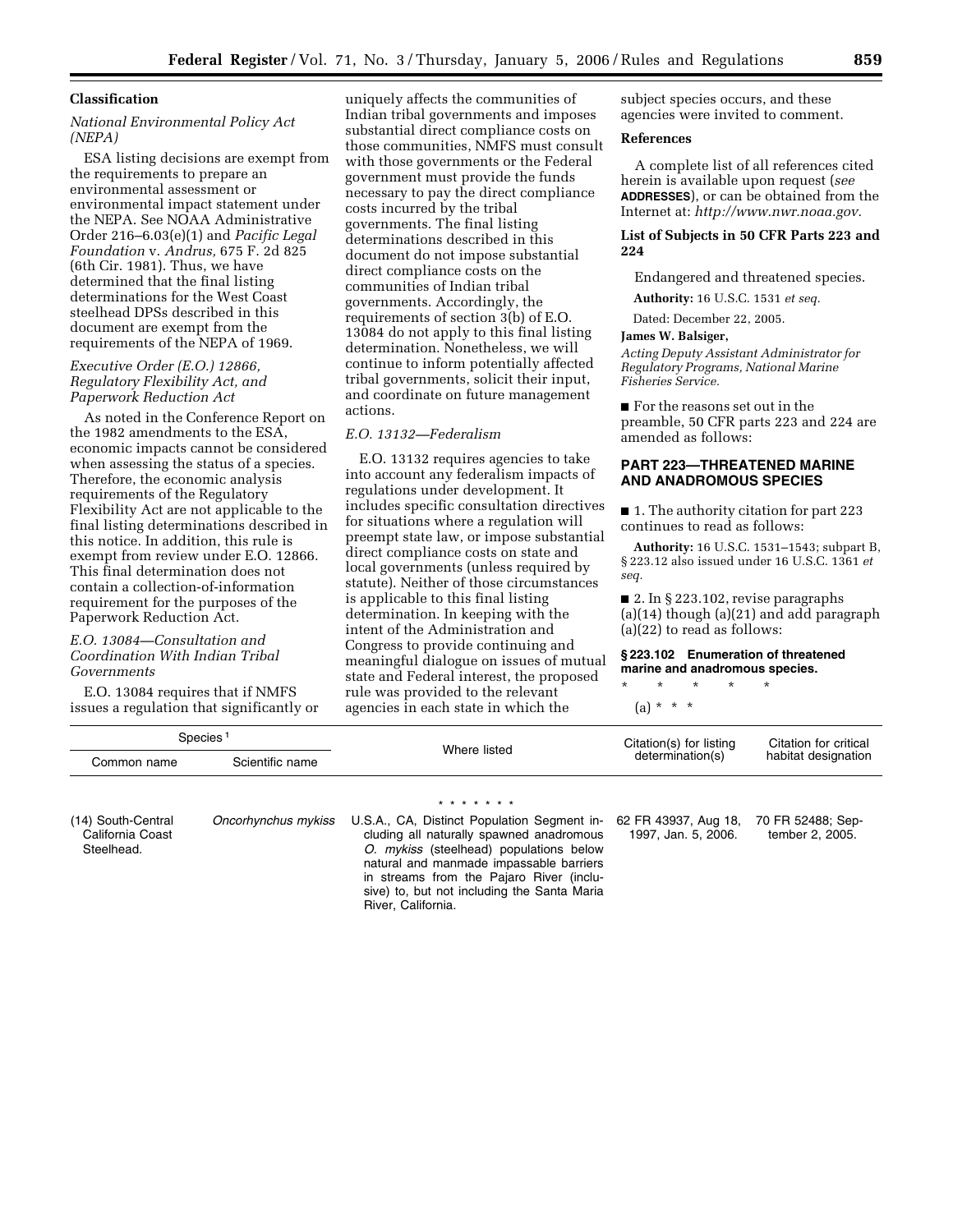Ξ

| Species <sup>1</sup>                         |                     | Where listed                                                                                                                                                                                                                                                                                                                                                                                                                                                                                                                                                                                                                                                                                                                                                                                                                                                                                          | Citation(s) for listing                         | Citation for critical                |
|----------------------------------------------|---------------------|-------------------------------------------------------------------------------------------------------------------------------------------------------------------------------------------------------------------------------------------------------------------------------------------------------------------------------------------------------------------------------------------------------------------------------------------------------------------------------------------------------------------------------------------------------------------------------------------------------------------------------------------------------------------------------------------------------------------------------------------------------------------------------------------------------------------------------------------------------------------------------------------------------|-------------------------------------------------|--------------------------------------|
| Common name                                  | Scientific name     |                                                                                                                                                                                                                                                                                                                                                                                                                                                                                                                                                                                                                                                                                                                                                                                                                                                                                                       | determination(s)                                | habitat designation                  |
| (15) Central California<br>Coast Steelhead.  | Oncorhynchus mykiss | U.S.A., CA, Distinct Population Segment in-<br>cluding all naturally spawned anadromous<br>O. mykiss (steelhead) populations below<br>natural and manmade impassable barriers<br>in California streams from the Russian<br>River (inclusive) to Aptos Creek (inclu-<br>sive), and the drainages of San Francisco,<br>San Pablo, and Suisun Bays eastward to<br>Chipps Island at the confluence of the<br>Sacramento and San Joaquin Rivers. Trib-<br>utary streams to Suisun Marsh including<br>Suisun Creek, Green Valley Creek, and an<br>unnamed tributary to Cordelia Slough<br>(commonly referred to as Red Top Creek),<br>excluding the Sacramento-San Joaquin<br>River Basin, as well as two artificial propa-<br>gation programs: the Don Clausen Fish<br>Hatchery, and Kingfisher Flat Hatchery/<br>Scott Creek (Monterey Bay Salmon and<br>Trout Project) steelhead hatchery pro-<br>grams. | 62 FR 43937, Aug.<br>18, 1997, Jan. 5,<br>2006. | 70 FR 52488; Sep-<br>tember 2, 2005. |
| (16) California Central<br>Valley Steelhead. | Oncorhynchus mykiss | U.S.A., CA, Distinct Population Segment in-<br>cluding all naturally spawned anadromous<br>O. mykiss (steelhead) populations below<br>natural and manmade impassable barriers<br>in the Sacramento and San Joaquin Riv-<br>and<br>their tributaries,<br>excluding<br>ers<br>steelhead from San Francisco and San<br>Pablo Bays and their tributaries, as well as<br>two artificial propagation programs: the<br>Coleman NFH, and Feather River Hatch-<br>ery steelhead hatchery programs.                                                                                                                                                                                                                                                                                                                                                                                                             | 63 FR 13347; Mar.<br>19, 1998, Jan. 5,<br>2006. | 70 FR 52488; Sep-<br>tember 2, 2005. |
| (17) Northern Cali-<br>fornia Steelhead.     | Oncorhynchus mykiss | U.S.A., CA, Distinct Population Segment in-<br>cluding all naturally spawned anadromous<br>O. mykiss (steelhead) populations below<br>natural and manmade impassable barriers<br>in California coastal river basins from Red-<br>wood Creek southward to, but not includ-<br>ing, the Russian River, as well as two arti-<br>ficial propagation programs: the Yager<br>Creek Hatchery, and North Fork Gualala<br>River Hatchery (Gualala River Steelhead<br>Project) steelhead hatchery programs.                                                                                                                                                                                                                                                                                                                                                                                                     | 65 FR 36074, June 7,<br>2000, Jan. 5, 2006.     | 70 FR 52488; Sep-<br>tember 2, 2005. |
| (18) Upper Willamette<br>River Steelhead.    | Oncorhynchus mykiss | U.S.A., OR, Distinct Population Segment in-<br>cluding all naturally spawned anadromous<br>O. mykiss (steelhead) populations below<br>natural and manmade impassable barriers<br>in the Willamette River, Oregon, and its<br>tributaries upstream from Willamette Falls<br>to the Calapooia River (inclusive).                                                                                                                                                                                                                                                                                                                                                                                                                                                                                                                                                                                        | 62 FR 43937, Aug.<br>18, 1997, Jan. 5,<br>2006. | 70 FR 52630; Sep-<br>tember 2, 2005. |
| (19) Lower Columbia<br>River Steelhead.      | Oncorhynchus mykiss | U.S.A., OR, WA, Distinct Population Seg-<br>ment including all naturally spawned anad-<br>romous O. mykiss (steelhead) populations<br>below natural and manmade impassable<br>barriers in streams and tributaries to the<br>Columbia River between the Cowlitz and<br>Wind Rivers, Washington (inclusive), and<br>the Willamette and Hood Rivers, Oregon<br>(inclusive), as well as ten artificial propa-<br>gation programs: the Cowlitz Trout Hatch-<br>ery (in the Cispus, Upper Cowlitz, Lower<br>Cowlitz, and Tilton Rivers), Kalama River<br>Wild (winter- and summer-run), Clackamas<br>Hatchery, Sandy Hatchery, and Hood<br>River (winter- and summer-run) steelhead<br>hatchery programs. Excluded are O.<br>mykiss populations in the upper Willamette<br>River Basin above Willamette Falls, Or-<br>egon, and from the Little and Big White<br>Salmon Rivers, Washington.                 | 63 FR 13347, Mar.<br>19, 1998, Jan. 5,<br>2006. | 70 FR 52630; Sep-<br>tember 2, 2005. |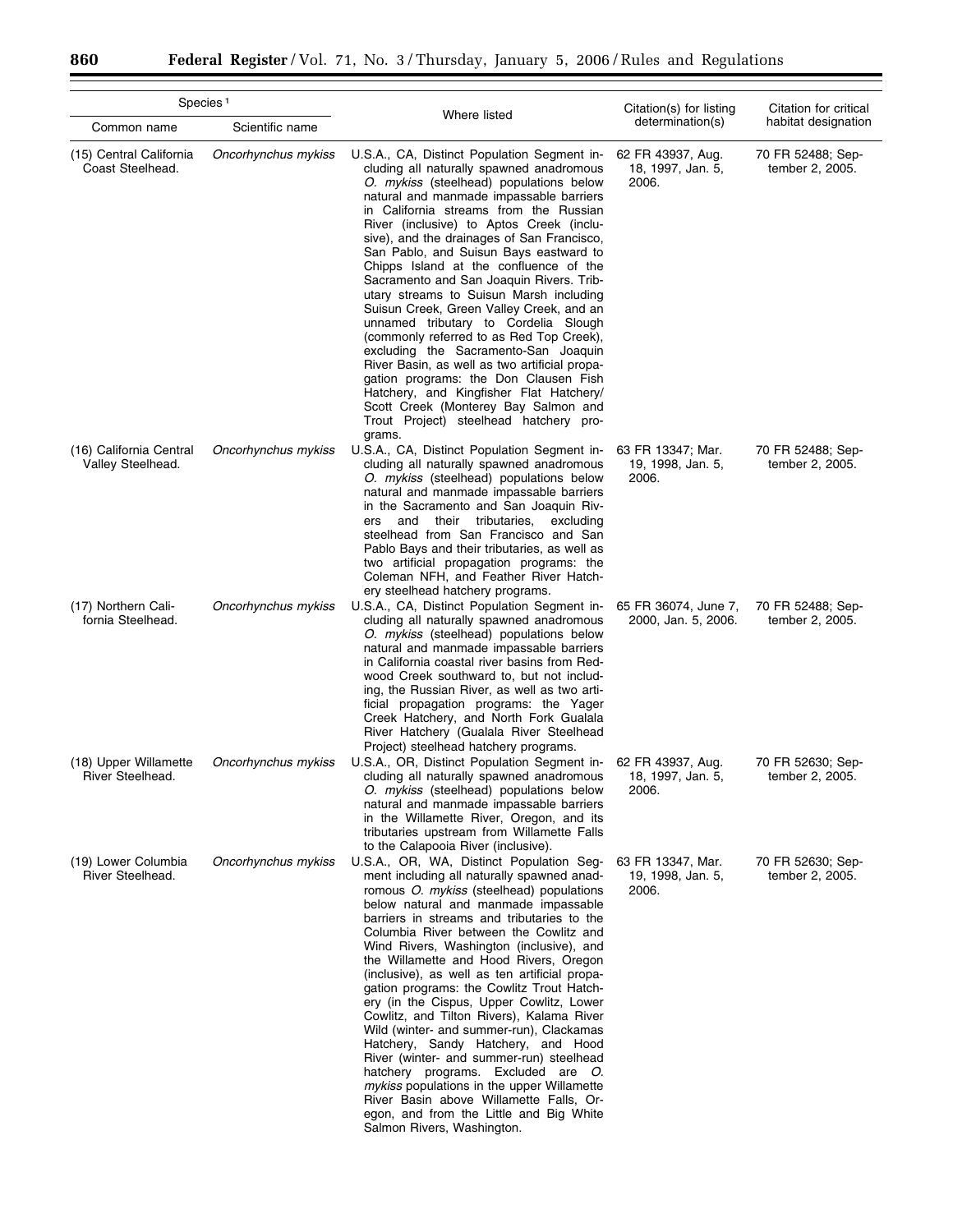| Species <sup>1</sup>                     |                     |                                                                                                                                                                                                                                                                                                                                                                                                                                                                                                                                                                                                                                                                                                | Citation(s) for listing                         | Citation for critical                |
|------------------------------------------|---------------------|------------------------------------------------------------------------------------------------------------------------------------------------------------------------------------------------------------------------------------------------------------------------------------------------------------------------------------------------------------------------------------------------------------------------------------------------------------------------------------------------------------------------------------------------------------------------------------------------------------------------------------------------------------------------------------------------|-------------------------------------------------|--------------------------------------|
| Common name                              | Scientific name     | Where listed                                                                                                                                                                                                                                                                                                                                                                                                                                                                                                                                                                                                                                                                                   | determination(s)                                | habitat designation                  |
| (20) Middle Columbia<br>River Steelhead. | Oncorhynchus mykiss | U.S.A., OR, WA, Distinct Population Seg-<br>ment including all naturally spawned anad-<br>romous O. mykiss (steelhead) populations<br>below natural and manmade impassable<br>barriers in streams from above the Wind<br>River, Washington, and the Hood River,<br>Oregon (exclusive), upstream to, and in-<br>cluding, the Yakima River, Washington,<br>excluding O. mykiss from the Snake River<br>Basin, as well seven artificial propagation<br>programs: the Touchet River Endemic,<br>Yakima River Kelt Reconditioning Program<br>(in Satus Creek, Toppenish Creek, Naches<br>River, and Upper Yakima River), Umatilla<br>River, and the Deschutes River steelhead<br>hatchery programs. | 57 FR 14517, Mar.<br>25, 1999, Jan. 5,<br>2006. | 70 FR 52630; Sep-<br>tember 2, 2005. |
| (21) Snake River<br>Basin Steelhead.     | Oncorhynchus mykiss | U.S.A., OR, WA, ID, Distinct Population Seg-<br>ment including all naturally spawned anad-<br>romous O. mykiss (steelhead) populations<br>below natural and manmade impassable<br>barriers in streams in the Snake River<br>Basin of southeast Washington, northeast<br>Oregon, and Idaho, as well six artificial<br>propagation<br>programs: the Tucannon<br>River, Dworshak NFH, Lolo Creek, North<br>Fork Clearwater, East Fork Salmon River,<br>and the Little Sheep Creek/Imnaha River<br>Hatchery steelhead hatchery programs.                                                                                                                                                           | 62 FR 43937, Aug.<br>18, 1997, Jan. 5,<br>2006. | 70 FR 52630; Sep-<br>tember 2, 2005. |
| (22) Upper Columbia<br>River Steelhead.  | Oncorhynchus mykiss | U.S.A., WA, Distinct Population Segment in-<br>cluding all naturally spawned anadromous<br>O. mykiss (steelhead) populations below<br>natural and manmade impassable barriers<br>in streams in the Columbia River Basin<br>upstream from the Yakima River, Wash-<br>ington, to the U.S.-Canada border, as well<br>six artificial propagation programs: the<br>Wenatchee River, Wells Hatchery (in the<br>Methow and Okanogan Rivers), Winthrop<br>NFH, Omak Creek, and the Ringold<br>steelhead hatchery programs.                                                                                                                                                                             | 62 FR 43937, Aug.<br>18, 1997, Jan. 5,<br>2006. | 70 FR 52630; Sep-<br>tember 2, 2005. |

1Species includes taxonomic species, subspecies, distinct population segments (DPSs) (for a policy statement, see 61 FR 4722, February 7, 1996), and evolutionarily significant units (ESUs) (for a policy statement, *see* 56 FR 58612, November 20, 1991).

| * * * * *                                                                 | <b>Authority:</b> 16 U.S.C. 1531–1543 and 16<br>U.S.C. 1361 <i>et seq.</i>                                                                            | §224.101 Enumeration of endangered<br>marine and anadromous species. |
|---------------------------------------------------------------------------|-------------------------------------------------------------------------------------------------------------------------------------------------------|----------------------------------------------------------------------|
| <b>PART 224-ENDANGERED MARINE</b><br>AND ANADROMOUS SPECIES               | $\blacksquare$ 4. Amend the table in § 224.101(a) by:<br>$\blacksquare$ a. Removing the row with the entry for<br>Upper Columbia River steelhead; and | * * * * *<br>$(a) * * * *$                                           |
| ■ 3. The authority citation for part 224<br>continues to read as follows: | $\blacksquare$ b. Revising the entry for Southern<br>California Steelhead to read as follows:                                                         |                                                                      |

| Species <sup>1</sup>              |                     |              |                                                                                                                                                                                                                                                                                                            |                                             |                                                 |                                      |
|-----------------------------------|---------------------|--------------|------------------------------------------------------------------------------------------------------------------------------------------------------------------------------------------------------------------------------------------------------------------------------------------------------------|---------------------------------------------|-------------------------------------------------|--------------------------------------|
| Common name                       | Scientific name     | Where listed |                                                                                                                                                                                                                                                                                                            | Citation(s) for listing<br>determination(s) | Citation for critical<br>habitat designation    |                                      |
|                                   |                     | $\star$      |                                                                                                                                                                                                                                                                                                            |                                             |                                                 |                                      |
| Southern California<br>Steelhead. | Oncorhynchus mykiss |              | U.S.A., CA, Distinct Population Segment in-<br>cluding all naturally spawned anadromous<br>O. mykiss (steelhead) populations below<br>natural and manmade impassable barriers<br>in streams from the Santa Maria River,<br>San Luis Obispo County, California, (inclu-<br>sive) to the U.S.-Mexico Border. |                                             | 62 FR 43937, Aug.<br>18, 1997, Jan. 5,<br>2006. | 70 FR 52488; Sep-<br>tember 2, 2005. |
|                                   |                     |              |                                                                                                                                                                                                                                                                                                            |                                             |                                                 |                                      |

1Species includes taxonomic species, subspecies, distinct population segments (DPSs) (for a policy statement, see 61 FR 4722, February 7, 1996), and evolutionarily significant units (ESUs) (for a policy statement, see 56 FR 58612, November 20, 1991).